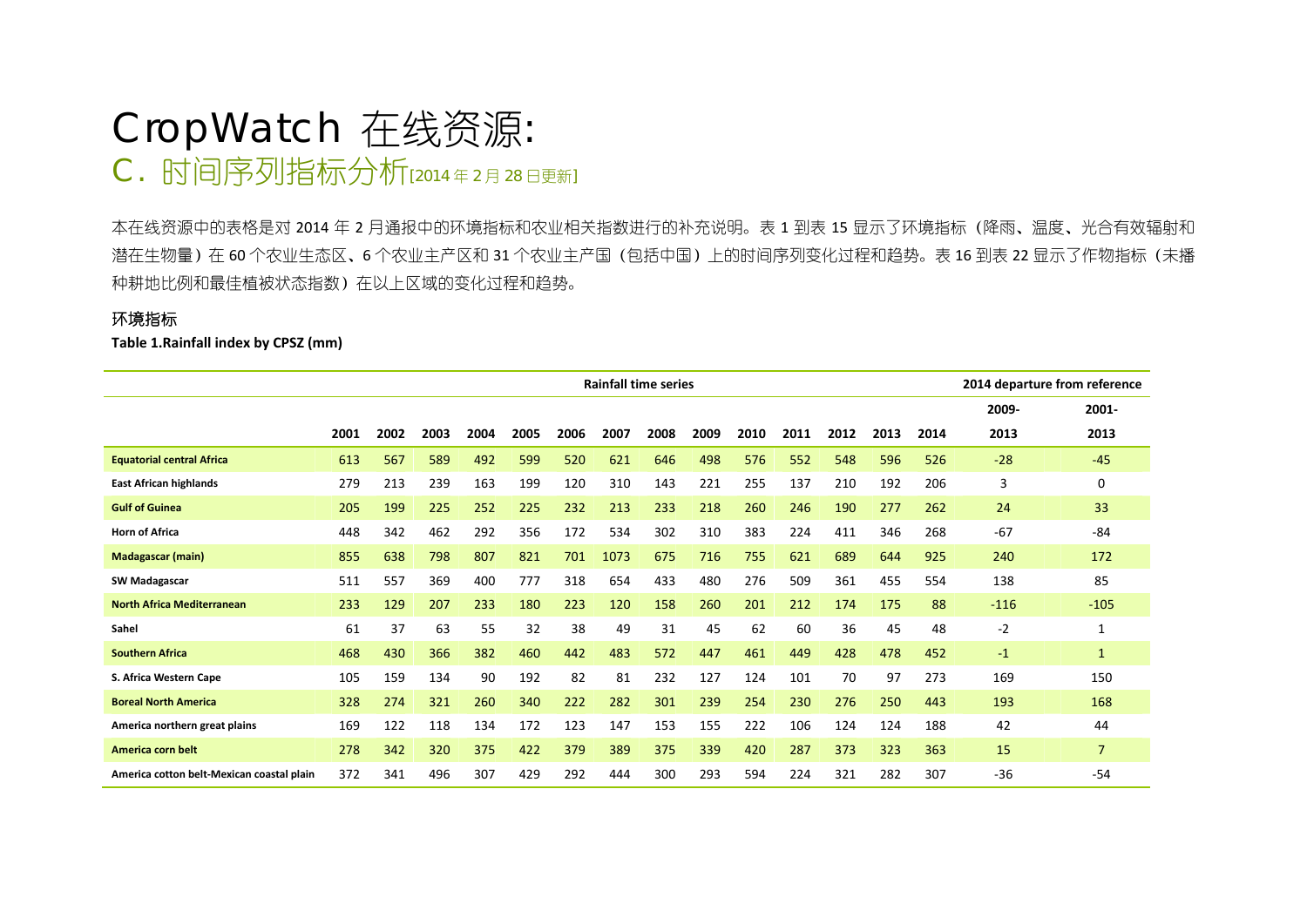|                                           | <b>Rainfall time series</b> |      |      |      |      |      |      |      |      |      |      |      |      |      | 2014 departure from reference |                |
|-------------------------------------------|-----------------------------|------|------|------|------|------|------|------|------|------|------|------|------|------|-------------------------------|----------------|
|                                           |                             |      |      |      |      |      |      |      |      |      |      |      |      |      | 2009-                         | 2001-          |
|                                           | 2001                        | 2002 | 2003 | 2004 | 2005 | 2006 | 2007 | 2008 | 2009 | 2010 | 2011 | 2012 | 2013 | 2014 | 2013                          | 2013           |
| <b>Sub-boreal North America</b>           | 151                         | 201  | 164  | 194  | 214  | 213  | 214  | 200  | 186  | 179  | 193  | 188  | 208  | 223  | 32                            | 30             |
| <b>America West Coast</b>                 | 231                         | 439  | 393  | 346  | 349  | 436  | 350  | 346  | 275  | 346  | 443  | 284  | 417  | 93   | -260                          | -265           |
| <b>Sierra Madre</b>                       | 133                         | 85   | 146  | 177  | 166  | 124  | 174  | 100  | 86   | 198  | 35   | 98   | 92   | 169  | 67                            | 45             |
| SW Mexico and N. Mexico highlands         | 133                         | 78   | 85   | 103  | 153  | 87   | 95   | 87   | 68   | 107  | 77   | 71   | 69   | 90   | 12                            | $-3$           |
| <b>Northern South and Central America</b> | 407                         | 448  | 407  | 488  | 440  | 549  | 463  | 492  | 499  | 453  | 460  | 521  | 362  | 450  | -9                            | $-11$          |
| Caribbean                                 | 334                         | 345  | 286  | 407  | 227  | 414  | 357  | 572  | 271  | 279  | 308  | 307  | 369  | 232  | $-75$                         | $-112$         |
| <b>Central-Northern Andes</b>             | 567                         | 534  | 551  | 567  | 584  | 663  | 630  | 690  | 615  | 526  | 596  | 642  | 518  | 605  | 26                            | 14             |
| <b>Brazil Nordeste</b>                    | 297                         | 447  | 408  | 463  | 200  | 161  | 204  | 182  | 211  | 320  | 351  | 212  | 203  | 255  | -4                            | -26            |
| <b>Central-Eastern Brazil</b>             | 668                         | 836  | 684  | 714  | 796  | 701  | 866  | 689  | 710  | 907  | 769  | 786  | 677  | 729  | $-41$                         | $-25$          |
| Amazon                                    | 822                         | 809  | 741  | 768  | 741  | 894  | 813  | 921  | 843  | 850  | 869  | 857  | 733  | 867  | 37                            | 47             |
| <b>Central-North Argentina</b>            | 531                         | 414  | 467  | 372  | 399  | 461  | 593  | 451  | 367  | 432  | 382  | 394  | 350  | 459  | 74                            | 27             |
| SE Brazil-Concepcion-Bahia Blanca         | 670                         | 594  | 806  | 621  | 604  | 479  | 657  | 552  | 463  | 866  | 478  | 453  | 657  | 628  | 45                            | 20             |
| <b>SW Southern Cone</b>                   | 225                         | 115  | 310  | 170  | 225  | 200  | 168  | 92   | 82   | 229  | 145  | 100  | 225  | 67   | $-89$                         | $-109$         |
| Semi-arid Southern Cone                   | 126                         | 153  | 164  | 83   | 140  | 96   | 142  | 123  | 116  | 94   | 120  | 122  | 108  | 109  | -3                            | -13            |
| Caucasus                                  | 192                         | 321  | 273  | 305  | 272  | 280  | 274  | 236  | 210  | 325  | 215  | 229  | 280  | 304  | 52                            | 42             |
| <b>Central Asia Pamir mountains</b>       | 108                         | 86   | 93   | 141  | 208  | 113  | 131  | 98   | 143  | 89   | 41   | 148  | 102  | 242  | 137                           | 127            |
| <b>Western Asia</b>                       | 121                         | 154  | 132  | 162  | 167  | 114  | 143  | 102  | 100  | 137  | 78   | 125  | 151  | 163  | 45                            | 33             |
| <b>China Gansu-Xinjiang</b>               | 38                          | 41   | 47   | 36   | 41   | 36   | 36   | 38   | 36   | 55   | 47   | 44   | 60   | 109  | 61                            | 66             |
| <b>China Hainan</b>                       | 701                         | 341  | 260  | 155  | 64   | 220  | 183  | 293  | 625  | 567  | 878  | 564  | 276  | 307  | $-275$                        | $-87$          |
| China Huang Huaihai                       | 167                         | 72   | 49   | 174  | 50   | 54   | 58   | 79   | 42   | 95   | 16   | 111  | 93   | 61   | $-10$                         | -21            |
| <b>China Inner Mongolia</b>               | 42                          | 40   | 34   | 54   | 41   | 19   | 28   | 43   | 34   | 37   | 63   | 37   | 78   | 58   | 8                             | 16             |
| China Loess region                        | 107                         | 64   | 60   | 120  | 49   | 64   | 40   | 80   | 38   | 73   | 35   | 113  | 37   | 70   | 11                            | $\overline{2}$ |
| <b>China Lower Yangtze</b>                | 342                         | 243  | 404  | 154  | 180  | 218  | 217  | 193  | 212  | 241  | 176  | 260  | 321  | 281  | 39                            | 38             |
| <b>North East China</b>                   | 87                          | 62   | 100  | 93   | 87   | 47   | 65   | 64   | 69   | 94   | 105  | 53   | 137  | 126  | 34                            | 44             |
| <b>China Qinghai-Tibet</b>                | 79                          | 103  | 85   | 85   | 116  | 89   | 95   | 115  | 97   | 85   | 100  | 71   | 87   | 147  | 59                            | 54             |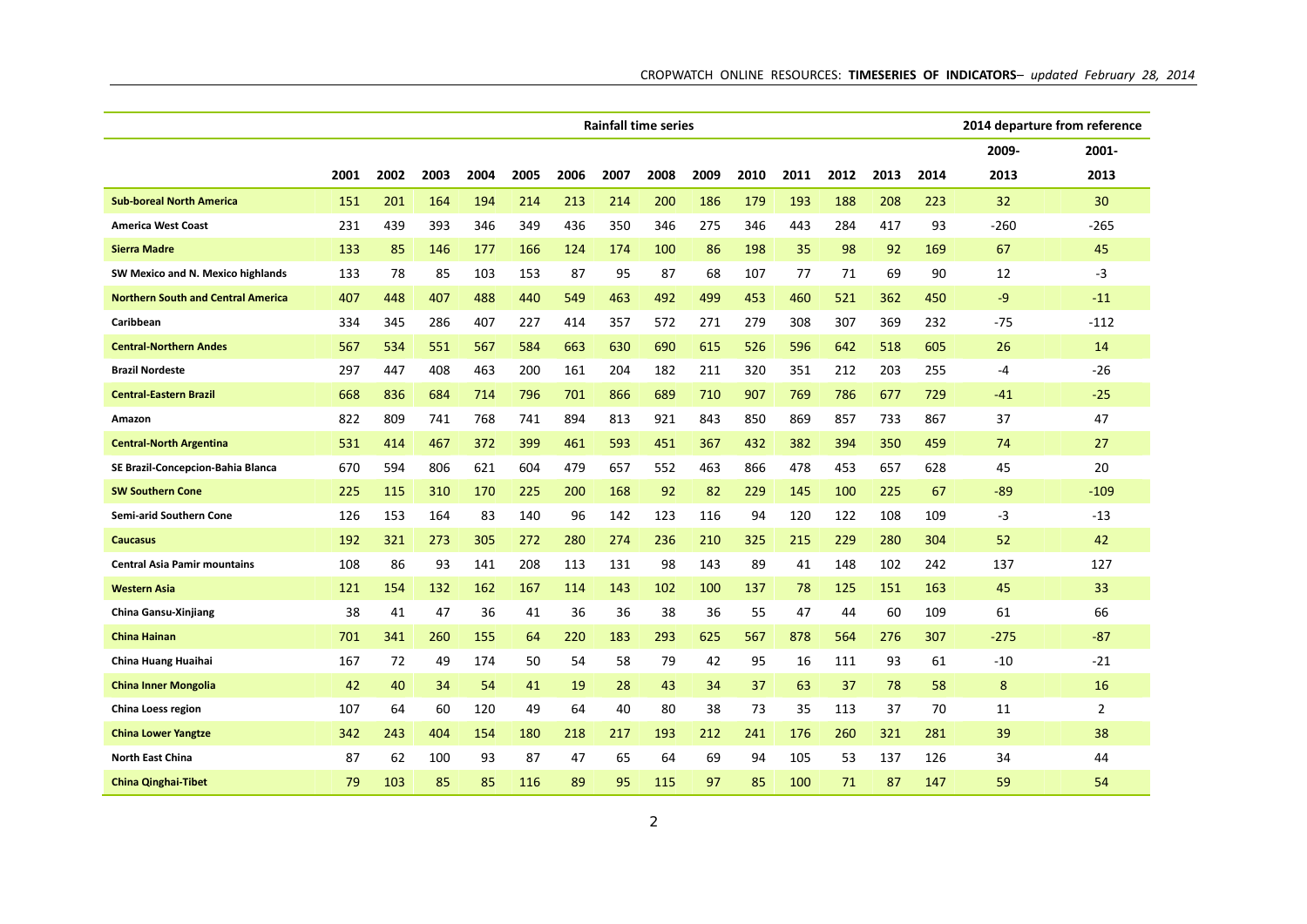|                                        | <b>Rainfall time series</b> |      |      |      |      |      |      |      |      |      |      |      |      |      |        | 2014 departure from reference |
|----------------------------------------|-----------------------------|------|------|------|------|------|------|------|------|------|------|------|------|------|--------|-------------------------------|
|                                        |                             |      |      |      |      |      |      |      |      |      |      |      |      |      | 2009-  | $2001 -$                      |
|                                        | 2001                        | 2002 | 2003 | 2004 | 2005 | 2006 | 2007 | 2008 | 2009 | 2010 | 2011 | 2012 | 2013 | 2014 | 2013   | 2013                          |
| <b>Southern China</b>                  | 245                         | 202  | 256  | 86   | 65   | 109  | 179  | 153  | 195  | 116  | 137  | 237  | 223  | 213  | 31     | 44                            |
| <b>South-West China</b>                | 161                         | 162  | 142  | 124  | 124  | 131  | 169  | 90   | 191  | 98   | 143  | 171  | 99   | 167  | 27     | 28                            |
| Taiwan                                 | 525                         | 96   | 143  | 105  | 187  | 172  | 146  | 331  | 158  | 153  | 308  | 471  | 210  | 62   | $-198$ | $-169$                        |
| East Asia                              | 196                         | 257  | 293  | 205  | 246  | 133  | 248  | 169  | 173  | 249  | 211  | 194  | 285  | 166  | $-56$  | $-54$                         |
| <b>Southern Himalayas</b>              | 101                         | 191  | 133  | 138  | 146  | 126  | 96   | 159  | 137  | 124  | 136  | 86   | 128  | 209  | 87     | 78                            |
| <b>Southern Asia</b>                   | 134                         | 228  | 197  | 250  | 224  | 328  | 204  | 193  | 170  | 231  | 308  | 159  | 196  | 244  | 31     | 27                            |
| Southern Japan and Korea               | 460                         | 524  | 466  | 387  | 659  | 285  | 415  | 321  | 353  | 485  | 370  | 370  | 432  | 373  | $-29$  | $-52$                         |
| <b>Mongolia region</b>                 | 31                          | 18   | 12   | 21   | 18   | 14   | 16   | 11   | 13   | 25   | 24   | 11   | 22   | 52   | 33     | 34                            |
| S. Asia Punjab to Gujarat              | 7                           | 21   | 13   | 30   | 52   | 12   | 37   | 19   | 33   | 25   | 60   | 14   | 17   | 43   | 13     | 17                            |
| <b>SE Asia islands</b>                 | 1206                        | 1086 | 939  | 1172 | 1013 | 1239 | 1000 | 1142 | 1290 | 1181 | 1230 | 1170 | 1168 | 1124 | $-84$  | $-17$                         |
| <b>SE Asia mainland</b>                | 383                         | 331  | 321  | 262  | 182  | 362  | 283  | 424  | 393  | 307  | 443  | 366  | 272  | 368  | 12     | 35                            |
| <b>Eastern Siberia</b>                 | 145                         | 142  | 185  | 155  | 178  | 161  | 158  | 140  | 190  | 167  | 188  | 158  | 169  | 189  | 15     | 25                            |
| <b>Eastern Central Asia</b>            | 57                          | 50   | 57   | 61   | 47   | 49   | 47   | 36   | 61   | 51   | 59   | 41   | 65   | 50   | -5     | $-2$                          |
| <b>North Australia</b>                 | 717                         | 536  | 405  | 554  | 590  | 659  | 382  | 625  | 772  | 599  | 1001 | 639  | 571  | 678  | $-38$  | 59                            |
| Australia Queensland to Victoria       | 271                         | 200  | 128  | 261  | 266  | 256  | 129  | 295  | 233  | 238  | 468  | 319  | 195  | 170  | $-121$ | $-81$                         |
| <b>Australia Nullarbor-Darling</b>     | 52                          | 102  | 79   | 81   | 59   | 153  | 78   | 89   | 132  | 71   | 90   | 188  | 124  | 56   | $-65$  | $-44$                         |
| <b>New Zealand</b>                     | 270                         | 466  | 323  | 341  | 344  | 392  | 312  | 243  | 260  | 397  | 345  | 407  | 211  | 203  | $-121$ | $-129$                        |
| <b>Boreal Eurasia</b>                  | 284                         | 249  | 181  | 223  | 276  | 226  | 357  | 268  | 283  | 214  | 209  | 256  | 245  | 288  | 47     | 36                            |
| <b>Ukraine to Kazakhstan</b>           | 157                         | 195  | 185  | 172  | 199  | 142  | 207  | 150  | 154  | 193  | 198  | 155  | 209  | 172  | $-10$  | -6                            |
| <b>Mediterranean Europe and Turkey</b> | 420                         | 333  | 359  | 387  | 279  | 318  | 299  | 255  | 335  | 454  | 406  | 263  | 368  | 270  | $-95$  | $-74$                         |
| W. Europe (non-Mediterranean)          | 352                         | 224  | 331  | 326  | 266  | 246  | 268  | 250  | 290  | 350  | 302  | 242  | 336  | 284  | $-20$  | $-7$                          |

Note: '2001' refers to the period from the 1st dekad of October 2000 to the last dekad of January 2001.

## **Table 2. Temperature by CPSZ (degrees Celsius)**

**Temperature time series 2014 departure from reference**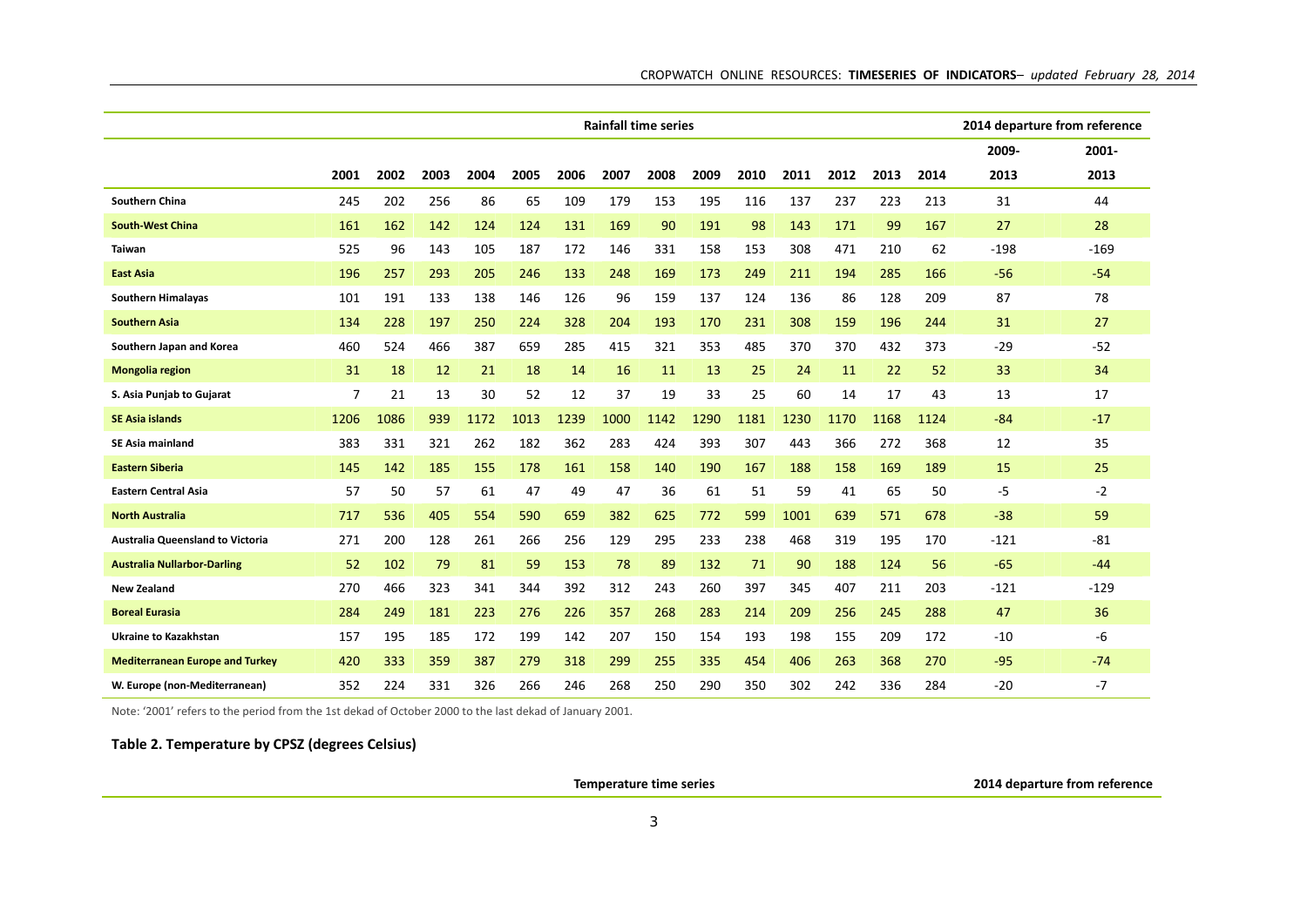|                                           |        |        |        |        |        |        |      |        |       |        |      |         |        |        | 2009-  | 2001-  |
|-------------------------------------------|--------|--------|--------|--------|--------|--------|------|--------|-------|--------|------|---------|--------|--------|--------|--------|
|                                           | 2001   | 2002   | 2003   | 2004   | 2005   | 2006   | 2007 | 2008   | 2009  | 2010   | 2011 | 2012    | 2013   | 2014   | 2013   | 2013   |
| <b>Equatorial central Africa</b>          | 24.2   | 24.7   | 24.8   | 25.2   | 25.3   | 25.5   | 24.7 | 24.6   | 24.9  | 25.1   | 24.9 | 24.5    | 25.1   | 25.1   | 0.2    | 0.2    |
| <b>East African highlands</b>             | 18.6   | 19.2   | 18.7   | 18.8   | 18.8   | 19.8   | 19.3 | 19.5   | 19.4  | 19.9   | 19.7 | 19.3    | 19.9   | 19.5   | $-0.2$ | 0.2    |
| <b>Gulf of Guinea</b>                     | 26.1   | 26.5   | 26.7   | 26.9   | 27.1   | 27.5   | 26.7 | 26.4   | 26.8  | 27.1   | 26.7 | 26.6    | 26.7   | 26.8   | 0.0    | 0.0    |
| <b>Horn of Africa</b>                     | 23.4   | 24.7   | 23.6   | 24.4   | 24.2   | 25.0   | 23.8 | 24.2   | 24.3  | 24.2   | 24.4 | 24.0    | 24.4   | 24.1   | $-0.1$ | $-0.1$ |
| <b>Madagascar (main)</b>                  | 24.3   | 24.6   | 24.2   | 24.5   | 24.4   | 24.5   | 24.7 | 24.8   | 24.5  | 24.5   | 24.5 | 24.5    | 24.5   | 24.5   | 0.0    | 0.0    |
| <b>SW Madagascar</b>                      | 25.4   | 26.0   | 25.1   | 25.9   | 25.3   | 25.8   | 25.9 | 26.1   | 25.8  | 26.0   | 26.1 | 25.4    | 25.5   | 25.3   | -0.5   | $-0.5$ |
| <b>North Africa Mediterranean</b>         | 13.0   | 13.6   | 13.4   | 13.0   | 12.4   | 12.3   | 13.7 | 12.9   | 11.9  | 14.2   | 13.4 | 12.7    | 13.7   | 13.7   | 0.5    | 0.6    |
| Sahel                                     | 26.4   | 26.9   | 27.1   | 27.4   | 27.4   | 28.3   | 26.4 | 27.5   | 27.5  | 27.8   | 27.3 | 26.6    | 27.5   | 27.5   | 0.1    | 0.2    |
| <b>Southern Africa</b>                    | 24.3   | 24.7   | 24.8   | 25.2   | 25.0   | 24.8   | 24.8 | 24.1   | 25.0  | 24.7   | 24.8 | 24.9    | 24.8   | 24.7   | $-0.1$ | 0.0    |
| S. Africa Western Cape                    | 17.3   | 17.7   | 17.8   | 17.9   | 18.6   | 17.3   | 17.9 | 17.3   | 16.8  | 17.1   | 17.1 | 17.2    | 17.6   | 17.7   | 0.5    | 0.2    |
| <b>Boreal North America</b>               | $-4.1$ | $-9.0$ | $-4.6$ | $-8.2$ | $-6.5$ | $-9.3$ | -8.7 | $-8.3$ | -10.3 | $-8.4$ | -8.5 | $-10.7$ | $-9.5$ | $-5.4$ | 4.1    | 2.8    |
| America northern great plains             | $-1.4$ | 2.2    | $-0.8$ | 0.0    | 0.4    | 2.4    | 0.5  | 0.0    | -0.9  | $-1.5$ | -0.8 | 2.0     | 0.0    | $-1.5$ | $-1.2$ | $-1.6$ |
| America corn belt                         | 0.9    | 4.6    | 0.4    | 1.8    | 2.2    | 3.5    | 3.4  | 2.6    | 0.5   | 1.6    | 1.2  | 3.8     | 2.7    | 0.5    | $-1.4$ | $-1.7$ |
| America cotton belt-Mexican coastal plain | 10.0   | 12.9   | 11.1   | 12.2   | 12.9   | 12.8   | 12.1 | 12.6   | 11.5  | 10.7   | 10.8 | 12.4    | 12.4   | 10.8   | $-0.8$ | $-1.1$ |
| <b>Sub-boreal North America</b>           | $-5.4$ | $-4.2$ | $-5.2$ | $-5.3$ | $-5.3$ | $-3.1$ | -4.8 | $-5.5$ | -5.5  | $-5.7$ | -5.6 | $-4.1$  | $-6.2$ | $-6.5$ | $-1.0$ | $-1.4$ |
| <b>America West Coast</b>                 | 6.2    | 7.3    | 7.8    | 7.2    | 6.8    | 7.4    | 6.5  | 6.4    | 7.1   | 6.7    | 7.1  | 6.5     | 6.9    | 6.6    | $-0.2$ | $-0.3$ |
| <b>Sierra Madre</b>                       | 14.6   | 14.8   | 14.7   | 14.8   | 14.6   | 14.9   | 14.3 | 14.8   | 14.8  | 14.5   | 14.3 | 14.7    | 15.1   | 14.8   | 0.1    | 0.1    |
| SW Mexico and N. Mexico highlands         | 7.1    | 8.8    | 8.7    | 8.7    | 8.3    | 9.0    | 7.5  | 8.2    | 8.7   | 7.1    | 7.3  | 6.9     | 7.1    | 6.5    | $-0.9$ | $-1.5$ |
| <b>Northern South and Central America</b> | 25.0   | 25.5   | 25.7   | 25.4   | 25.6   | 25.3   | 25.7 | 25.2   | 25.0  | 25.8   | 25.0 | 25.2    | 25.7   | 25.4   | 0.1    | 0.0    |
| Caribbean                                 | 24.3   | 24.4   | 24.9   | 24.9   | 24.2   | 24.7   | 25.4 | 24.6   | 24.0  | 24.7   | 23.5 | 24.3    | 24.6   | 25.0   | 0.7    | 0.5    |
| <b>Central-Northern Andes</b>             | 16.6   | 17.2   | 16.6   | 16.7   | 16.5   | 16.4   | 16.2 | 15.8   | 15.7  | 16.9   | 16.6 | 16.5    | 17.3   | 16.8   | 0.2    | 0.3    |
| <b>Brazil Nordeste</b>                    | 26.8   | 26.7   | 25.4   | 25.4   | 25.9   | 25.3   | 25.4 | 27.3   | 27.2  | 27.3   | 27.2 | 26.5    | 27.2   | 27.0   | $-0.1$ | 0.6    |
| <b>Central-Eastern Brazil</b>             | 26.1   | 25.7   | 25.9   | 25.1   | 25.2   | 25.4   | 25.5 | 26.0   | 26.0  | 26.2   | 25.8 | 25.4    | 26.3   | 25.9   | 0.0    | 0.2    |
| Amazon                                    | 27.1   | 27.8   | 27.7   | 27.6   | 27.7   | 27.3   | 27.6 | 27.4   | 27.6  | 27.9   | 27.6 | 27.5    | 27.6   | 27.4   | $-0.3$ | $-0.2$ |
| <b>Central-North Argentina</b>            | 24.6   | 24.6   | 25.6   | 25.7   | 25.4   | 25.1   | 25.6 | 25.5   | 25.6  | 26.3   | 25.1 | 25.7    | 26.0   | 26.2   | 0.5    | 0.8    |
| SE Brazil-Concepcion-Bahia Blanca         | 21.9   | 22.0   | 22.8   | 22.3   | 21.9   | 22.3   | 22.9 | 22.5   | 22.8  | 22.8   | 22.2 | 22.7    | 23.1   | 23.5   | 0.8    | 1.0    |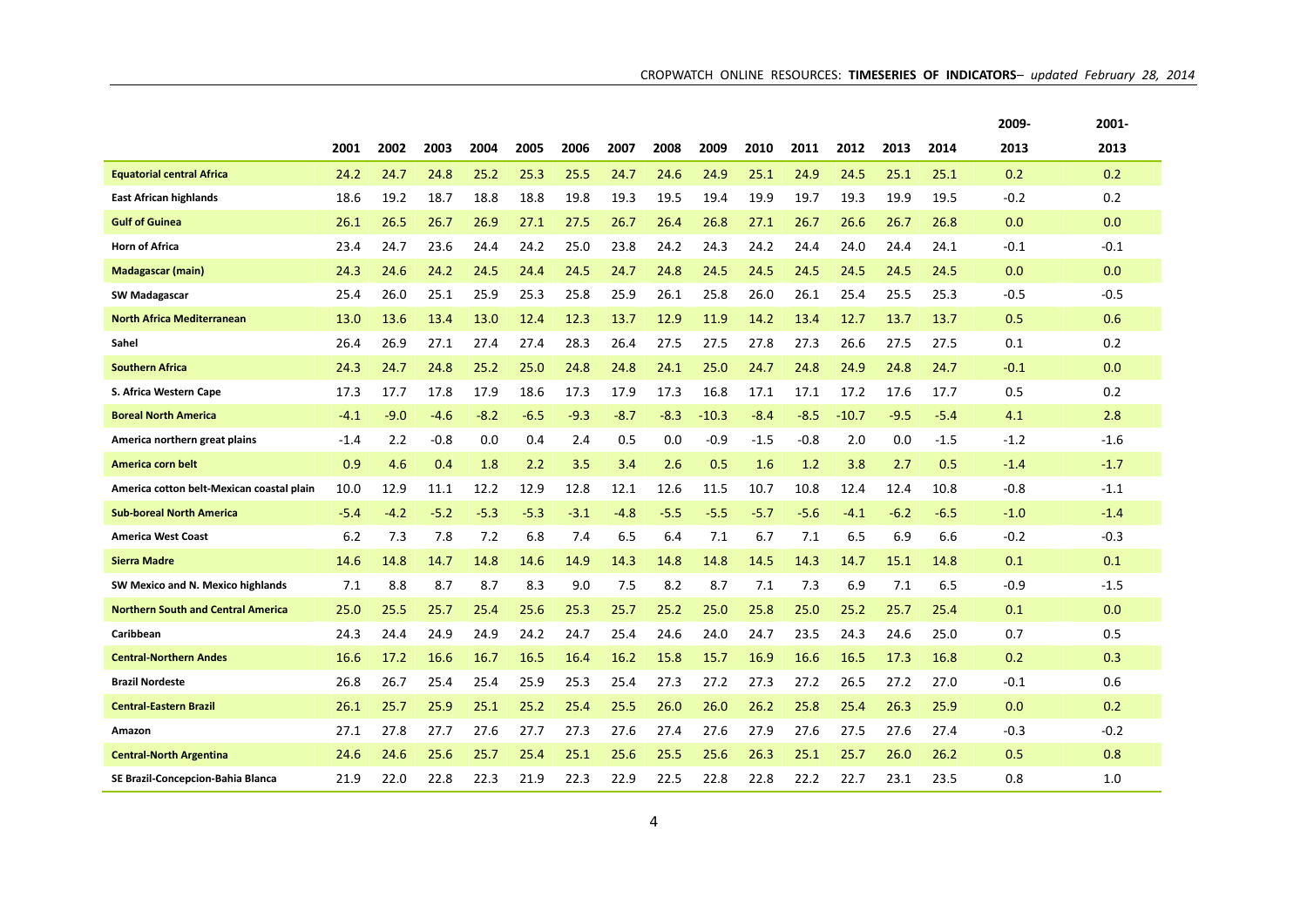|                                     | <b>Temperature time series</b> |        |         |        |        |         |        |         |        |         |         |         |         |        | 2014 departure from reference |          |
|-------------------------------------|--------------------------------|--------|---------|--------|--------|---------|--------|---------|--------|---------|---------|---------|---------|--------|-------------------------------|----------|
|                                     |                                |        |         |        |        |         |        |         |        |         |         |         |         |        | 2009-                         | $2001 -$ |
|                                     | 2001                           | 2002   | 2003    | 2004   | 2005   | 2006    | 2007   | 2008    | 2009   | 2010    | 2011    | 2012    | 2013    | 2014   | 2013                          | 2013     |
| <b>SW Southern Cone</b>             | 12.8                           | 13.9   | 14.0    | 14.1   | 13.5   | 13.6    | 13.9   | 13.6    | 14.9   | 13.0    | 13.6    | 14.7    | 13.8    | 13.8   | $-0.2$                        | 0.0      |
| Semi-arid Southern Cone             | 17.8                           | 17.9   | 18.4    | 19.0   | 18.4   | 18.5    | 18.6   | 18.4    | 19.1   | 18.7    | 18.6    | 19.1    | 19.0    | 19.4   | 0.5                           | 0.9      |
| <b>Caucasus</b>                     | 3.4                            | 3.4    | 3.9     | 4.7    | 3.5    | 3.5     | 3.4    | 2.5     | 3.8    | 5.9     | 5.8     | 2.6     | 5.3     | 3.5    | $-1.2$                        | $-0.5$   |
| <b>Central Asia Pamir mountains</b> | 2.2                            | 3.2    | 3.3     | 2.3    | 2.6    | 2.5     | 3.1    | 1.6     | 3.4    | 3.8     | 3.5     | 2.3     | 2.4     | 3.3    | 0.2                           | 0.5      |
| <b>Western Asia</b>                 | 6.3                            | 7.4    | 6.7     | 7.3    | 6.8    | 6.7     | 7.2    | 5.0     | 7.0    | 7.5     | 7.7     | 5.5     | 7.1     | 7.3    | 0.3                           | 0.5      |
| China Gansu-Xinjiang                | -4.5                           | $-3.4$ | $-3.3$  | $-4.1$ | $-3.8$ | -4.7    | $-2.3$ | -4.4    | $-2.7$ | $-3.7$  | $-4.7$  | -4.1    | -5.1    | -2.7   | 1.4                           | 1.2      |
| <b>China Hainan</b>                 | 21.7                           | 21.2   | 20.6    | 21.0   | 21.1   | 21.4    | 21.7   | 20.8    | 20.4   | 21.1    | 20.0    | 20.1    | 21.8    | 20.1   | $-0.6$                        | $-0.9$   |
| China Huang Huaihai                 | 5.3                            | 6.5    | 5.0     | 5.7    | 6.0    | 6.1     | 7.3    | 5.8     | 6.4    | 5.1     | 5.6     | 5.8     | 4.8     | 6.7    | 1.1                           | 0.9      |
| <b>China Inner Mongolia</b>         | $-7.2$                         | $-4.4$ | $-7.1$  | $-5.4$ | $-5.0$ | $-5.3$  | $-4.2$ | $-5.5$  | $-4.8$ | $-7.0$  | $-6.6$  | $-5.8$  | $-7.4$  | $-4.1$ | 2.2                           | 1.7      |
| China Loess region                  | 1.4                            | 2.1    | 1.2     | 1.0    | 1.2    | 1.1     | 2.5    | 1.0     | 1.7    | 1.1     | 0.9     | 1.4     | 0.9     | 2.3    | 1.1                           | 1.0      |
| <b>China Lower Yangtze</b>          | 11.5                           | 11.8   | 11.3    | 11.1   | 11.2   | 11.7    | 12.3   | 11.4    | 11.6   | 11.3    | 10.4    | 11.3    | 10.9    | 11.8   | 0.6                           | 0.4      |
| North East China                    | -10.5                          | $-6.0$ | $-9.2$  | $-6.9$ | $-6.6$ | -7.8    | $-6.0$ | -7.0    | -6.7   | $-8.8$  | $-8.8$  | $-7.9$  | $-9.6$  | -6.5   | 1.8                           | 1.3      |
| <b>China Qinghai-Tibet</b>          | 0.9                            | 1.0    | 0.6     | 1.1    | 0.6    | 1.3     | 0.7    | 1.2     | 0.9    | 1.2     | 0.5     | 0.6     | 0.6     | 0.6    | $-0.2$                        | $-0.3$   |
| Southern China                      | 16.2                           | 15.7   | 15.6    | 15.8   | 15.5   | 16.2    | 16.3   | 15.8    | 15.7   | 16.0    | 14.9    | 15.3    | 16.0    | 15.3   | $-0.3$                        | $-0.5$   |
| <b>South-West China</b>             | 9.0                            | 9.2    | 9.2     | 8.9    | 8.6    | 9.0     | 9.5    | 8.8     | 9.2    | 9.3     | 8.2     | 8.9     | 8.9     | 9.2    | 0.4                           | 0.3      |
| Taiwan                              | 18.9                           | 17.9   | 18.0    | 17.9   | 17.8   | 18.2    | 18.7   | 18.4    | 18.1   | 17.9    | 17.3    | 17.9    | 18.0    | 17.5   | $-0.3$                        | $-0.5$   |
| <b>East Asia</b>                    | $-2.4$                         | $-0.7$ | $-2.6$  | $-0.7$ | $-0.4$ | $-1.6$  | 0.0    | $-0.9$  | $-0.4$ | $-1.5$  | $-1.7$  | $-1.3$  | $-2.4$  | $-0.7$ | 0.7                           | 0.6      |
| <b>Southern Himalayas</b>           | 17.4                           | 17.3   | 17.2    | 17.3   | 17.1   | 17.2    | 17.6   | 17.3    | 17.7   | 17.4    | 17.2    | 17.1    | 17.0    | 16.9   | $-0.4$                        | $-0.4$   |
| <b>Southern Asia</b>                | 23.2                           | 23.3   | 23.2    | 23.1   | 23.0   | 22.6    | 23.3   | 23.0    | 23.6   | 23.2    | 23.0    | 23.2    | 23.1    | 23.0   | $-0.3$                        | $-0.2$   |
| Southern Japan and Korea            | 9.1                            | 9.0    | 8.0     | 9.3    | 9.7    | 8.3     | 10.1   | 9.4     | 9.4    | 9.2     | 8.7     | 9.1     | 8.2     | 9.1    | 0.1                           | 0.0      |
| Mongolia region                     | -10.7                          | $-9.3$ | $-8.5$  | $-9.7$ | $-9.9$ | $-9.4$  | $-6.3$ | $-9.7$  | -8.1   | $-10.7$ | $-9.9$  | $-10.1$ | $-9.4$  | $-7.7$ | 2.0                           | 1.7      |
| S. Asia Punjab to Gujarat           | 21.2                           | 21.3   | 21.2    | 20.5   | 20.3   | 20.3    | 20.9   | 20.3    | 21.5   | 20.7    | 20.2    | 20.7    | 20.2    | 20.1   | $-0.5$                        | $-0.6$   |
| <b>SE Asia islands</b>              | 25.3                           | 25.4   | 25.7    | 25.5   | 25.5   | 25.2    | 25.6   | 25.3    | 25.2   | 25.4    | 25.1    | 25.2    | 25.5    | 25.2   | 0.0                           | $-0.2$   |
| SE Asia mainland                    | 24.5                           | 24.1   | 24.5    | 24.5   | 24.3   | 24.6    | 24.8   | 24.3    | 23.8   | 25.0    | 24.4    | 24.6    | 25.5    | 23.9   | $-0.8$                        | $-0.7$   |
| <b>Eastern Siberia</b>              | $-14.7$                        | $-9.0$ | $-11.3$ | $-9.9$ | $-9.8$ | $-10.6$ | $-9.2$ | $-10.0$ | $-9.0$ | $-12.0$ | $-10.7$ | $-10.0$ | $-12.3$ | $-8.2$ | 2.6                           | 2.5      |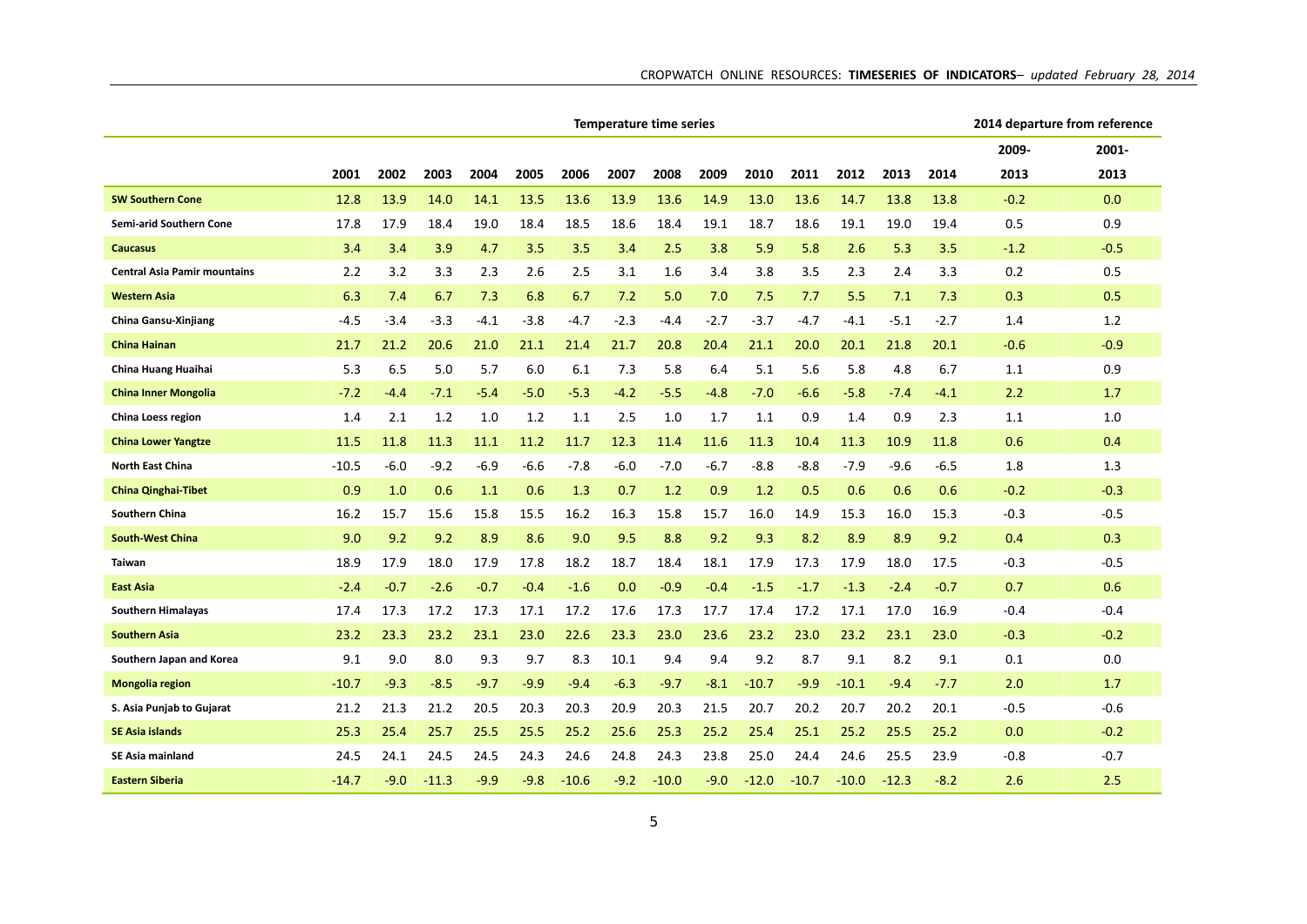|                                         |         |         |         |         |         |         | Temperature time series |         |         |         |         |         |         |         | 2014 departure from reference |        |
|-----------------------------------------|---------|---------|---------|---------|---------|---------|-------------------------|---------|---------|---------|---------|---------|---------|---------|-------------------------------|--------|
|                                         |         |         |         |         |         |         |                         |         |         |         |         |         |         |         | 2009-                         | 2001-  |
|                                         | 2001    | 2002    | 2003    | 2004    | 2005    | 2006    | 2007                    | 2008    | 2009    | 2010    | 2011    | 2012    | 2013    | 2014    | 2013                          | 2013   |
| <b>Eastern Central Asia</b>             | $-19.2$ | $-13.4$ | $-17.0$ | $-15.2$ | $-14.7$ | $-15.2$ | $-14.1$                 | $-14.7$ | $-14.0$ | $-17.3$ | $-16.0$ | $-16.1$ | $-17.5$ | $-12.7$ | 3.5                           | 3.1    |
| <b>North Australia</b>                  | 26.3    | 27.1    | 27.0    | 27.0    | 27.0    | 27.1    | 26.6                    | 26.7    | 26.9    | 26.8    | 26.2    | 26.6    | 26.7    | 26.7    | 0.0                           | $-0.1$ |
| <b>Australia Queensland to Victoria</b> | 20.5    | 18.7    | 20.2    | 19.6    | 20.0    | 20.9    | 20.3                    | 20.2    | 19.8    | 21.0    | 19.2    | 19.3    | 20.6    | 20.3    | 0.3                           | 0.3    |
| <b>Australia Nullarbor-Darling</b>      | 19.5    | 17.7    | 19.0    | 19.0    | 19.1    | 16.9    | 19.3                    | 18.8    | 18.3    | 19.5    | 19.7    | 19.5    | 19.7    | 19.6    | 0.3                           | 0.7    |
| <b>New Zealand</b>                      | 12.8    | 13.8    | 12.4    | 13.2    | 12.6    | 13.5    | 12.4                    | 13.4    | 13.4    | 12.6    | 13.8    | 13.1    | 13.2    | 13.5    | 0.3                           | 0.4    |
| <b>Boreal Eurasia</b>                   | $-3.3$  | $-4.0$  | $-7.4$  | $-4.5$  | $-3.4$  | $-4.2$  | $-1.7$                  | $-3.2$  | $-3.2$  | $-7.1$  | $-7.3$  | $-3.1$  | $-6.1$  | $-2.7$  | 2.6                           | 1.8    |
| Ukraine to Kazakhstan                   | $-2.6$  | $-3.4$  | $-5.1$  | $-2.5$  | $-2.1$  | $-3.7$  | $-0.1$                  | $-3.6$  | $-1.4$  | $-4.9$  | $-3.6$  | $-3.2$  | $-3.8$  | $-1.6$  | 1.8                           | 1.5    |
| <b>Mediterranean Europe and Turkey</b>  | 9.0     | 7.8     | 9.0     | 8.6     | 8.5     | 7.7     | 8.8                     | 8.1     | 8.5     | 9.7     | 9.0     | 8.2     | 9.3     | 8.7     | $-0.2$                        | 0.1    |
| W. Europe (non-Mediterranean)           | 6.1     | 4.5     | 4.6     | 4.5     | 5.4     | 4.1     | 7.1                     | 4.7     | 4.7     | 4.4     | 3.8     | 5.5     | 4.9     | 6.0     | 1.4                           | 1.1    |

## **Table 3.Photosynthetically Active Radiation (PAR)by CPSZ (W/m2)**

|                                   |      |      |      |      |      |      |      | <b>PAR time series</b> |      |      |      |      |      |      | 2014 departure from reference |       |
|-----------------------------------|------|------|------|------|------|------|------|------------------------|------|------|------|------|------|------|-------------------------------|-------|
|                                   |      |      |      |      |      |      |      |                        |      |      |      |      |      |      | 2009-                         | 2001- |
|                                   | 2001 | 2002 | 2003 | 2004 | 2005 | 2006 | 2007 | 2008                   | 2009 | 2010 | 2011 | 2012 | 2013 | 2014 | 2013                          | 2013  |
| <b>Equatorial central Africa</b>  | 1084 | 1096 | 1110 | 1119 | 1110 | 1152 | 1118 | 1116                   | 1132 | 1123 | 1153 | 1146 | 1136 | 1205 | 67                            | 82    |
| <b>East African highlands</b>     | 1210 | 1224 | 1228 | 1230 | 1222 | 1267 | 1187 | 1263                   | 1218 | 1196 | 1213 | 1225 | 1222 | 1237 | 22                            | 14    |
| <b>Gulf of Guinea</b>             | 972  | 965  | 953  | 935  | 947  | 905  | 1004 | 932                    | 910  | 911  | 891  | 969  | 905  | 991  | 74                            | 53    |
| <b>Horn of Africa</b>             | 1223 | 1244 | 1209 | 1239 | 1239 | 1303 | 1177 | 1254                   | 1242 | 1285 | 1318 | 1235 | 1264 | 1319 | 50                            | 70    |
| <b>Madagascar (main)</b>          | 1298 | 1386 | 1297 | 1338 | 1295 | 1391 | 1320 | 1353                   | 1322 | 1371 | 1414 | 1344 | 1372 | 1329 | $-36$                         | $-17$ |
| <b>SW Madagascar</b>              | 1366 | 1407 | 1425 | 1408 | 1346 | 1442 | 1414 | 1430                   | 1432 | 1489 | 1384 | 1468 | 1439 | 1449 | 7                             | 30    |
| <b>North Africa Mediterranean</b> | 653  | 650  | 637  | 633  | 644  | 636  | 658  | 652                    | 622  | 655  | 642  | 653  | 643  | 663  | 20                            | 19    |
| Sahel                             | 1095 | 1116 | 1106 | 1092 | 1122 | 1092 | 1082 | 1018                   | 1061 | 1037 | 1014 | 1084 | 1044 | 1125 | 77                            | 51    |
| <b>Southern Africa</b>            | 1361 | 1339 | 1383 | 1374 | 1342 | 1351 | 1337 | 1332                   | 1355 | 1411 | 1387 | 1401 | 1383 | 1406 | 19                            | 40    |
| S. Africa Western Cape            | 1615 | 1548 | 1595 | 1578 | 1568 | 1585 | 1575 | 1549                   | 1592 | 1585 | 1540 | 1572 | 1554 | 1550 | $-19$                         | $-24$ |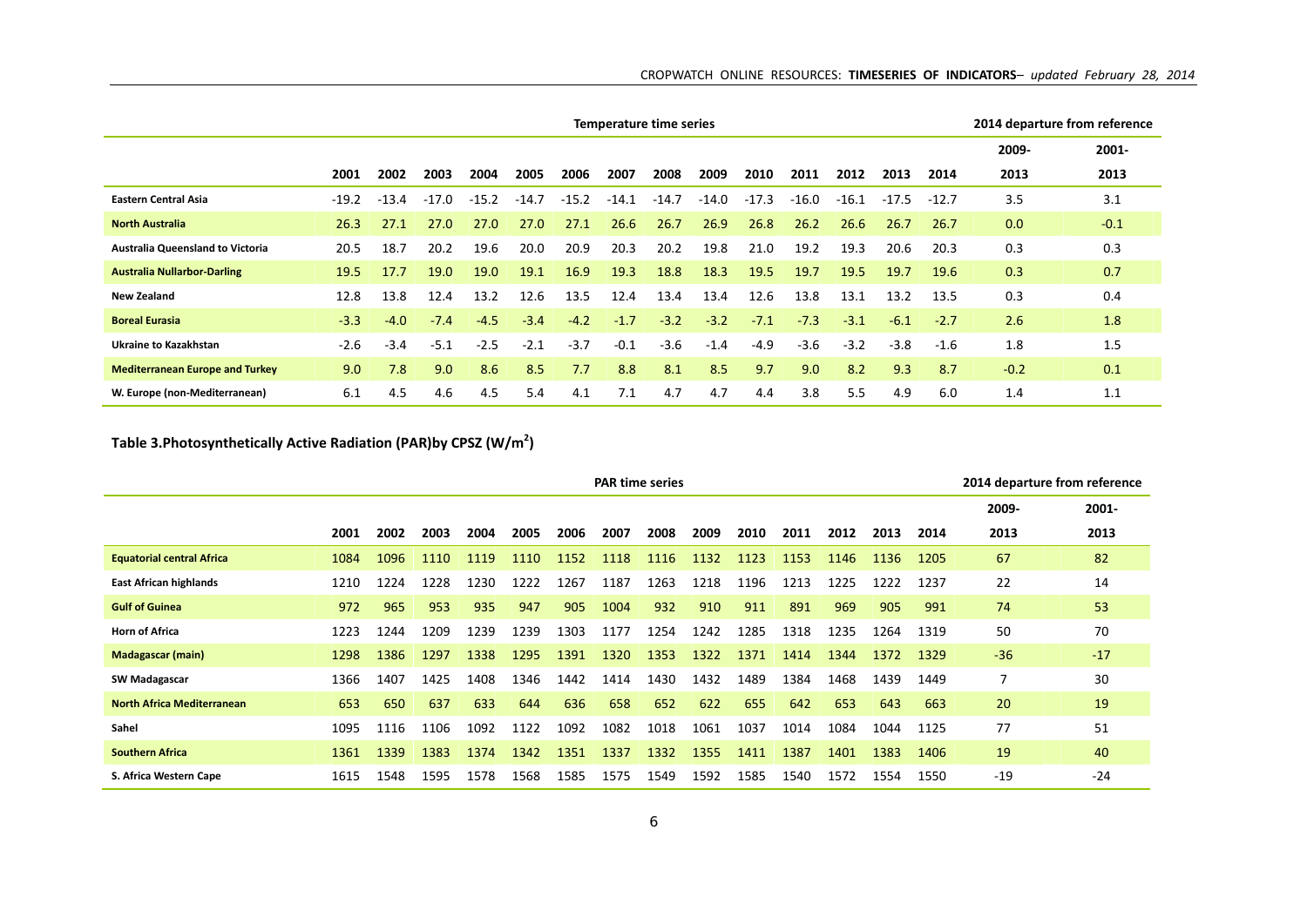|                                           | <b>PAR time series</b> |      |      |      |      |      |      |      |      |      |      |      |      |      | 2014 departure from reference |                |
|-------------------------------------------|------------------------|------|------|------|------|------|------|------|------|------|------|------|------|------|-------------------------------|----------------|
|                                           |                        |      |      |      |      |      |      |      |      |      |      |      |      |      | 2009-                         | 2001-          |
|                                           | 2001                   | 2002 | 2003 | 2004 | 2005 | 2006 | 2007 | 2008 | 2009 | 2010 | 2011 | 2012 | 2013 | 2014 | 2013                          | 2013           |
| <b>Boreal North America</b>               | 108                    | 109  | 103  | 110  | 106  | 117  | 108  | 109  | 114  | 109  | 116  | 116  | 116  | 107  | $-7$                          | $-4$           |
| America northern great plains             | 448                    | 451  | 444  | 451  | 435  | 449  | 446  | 452  | 451  | 419  | 460  | 459  | 442  | 469  | 23                            | 22             |
| America corn belt                         | 438                    | 431  | 421  | 429  | 416  | 430  | 420  | 429  | 438  | 408  | 447  | 432  | 422  | 441  | 12                            | 13             |
| America cotton belt-Mexican coastal plain | 654                    | 673  | 621  | 661  | 622  | 680  | 651  | 662  | 671  | 619  | 689  | 670  | 653  | 660  | 0                             | 4              |
| <b>Sub-boreal North America</b>           | 329                    | 317  | 328  | 321  | 320  | 316  | 323  | 317  | 324  | 316  | 326  | 328  | 313  | 344  | 23                            | 23             |
| <b>America West Coast</b>                 | 489                    | 459  | 481  | 465  | 481  | 466  | 501  | 475  | 495  | 468  | 471  | 499  | 475  | 549  | 67                            | 70             |
| <b>Sierra Madre</b>                       | 963                    | 996  | 956  | 969  | 971  | 985  | 946  | 980  | 988  | 948  | 1034 | 1006 | 977  | 971  | $-20$                         | $-7$           |
| SW Mexico and N. Mexico highlands         | 696                    | 715  | 714  | 711  | 699  | 718  | 711  | 718  | 729  | 708  | 732  | 733  | 721  | 745  | 20                            | 29             |
| <b>Northern South and Central America</b> | 1008                   | 981  | 1005 | 961  | 985  | 974  | 985  | 995  | 995  | 1011 | 1004 | 980  | 1010 | 965  | $-35$                         | $-27$          |
| Caribbean                                 | 955                    | 910  | 945  | 935  | 985  | 914  | 929  | 928  | 955  | 956  | 961  | 957  | 939  | 921  | $-33$                         | $-23$          |
| <b>Central-Northern Andes</b>             | 1248                   | 1238 | 1265 | 1248 | 1231 | 1198 | 1206 | 1173 | 1183 | 1205 | 1145 | 1165 | 1198 | 1186 | 7                             | $-22$          |
| <b>Brazil Nordeste</b>                    | 1410                   | 1380 | 1419 | 1403 | 1444 | 1462 | 1429 | 1401 | 1390 | 1318 | 1328 | 1359 | 1366 | 1377 | 25                            | -16            |
| <b>Central-Eastern Brazil</b>             | 1326                   | 1303 | 1330 | 1373 | 1377 | 1327 | 1254 | 1243 | 1262 | 1174 | 1208 | 1221 | 1247 | 1273 | 51                            | $-7$           |
| Amazon                                    | 1122                   | 1102 | 1169 | 1136 | 1150 | 1083 | 1112 | 1023 | 1031 | 1085 | 1014 | 1021 | 1073 | 1070 | 25                            | $-16$          |
| <b>Central-North Argentina</b>            | 1455                   | 1496 | 1484 | 1536 | 1525 | 1484 | 1433 | 1464 | 1500 | 1354 | 1485 | 1499 | 1482 | 1455 | $-9$                          | $-22$          |
| SE Brazil-Concepcion-Bahia Blanca         | 1430                   | 1458 | 1422 | 1492 | 1464 | 1451 | 1445 | 1450 | 1480 | 1329 | 1456 | 1507 | 1452 | 1451 | 6                             | $\overline{2}$ |
| <b>SW Southern Cone</b>                   | 1465                   | 1486 | 1404 | 1451 | 1428 | 1445 | 1456 | 1476 | 1523 | 1434 | 1467 | 1521 | 1462 | 1510 | 29                            | 47             |
| Semi-arid Southern Cone                   | 1573                   | 1554 | 1554 | 1589 | 1551 | 1560 | 1555 | 1567 | 1563 | 1576 | 1558 | 1571 | 1574 | 1584 | 16                            | 19             |
| <b>Caucasus</b>                           | 506                    | 504  | 512  | 501  | 510  | 502  | 505  | 516  | 515  | 494  | 522  | 506  | 499  | 529  | 22                            | 22             |
| <b>Central Asia Pamir mountains</b>       | 660                    | 659  | 651  | 644  | 642  | 664  | 653  | 671  | 655  | 655  | 683  | 651  | 661  | 686  | 25                            | 28             |
| <b>Western Asia</b>                       | 597                    | 595  | 599  | 596  | 592  | 609  | 598  | 617  | 604  | 599  | 620  | 606  | 595  | 619  | 14                            | 17             |
| <b>China Gansu-Xinjiang</b>               | 474                    | 480  | 489  | 492  | 485  | 489  | 492  | 495  | 493  | 491  | 503  | 490  | 489  | 530  | 37                            | 41             |
| <b>China Hainan</b>                       | 853                    | 876  | 847  | 941  | 967  | 876  | 932  | 906  | 892  | 865  | 854  | 823  | 880  | 904  | 41                            | 18             |
| China Huang Huaihai                       | 488                    | 528  | 534  | 508  | 544  | 536  | 547  | 535  | 554  | 542  | 577  | 531  | 550  | 605  | 54                            | 69             |
| <b>China Inner Mongolia</b>               | 477                    | 486  | 479  | 484  | 488  | 493  | 497  | 490  | 495  | 493  | 490  | 488  | 486  | 522  | 32                            | 34             |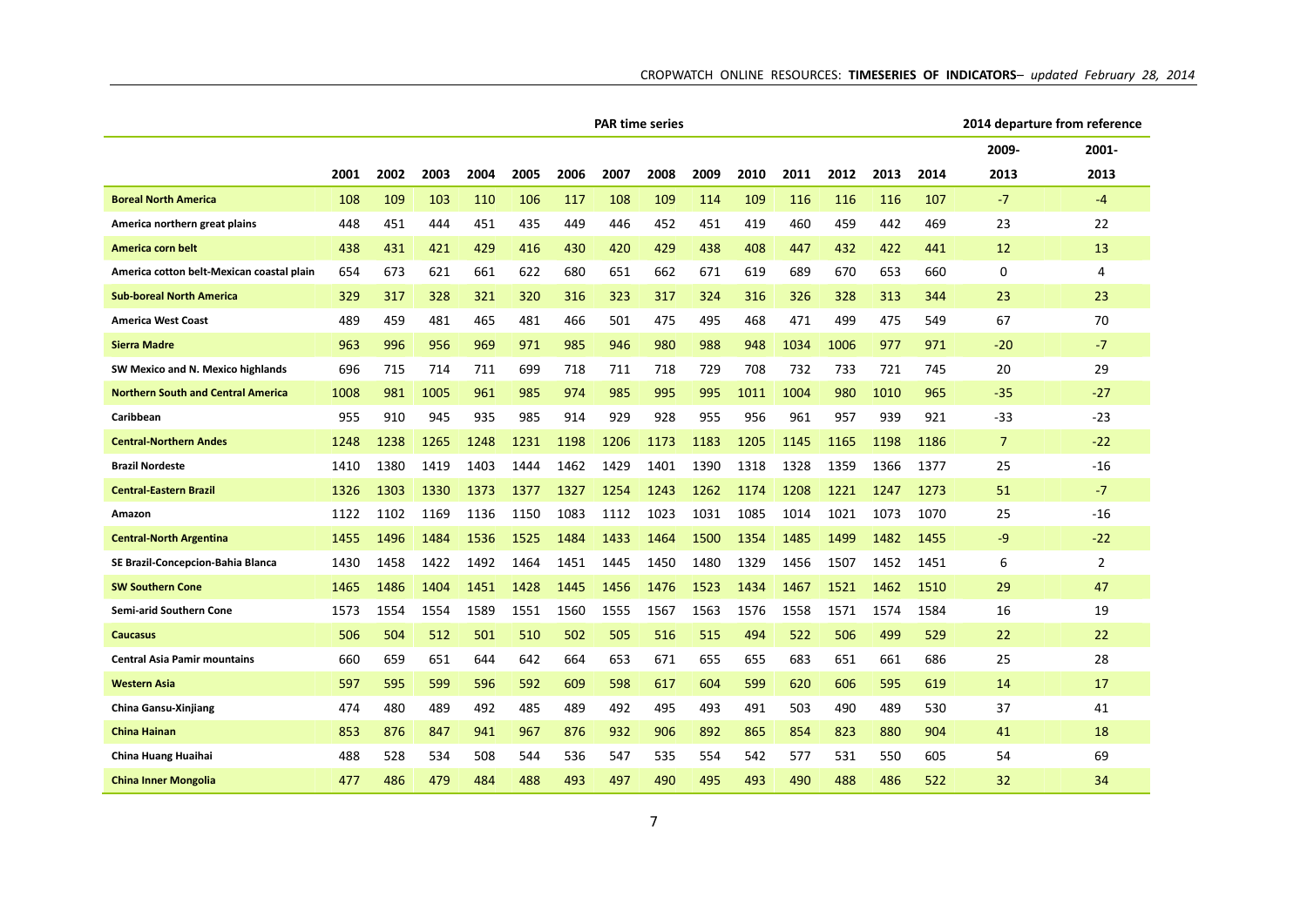|                                         |      |      |      |      |      |      | <b>PAR time series</b> |      |      |      |      |      |      |      | 2014 departure from reference |                |
|-----------------------------------------|------|------|------|------|------|------|------------------------|------|------|------|------|------|------|------|-------------------------------|----------------|
|                                         |      |      |      |      |      |      |                        |      |      |      |      |      |      |      | 2009-                         | 2001-          |
|                                         | 2001 | 2002 | 2003 | 2004 | 2005 | 2006 | 2007                   | 2008 | 2009 | 2010 | 2011 | 2012 | 2013 | 2014 | 2013                          | 2013           |
| China Loess region                      | 548  | 561  | 587  | 566  | 575  | 563  | 589                    | 558  | 588  | 583  | 597  | 561  | 587  | 640  | 57                            | 66             |
| <b>China Lower Yangtze</b>              | 571  | 633  | 612  | 663  | 678  | 640  | 650                    | 666  | 669  | 641  | 681  | 637  | 649  | 737  | 82                            | 92             |
| North East China                        | 391  | 404  | 391  | 388  | 397  | 411  | 408                    | 418  | 404  | 406  | 394  | 416  | 394  | 426  | 23                            | 24             |
| <b>China Qinghai-Tibet</b>              | 833  | 809  | 819  | 813  | 810  | 834  | 822                    | 812  | 826  | 828  | 812  | 818  | 820  | 836  | 15                            | 16             |
| Southern China                          | 783  | 790  | 771  | 841  | 842  | 816  | 825                    | 846  | 851  | 805  | 810  | 791  | 801  | 857  | 45                            | 44             |
| <b>South-West China</b>                 | 655  | 647  | 667  | 651  | 663  | 666  | 667                    | 672  | 682  | 682  | 687  | 666  | 682  | 695  | 15                            | 27             |
| Taiwan                                  | 790  | 853  | 843  | 853  | 863  | 811  | 836                    | 804  | 858  | 865  | 851  | 795  | 826  | 831  | -8                            | -3             |
| <b>East Asia</b>                        | 433  | 440  | 430  | 445  | 451  | 450  | 451                    | 456  | 447  | 446  | 444  | 441  | 438  | 469  | 26                            | 25             |
| Southern Himalayas                      | 888  | 850  | 867  | 865  | 865  | 878  | 867                    | 865  | 872  | 868  | 846  | 869  | 867  | 873  | 9                             | 6              |
| <b>Southern Asia</b>                    | 1011 | 955  | 979  | 966  | 981  | 965  | 973                    | 995  | 994  | 969  | 927  | 1007 | 1002 | 992  | 12                            | 13             |
| Southern Japan and Korea                | 542  | 562  | 552  | 576  | 573  | 559  | 575                    | 580  | 568  | 571  | 565  | 562  | 582  | 591  | 21                            | 24             |
| <b>Mongolia region</b>                  | 394  | 407  | 403  | 417  | 409  | 412  | 417                    | 420  | 410  | 410  | 416  | 416  | 393  | 440  | 31                            | 30             |
| S. Asia Punjab to Gujarat               | 912  | 903  | 907  | 903  | 882  | 916  | 888                    | 907  | 889  | 893  | 885  | 905  | 909  | 913  | 17                            | 13             |
| <b>SE Asia islands</b>                  | 942  | 971  | 1023 | 986  | 1041 | 941  | 1016                   | 948  | 931  | 994  | 945  | 968  | 989  | 945  | $-20$                         | $-32$          |
| SE Asia mainland                        | 950  | 975  | 956  | 1027 | 1078 | 962  | 1017                   | 976  | 977  | 1001 | 956  | 980  | 963  | 1018 | 43                            | 32             |
| <b>Eastern Siberia</b>                  | 211  | 223  | 209  | 216  | 217  | 216  | 229                    | 229  | 214  | 207  | 205  | 219  | 208  | 239  | 28                            | 23             |
| <b>Eastern Central Asia</b>             | 286  | 296  | 288  | 293  | 292  | 293  | 299                    | 303  | 288  | 291  | 287  | 300  | 281  | 313  | 24                            | 21             |
| <b>North Australia</b>                  | 1216 | 1261 | 1323 | 1288 | 1309 | 1203 | 1373                   | 1235 | 1196 | 1307 | 1147 | 1243 | 1313 | 1281 | 40                            | 18             |
| <b>Australia Queensland to Victoria</b> | 1503 | 1519 | 1586 | 1535 | 1530 | 1516 | 1548                   | 1465 | 1515 | 1526 | 1428 | 1460 | 1542 | 1558 | 64                            | 45             |
| <b>Australia Nullarbor-Darling</b>      | 1645 | 1601 | 1621 | 1619 | 1640 | 1608 | 1601                   | 1609 | 1589 | 1617 | 1594 | 1561 | 1587 | 1624 | 34                            | 17             |
| <b>New Zealand</b>                      | 1389 | 1290 | 1380 | 1367 | 1349 | 1362 | 1347                   | 1394 | 1403 | 1361 | 1396 | 1334 | 1405 | 1374 | -6                            | 7              |
| <b>Boreal Eurasia</b>                   | 93   | 103  | 116  | 108  | 107  | 110  | 98                     | 105  | 100  | 106  | 109  | 107  | 97   | 109  | 5                             | $\overline{4}$ |
| Ukraine to Kazakhstan                   | 197  | 196  | 199  | 204  | 195  | 213  | 188                    | 206  | 203  | 199  | 206  | 205  | 194  | 206  | 5                             | 6              |
| <b>Mediterranean Europe and Turkey</b>  | 474  | 500  | 476  | 475  | 504  | 487  | 491                    | 502  | 482  | 476  | 483  | 511  | 471  | 508  | 23                            | 21             |
| W. Europe (non-Mediterranean)           | 265  | 288  | 261  | 273  | 276  | 289  | 281                    | 278  | 275  | 269  | 275  | 290  | 277  | 279  | 2                             | $\overline{2}$ |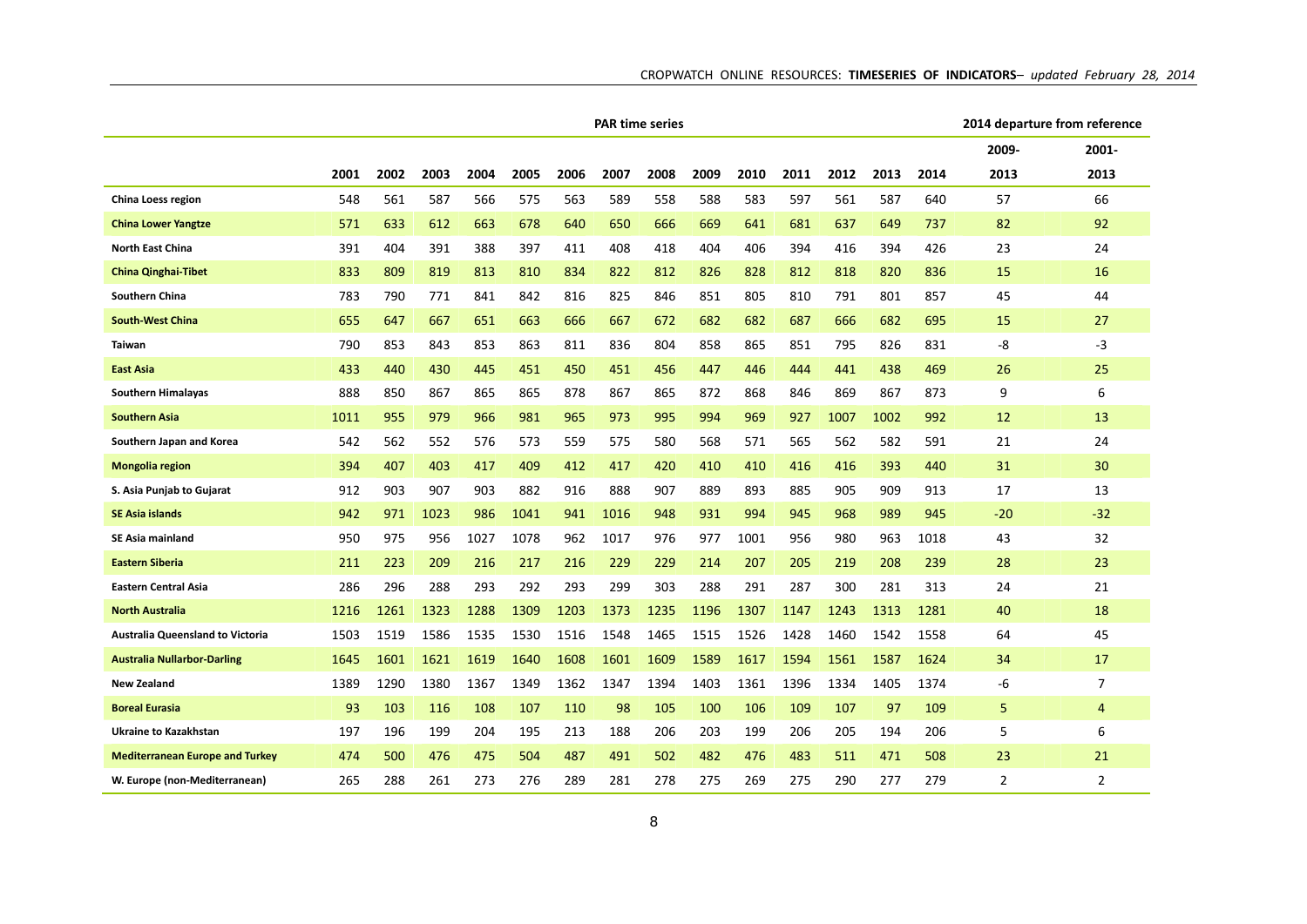## **Table 4.Biomass by CPSZ (g DM/square meter)**

|                                    |        |        |        |        |        |        | <b>Biomass time series</b> |        |        |        |        |        |        |        | reference |          |
|------------------------------------|--------|--------|--------|--------|--------|--------|----------------------------|--------|--------|--------|--------|--------|--------|--------|-----------|----------|
|                                    |        |        |        |        |        |        |                            |        |        |        |        |        |        |        | 2009-     | $2001 -$ |
|                                    | 2001   | 2002   | 2003   | 2004   | 2005   | 2006   | 2007                       | 2008   | 2009   | 2010   | 2011   | 2012   | 2013   | 2014   | 2013      | 2013     |
| <b>Equatorial central Africa</b>   | 1596.6 | 1562.8 | 1614.5 | 1540.5 | 1612.2 | 1543.9 | 1605.5                     | 1680.7 | 1500.4 | 1641.2 | 1579.7 | 1520.7 | 1650.7 | 1552.8 | $-25.7$   | $-35.6$  |
| <b>East African highlands</b>      | 896.0  | 741.4  | 843.7  | 666.4  | 749.4  | 465.6  | 908.5                      | 565.4  | 720.4  | 858.0  | 541.8  | 646.5  | 683.2  | 716.8  | 26.9      | 2.5      |
| <b>Gulf of Guinea</b>              | 566.3  | 561.4  | 601.8  | 715.3  | 639.9  | 626.0  | 556.2                      | 620.4  | 605.2  | 784.5  | 720.2  | 547.5  | 748.5  | 728.1  | 46.9      | 90.2     |
| <b>Horn of Africa</b>              | 744.7  | 596.7  | 797.2  | 625.2  | 746.4  | 376.5  | 877.3                      | 614.4  | 595.4  | 738.4  | 402.6  | 832.1  | 646.6  | 622.7  | $-20.3$   | $-38.3$  |
| Madagascar (main)                  | 1850.8 | 1557.6 | 1748.8 | 1679.6 | 1790.1 | 1558.0 | 1864.7                     | 1649.4 | 1805.5 | 1730.1 | 1552.2 | 1630.4 | 1683.6 | 1903.4 | 223.1     | 203.4    |
| <b>SW Madagascar</b>               | 1407.3 | 1355.7 | 1068.2 | 1188.2 | 1622.2 | 1072.5 | 1401.4                     | 1242.8 | 1278.3 | 927.7  | 1421.8 | 999.8  | 1380.6 | 1269.5 | 67.9      | 10.6     |
| North Africa Mediterranean         | 550.4  | 391.7  | 478.8  | 624.3  | 519.2  | 667.7  | 412.9                      | 496.1  | 724.4  | 485.1  | 536.5  | 504.1  | 562.3  | 303.8  | $-258.6$  | $-231.0$ |
| <b>Sahel</b>                       | 174.6  | 136.4  | 203.9  | 178.9  | 120.0  | 125.2  | 147.6                      | 111.5  | 137.1  | 198.8  | 182.5  | 117.4  | 147.8  | 160.3  | 3.6       | 7.9      |
| <b>Southern Africa</b>             | 959.6  | 1031.9 | 898.5  | 960.1  | 1032.0 | 1064.4 | 1048.4                     | 1200.3 | 1021.3 | 1150.7 | 1144.2 | 967.5  | 1022.4 | 1034.0 | $-27.3$   | $-4.6$   |
| S. Africa Western Cape             | 406.2  | 644.6  | 547.3  | 406.9  | 658.3  | 352.6  | 347.4                      | 657.7  | 372.5  | 529.4  | 474.5  | 339.4  | 425.1  | 857.8  | 429.6     | 383.8    |
| <b>Boreal North America</b>        | 271.4  | 254.7  | 288.0  | 277.2  | 237.0  | 253.9  | 264.6                      | 231.5  | 220.4  | 241.6  | 269.4  | 253.3  | 224.5  | 284.1  | 42.3      | 31.2     |
| America northern great plains      | 540.9  | 441.1  | 436.0  | 490.4  | 536.5  | 504.7  | 521.8                      | 483.4  | 546.2  | 557.1  | 442.5  | 453.5  | 432.5  | 549.4  | 63.1      | 58.2     |
| America corn belt                  | 713.0  | 872.2  | 672.8  | 768.5  | 785.5  | 812.7  | 836.9                      | 801.1  | 701.9  | 748.0  | 696.0  | 841.5  | 787.7  | 724.2  | $-30.8$   | $-47.9$  |
| <b>America cotton belt-Mexican</b> | 1020.3 | 883.3  | 1182.7 | 941.6  | 1151.8 | 834.2  | 1137.1                     | 858.4  | 848.8  | 1179.5 | 735.0  | 952.7  | 803.5  | 914.5  | 10.6      | $-49.2$  |
| coastal plain                      |        |        |        |        |        |        |                            |        |        |        |        |        |        |        |           |          |
| <b>Sub-boreal North America</b>    | 404.1  | 438.3  | 380.7  | 425.5  | 413.1  | 462.6  | 424.3                      | 413.3  | 418.4  | 407.6  | 443.0  | 454.2  | 386.4  | 404.3  | $-17.6$   | $-16.6$  |
| <b>America West Coast</b>          | 749.3  | 824.8  | 771.0  | 780.6  | 900.7  | 767.3  | 649.2                      | 757.7  | 696.3  | 774.5  | 888.6  | 673.9  | 772.4  | 396.1  | $-365.0$  | $-373.6$ |
| <b>Sierra Madre</b>                | 506.7  | 324.9  | 524.8  | 594.3  | 531.8  | 373.4  | 607.7                      | 363.2  | 293.7  | 690.4  | 119.0  | 332.2  | 320.7  | 565.0  | 213.8     | 135.6    |
| <b>SW Mexico and N. Mexico</b>     | 477.4  | 310.9  | 336.6  | 383.1  | 579.6  | 319.7  | 369.9                      | 347.9  | 290.3  | 410.6  | 343.9  | 289.4  | 292.6  | 339.9  | 14.6      | $-25.6$  |
| highlands                          |        |        |        |        |        |        |                            |        |        |        |        |        |        |        |           |          |
| <b>Northern South and Central</b>  | 1106.7 | 1217.3 | 1139.1 | 1257.0 | 1176.0 | 1301.2 | 1229.7                     | 1246.8 | 1195.7 | 1164.5 | 1204.3 | 1286.6 | 1048.8 | 1188.9 | 8.9       | $-9.1$   |
| America                            |        |        |        |        |        |        |                            |        |        |        |        |        |        |        |           |          |

**2014 departure from**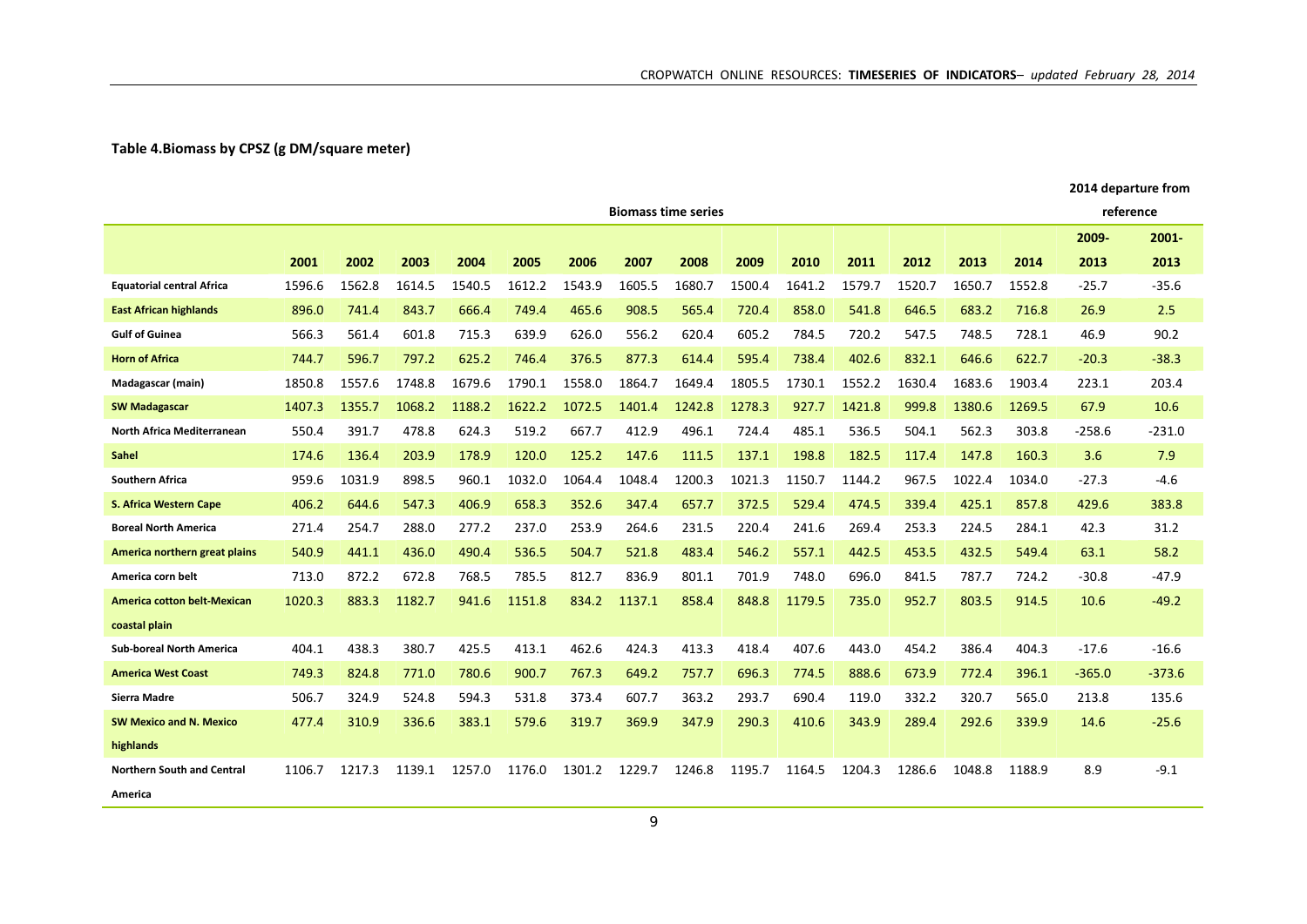| <b>Caribbean</b>                    | 951.1  | 1046.8 | 935.8  | 1044.9 | 756.7  | 1052.5 | 1047.8 | 1095.6 | 826.1  | 936.9  | 868.2  | 910.9  | 942.6  | 787.3  | -109.6   | $-167.8$ |
|-------------------------------------|--------|--------|--------|--------|--------|--------|--------|--------|--------|--------|--------|--------|--------|--------|----------|----------|
| <b>Central-Northern Andes</b>       | 1035.7 | 966.3  | 962.7  | 998.8  | 976.3  | 1085.2 | 1042.1 | 1101.6 | 1010.4 | 973.8  | 975.5  | 1039.5 | 1001.4 | 1064.4 | 64.3     | 51.4     |
| <b>Brazil Nordeste</b>              | 793.5  | 1127.3 | 976.0  | 872.9  | 670.7  | 548.4  | 721.8  | 621.5  | 730.9  | 1021.6 | 1107.9 | 784.9  | 679.6  | 854.1  | $-10.9$  | 34.3     |
| <b>Central-Eastern Brazil</b>       | 1751.9 | 1969.5 | 1700.5 | 1736.2 | 1927.8 | 1755.9 | 1978.7 | 1750.4 | 1767.3 | 2039.4 | 1917.7 | 1943.4 | 1725.9 | 1877.7 | $-1.1$   | 34.2     |
| Amazon                              | 2001.3 | 1929.6 | 1915.3 | 1892.4 | 1925.4 | 2176.5 | 2029.2 | 2151.3 | 2186.2 | 2018.1 | 2143.2 | 2132.9 | 1931.2 | 2085.6 | 3.3      | 52.3     |
| <b>Central-North Argentina</b>      | 1511.0 | 1317.3 | 1342.3 | 1174.5 | 1263.2 | 1320.5 | 1549.6 | 1348.7 | 1221.9 | 1229.2 | 1193.6 | 1227.3 | 1138.3 | 1351.7 | 149.6    | 56.5     |
| <b>SE Brazil-Concepcion-Bahia</b>   | 1692.4 | 1605.5 | 1827.8 | 1523.2 | 1579.8 | 1384.8 | 1749.8 | 1503.0 | 1239.7 | 1822.1 | 1381.3 | 1354.9 | 1574.9 | 1623.8 | 149.3    | 67.0     |
| <b>Blanca</b>                       |        |        |        |        |        |        |        |        |        |        |        |        |        |        |          |          |
| <b>SW Southern Cone</b>             | 739.3  | 566.9  | 746.8  | 623.2  | 700.3  | 681.5  | 590.3  | 459.2  | 469.1  | 643.6  | 586.1  | 488.3  | 668.6  | 321.6  | $-249.6$ | -291.0   |
| <b>Semi-arid Southern Cone</b>      | 386.5  | 419.0  | 448.2  | 288.4  | 442.1  | 425.1  | 424.2  | 372.2  | 364.8  | 327.6  | 372.4  | 373.9  | 418.6  | 317.3  | $-54.2$  | $-72.2$  |
| Caucasus                            | 660.2  | 797.7  | 798.0  | 854.1  | 789.0  | 766.9  | 767.9  | 693.8  | 688.4  | 881.9  | 680.6  | 671.0  | 828.4  | 752.3  | 2.3      | $-7.5$   |
| <b>Central Asia Pamir mountains</b> | 351.8  | 311.4  | 341.4  | 412.3  | 464.4  | 352.4  | 400.1  | 296.8  | 401.5  | 329.7  | 198.3  | 430.6  | 344.7  | 489.0  | 148.0    | 132.4    |
| <b>Western Asia</b>                 | 363.9  | 423.5  | 392.0  | 426.0  | 482.1  | 352.3  | 433.2  | 332.1  | 334.5  | 400.6  | 246.2  | 379.1  | 410.3  | 439.8  | 85.6     | 57.0     |
| <b>China Gansu-Xinjiang</b>         | 93.0   | 111.4  | 111.9  | 101.6  | 107.0  | 106.8  | 92.6   | 101.1  | 100.4  | 123.4  | 108.9  | 119.2  | 120.6  | 246.5  | 132.0    | 139.0    |
| China Hainan                        | 551.7  | 868.7  | 785.0  | 388.1  | 271.9  | 587.6  | 559.1  | 613.5  | 888.6  | 813.7  | 790.1  | 1021.3 | 527.8  | 733.7  | $-74.6$  | 67.0     |
| <b>China Huang Huaihai</b>          | 646.3  | 336.4  | 236.8  | 583.7  | 242.7  | 248.8  | 247.5  | 350.7  | 192.9  | 414.9  | 81.7   | 447.9  | 410.6  | 291.9  | $-17.7$  | $-49.7$  |
| China Inner Mongolia                | 197.7  | 184.4  | 159.1  | 214.0  | 173.9  | 97.6   | 140.2  | 184.4  | 171.3  | 175.1  | 223.4  | 180.6  | 304.6  | 264.5  | 53.5     | 79.4     |
| <b>China Loess region</b>           | 436.5  | 287.3  | 266.8  | 394.0  | 243.4  | 251.1  | 190.4  | 331.3  | 176.9  | 323.5  | 175.8  | 467.9  | 190.5  | 286.2  | 19.2     | $-1.2$   |
| <b>China Lower Yangtze</b>          | 1062.2 | 859.6  | 1162.9 | 622.2  | 668.0  | 678.4  | 732.4  | 633.1  | 619.4  | 825.4  | 579.2  | 819.0  | 974.1  | 686.6  | $-76.8$  | $-100.8$ |
| <b>North East China</b>             | 296.4  | 270.6  | 281.1  | 324.9  | 348.3  | 226.5  | 272.5  | 262.0  | 295.9  | 312.6  | 336.1  | 245.1  | 352.1  | 378.8  | 70.4     | 84.6     |
| China Qinghai-Tibet                 | 155.2  | 192.8  | 178.4  | 168.7  | 201.6  | 197.2  | 183.2  | 201.1  | 184.5  | 191.9  | 222.8  | 202.2  | 188.4  | 282.1  | 84.1     | 92.2     |
| <b>Southern China</b>               | 707.8  | 695.3  | 937.7  | 348.5  | 286.7  | 422.9  | 543.5  | 509.6  | 596.5  | 412.8  | 500.5  | 684.2  | 660.8  | 575.7  | 4.7      | 13.6     |
| South-West China                    | 543.3  | 565.6  | 528.8  | 487.2  | 493.6  | 480.2  | 610.7  | 379.2  | 560.6  | 398.9  | 511.7  | 588.9  | 359.4  | 526.0  | 42.2     | 25.4     |
| <b>Taiwan</b>                       | 1150.5 | 550.0  | 658.7  | 473.7  | 446.9  | 600.7  | 632.2  | 832.9  | 552.2  | 511.2  | 1036.5 | 1216.0 | 806.4  | 342.1  | -482.3   | $-386.2$ |
| East Asia                           | 470.3  | 535.0  | 476.2  | 494.8  | 514.6  | 416.8  | 501.3  | 479.0  | 457.3  | 522.4  | 464.9  | 502.6  | 537.9  | 476.1  | $-20.9$  | $-14.1$  |
| <b>Southern Himalayas</b>           | 278.0  | 488.4  | 466.5  | 408.0  | 407.4  | 372.8  | 327.4  | 421.5  | 364.7  | 341.4  | 416.0  | 312.9  | 361.6  | 513.9  | 154.6    | 131.9    |
| Southern Asia                       | 371.7  | 594.5  | 497.7  | 572.9  | 502.3  | 649.4  | 491.4  | 425.6  | 411.7  | 628.5  | 792.2  | 439.9  | 474.5  | 560.0  | 10.6     | 32.9     |
| Southern Japan and Korea            | 1211.0 | 1247.0 | 1157.9 | 1141.1 | 1282.9 | 974.5  | 1167.3 | 1008.8 | 1169.1 | 1233.5 | 1082.5 | 1183.3 | 1186.0 | 1103.2 | $-67.7$  | $-54.1$  |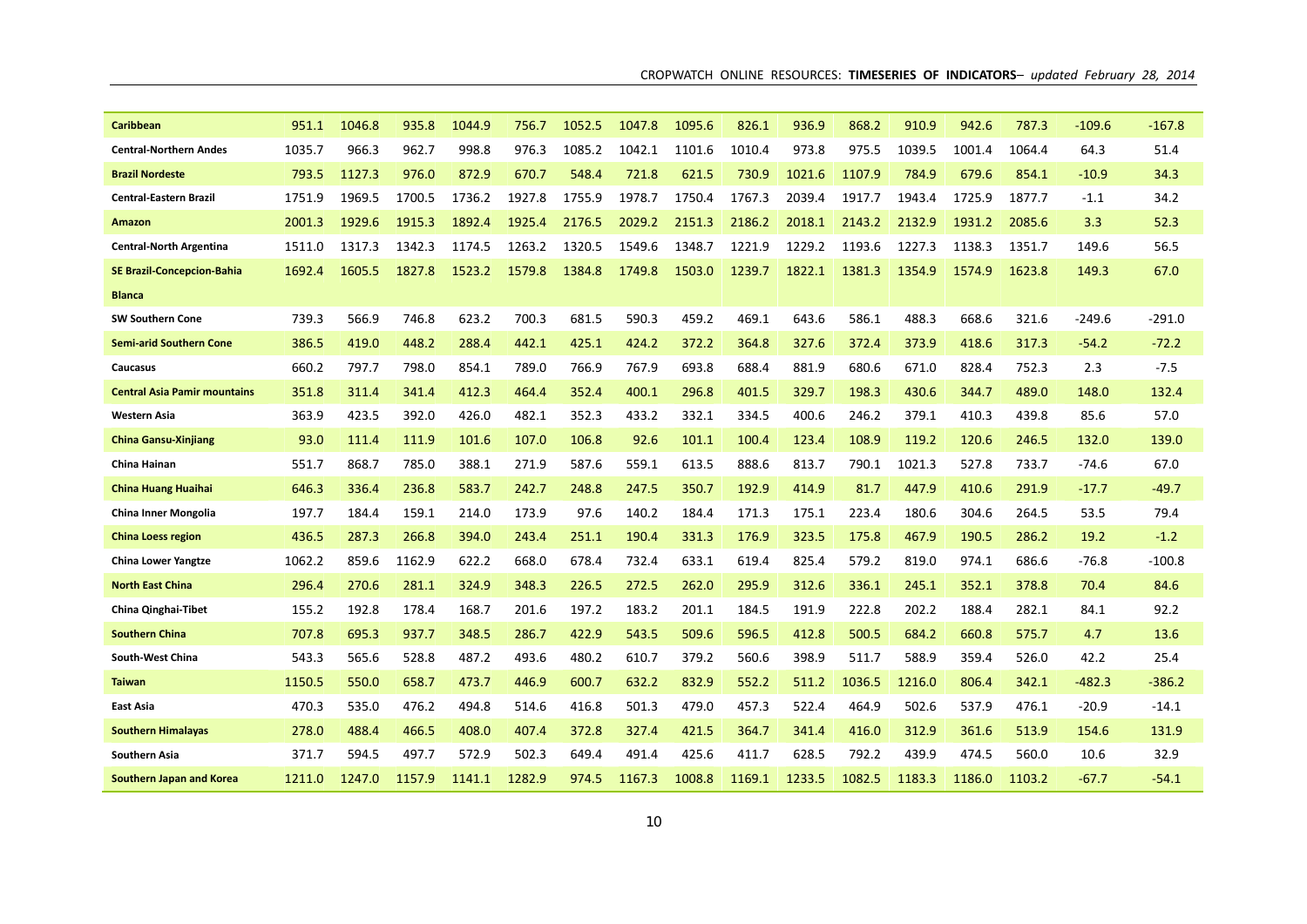| CROPWATCH ONLINE RESOURCES: TIMESERIES OF INDICATORS- updated February 28, 2014 |  |  |  |  |  |  |  |  |  |
|---------------------------------------------------------------------------------|--|--|--|--|--|--|--|--|--|
|---------------------------------------------------------------------------------|--|--|--|--|--|--|--|--|--|

| Mongolia region                    | 73.6   | 95.0   | 84.4   | 70.2   | 60.8   | 51.8   | 51.4   | 71.7   | 64.1   | 93.1       | 79.5   | 79.9   | 92.5   | 191.6  | 109.7    | 117.1    |
|------------------------------------|--------|--------|--------|--------|--------|--------|--------|--------|--------|------------|--------|--------|--------|--------|----------|----------|
| S. Asia Punjab to Gujarat          | 31.1   | 74.8   | 56.3   | 103.7  | 182.5  | 61.5   | 155.1  | 70.9   | 163.3  | 83.0       | 194.0  | 62.7   | 79.0   | 151.6  | 35.2     | 50.2     |
| <b>SE Asia islands</b>             | 2338.7 | 2225.8 | 2068.6 | 2252.1 | 2072.7 | 2331.8 | 2053.4 | 2265.1 | 2319.6 | 2221.9     | 2341.6 | 2318.6 | 2290.6 | 2196.9 | $-101.6$ | $-41.6$  |
| <b>SE Asia mainland</b>            | 814.8  | 807.1  | 913.3  | 593.7  | 416.0  | 886.0  | 604.4  | 816.2  | 884.9  | 814.0      | 837.1  | 789.9  | 764.9  | 816.6  | $-1.5$   | 51.8     |
| <b>Eastern Siberia</b>             | 98.6   | 123.8  | 132.5  | 148.7  | 116.7  | 134.6  | 130.1  | 139.2  | 136.2  | 133.1      | 135.2  | 133.9  | 132.6  | 120.8  | $-13.4$  | $-9.6$   |
| <b>Eastern Central Asia</b>        | 137.3  | 167.1  | 141.8  | 159.6  | 162.3  | 152.8  | 143.1  | 147.2  | 171.8  | 156.8      | 163.1  | 168.3  | 163.8  | 187.4  | 22.7     | 30.9     |
| <b>North Australia</b>             | 1601.9 | 1281.2 | 915.5  | 1255.9 | 1144.3 | 1363.9 | 988.9  | 1267.4 | 1478.1 | 1111<br>.3 | 1821.8 | 1422.6 | 1071.3 | 1357.8 | $-23.3$  | 71.3     |
| <b>Australia Queensland to</b>     | 944.8  | 764.8  | 500.8  | 888.3  | 845.7  | 846.5  | 571.5  | 1058.3 | 855.7  | 866.8      | 1340.2 | 1066.3 | 598.4  | 650.8  | $-294.6$ | $-206.7$ |
| <b>Victoria</b>                    |        |        |        |        |        |        |        |        |        |            |        |        |        |        |          |          |
| <b>Australia Nullarbor-Darling</b> | 269.7  | 422.7  | 367.6  | 372.9  | 265.0  | 605.7  | 375.2  | 359.5  | 546.5  | 330.6      | 387.2  | 730.4  | 538.3  | 302.7  | $-203.9$ | $-125.8$ |
| <b>New Zealand</b>                 | 1096.6 | 1453.6 | 1197.0 | 1223.1 | 1252.5 | 1244.4 | 1235.1 | 1025.8 | 1130.3 | 1224.7     | 1103.6 | 1305.1 | 1022.0 | 963.4  | $-193.8$ | $-230.0$ |
| <b>Boreal Eurasia</b>              | 265.3  | 271.0  | 226.7  | 295.4  | 298.0  | 331.0  | 300.7  | 327.2  | 322.0  | 257.7      | 277.5  | 349.9  | 253.3  | 307.7  | 15.6     | 17.3     |
| <b>Ukraine to Kazakhstan</b>       | 479.7  | 499.4  | 447.1  | 524.3  | 553.8  | 496.3  | 598.7  | 489.7  | 546.8  | 500.0      | 505.7  | 512.3  | 523.4  | 573.9  | 56.3     | 60.3     |
| Mediterranean Europe and           | 982.6  | 911.1  | 1007.3 | 1056.4 | 830.1  | 964.7  | 859.8  | 822.4  | 1006.2 | 1141.5     | 1095.2 | 773.9  | 1027.7 | 825.2  | $-183.7$ | $-134.7$ |
| <b>Turkey</b>                      |        |        |        |        |        |        |        |        |        |            |        |        |        |        |          |          |
| W. Europe (non-Mediterranean)      | 921.4  | 822.7  | 922.2  | 937.9  | 895.3  | 834.8  | 920.5  | 857.9  | 885.1  | 947.5      | 888.5  | 827.9  | 960.0  | 893.0  | $-8.8$   | $-1.0$   |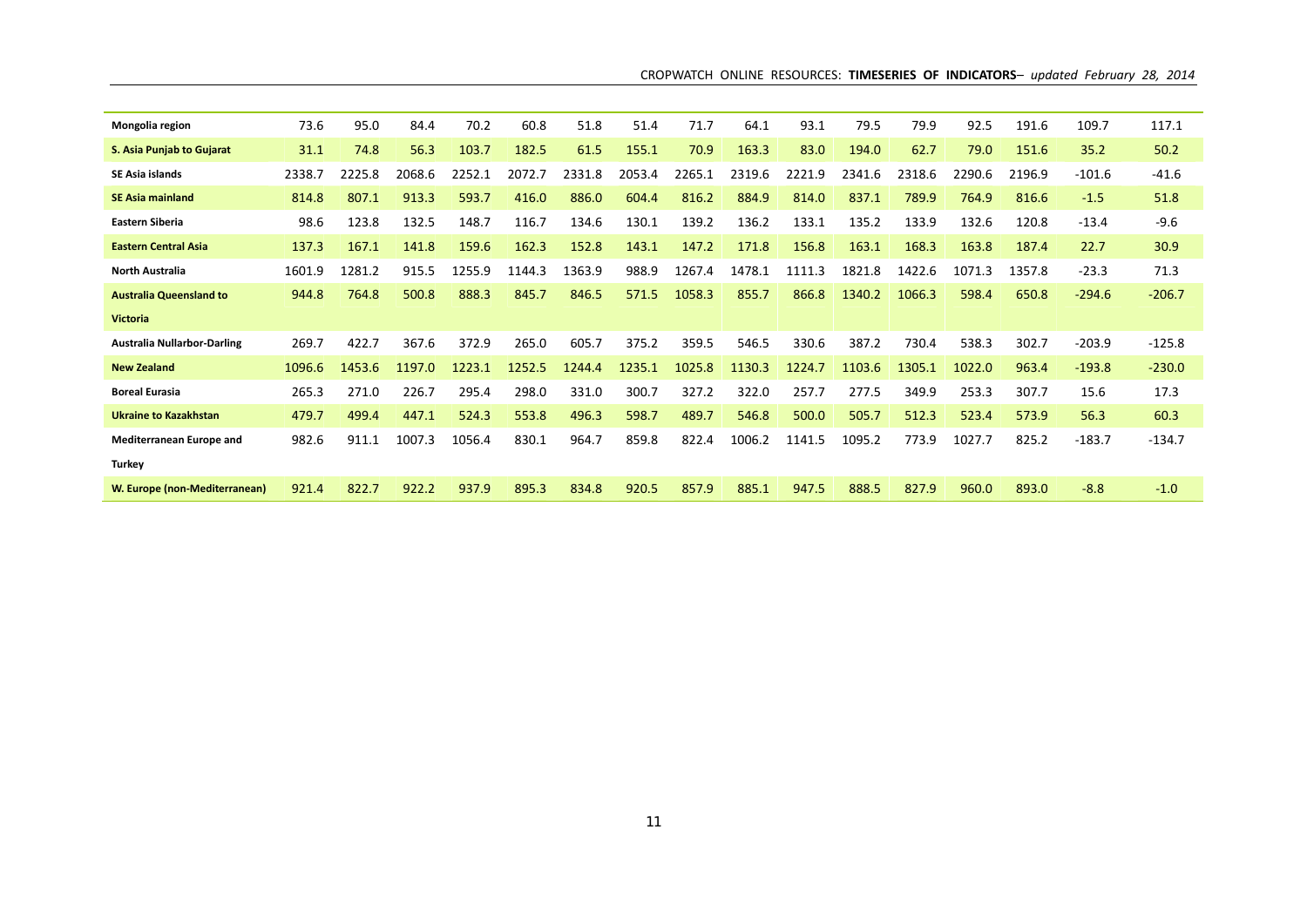## **Table 5. Rainfall by MPZ (mm)**

|                                          |      |      |      |      |      |      | Rainfall time series |      |      |      |      |      |      |      | 2014 departure from reference |           |
|------------------------------------------|------|------|------|------|------|------|----------------------|------|------|------|------|------|------|------|-------------------------------|-----------|
|                                          | 2001 | 2002 | 2003 | 2004 | 2005 | 2006 | 2007                 | 2008 | 2009 | 2010 | 2011 | 2012 | 2013 | 2014 | 2009-2013                     | 2001-2013 |
| <b>West Africa</b>                       | 185  | 178  | 206  | 226  | 203  | 211  | 195                  | 212  | 196  | 243  | 226  | 173  | 253  | 239  | 21                            | 31        |
| <b>South America</b>                     | 680  | 729  | 767  | 683  | 743  | 619  | 809                  | 651  | 598  | 928  | 645  | 629  | 681  | 660  | $-36$                         | $-45$     |
| <b>North America</b>                     | 282  | 282  | 315  | 252  | 351  | 233  | 329                  | 264  | 253  | 423  | 191  | 269  | 242  | 284  | 8                             | 0         |
| <b>South and Southeast Asia</b>          | 159  | 220  | 184  | 196  | 176  | 239  | 166                  | 221  | 195  | 197  | 260  | 167  | 168  | 250  | 53                            | 54        |
| <b>Western Europe</b>                    | 379  | 220  | 358  | 325  | 235  | 229  | 269                  | 219  | 274  | 327  | 282  | 227  | 321  | 283  | -3                            |           |
| <b>Central Europe and Western Russia</b> | 149  | 209  | 208  | 208  | 213  | 176  | 211                  | 174  | 162  | 229  | 226  | 169  | 224  | 181  | $-21$                         | $-16$     |

**Table 6. Temperature by MPZ (degrees Celsius)**

|                                          | <b>Temperature time series</b><br>2006<br>2008<br>2009<br>2005<br>2007<br>2010<br>2013<br>2002<br>2003<br>2004<br>2011<br>2012<br>2001<br>26.3<br>26.4<br>26.8<br>26.3<br>27.0<br>27.5<br>27.1<br>26.6<br>26.8<br>26.6<br>26.5<br>25.9<br>26.7<br>23.6<br>23.5<br>23.8<br>22.8<br>23.3<br>23.6<br>23.4<br>23.1<br>23.7<br>23.2<br>24.0<br>23.2<br>23.3<br>6.7<br>6.5<br>5.7<br>5.4<br>5.3<br>3.7<br>4.0<br>6.3<br>5.2<br>3.4<br>4.0<br>5.1<br>4.1<br>21.7<br>22.0<br>21.6<br>22.1<br>21.9<br>21.6<br>21.8<br>21.8<br>21.8<br>21.8<br>21.8<br>21.6<br>21.9 |        |        |     |     |        |     |        |     |        |        |        |        |      | 2014 departure from reference |           |
|------------------------------------------|-----------------------------------------------------------------------------------------------------------------------------------------------------------------------------------------------------------------------------------------------------------------------------------------------------------------------------------------------------------------------------------------------------------------------------------------------------------------------------------------------------------------------------------------------------------|--------|--------|-----|-----|--------|-----|--------|-----|--------|--------|--------|--------|------|-------------------------------|-----------|
|                                          |                                                                                                                                                                                                                                                                                                                                                                                                                                                                                                                                                           |        |        |     |     |        |     |        |     |        |        |        |        | 2014 | 2009-2013                     | 2001-2013 |
| <b>West Africa</b>                       |                                                                                                                                                                                                                                                                                                                                                                                                                                                                                                                                                           |        |        |     |     |        |     |        |     |        |        |        |        | 26.8 | 0.0                           | 0.1       |
| <b>South America</b>                     |                                                                                                                                                                                                                                                                                                                                                                                                                                                                                                                                                           |        |        |     |     |        |     |        |     |        |        |        |        | 24.1 | 0.6                           | 0.7       |
| <b>North America</b>                     |                                                                                                                                                                                                                                                                                                                                                                                                                                                                                                                                                           |        |        |     |     |        |     |        |     |        |        |        |        | 3.5  | $-1.2$                        | $-1.6$    |
| <b>South and Southeast Asia</b>          |                                                                                                                                                                                                                                                                                                                                                                                                                                                                                                                                                           |        |        |     |     |        |     |        |     |        |        |        |        | 21.4 | $-0.5$                        | $-0.4$    |
| <b>Western Europe</b>                    | 6.7                                                                                                                                                                                                                                                                                                                                                                                                                                                                                                                                                       | 5.5    | 5.8    | 5.5 | 5.9 | 5.0    | 7.9 | 5.6    | 4.9 | 5.2    | 4.4    | 6.7    | 5.7    | 6.7  | 1.3                           | 1.0       |
| <b>Central Europe and Western Russia</b> | 1.1                                                                                                                                                                                                                                                                                                                                                                                                                                                                                                                                                       | $-1.3$ | $-2.3$ | 0.4 | 0.9 | $-0.8$ | 2.6 | $-0.8$ | 1.0 | $-1.3$ | $-0.2$ | $-0.1$ | $-0.3$ | 0.8  | 1.0                           | 0.9       |

**Table 7. PAR by MPZ (W/m2)**

|                      |      |      |      |      |      |      | <b>PAR time series</b> |      |      |      |      |      |      |      | 2014 departure from reference |           |
|----------------------|------|------|------|------|------|------|------------------------|------|------|------|------|------|------|------|-------------------------------|-----------|
|                      | 2001 | 2002 | 2003 | 2004 | 2005 | 2006 | 2007                   | 2008 | 2009 | 2010 | 2011 | 2012 | 2013 | 2014 | 2009-2013                     | 2001-2013 |
| <b>West Africa</b>   | 986  | 985  | 970  | 951  | 967  | 927  | 1014                   | 937  | 922  | 920  | 899  | 977  | 914  | 1007 | 81                            | 56        |
| <b>South America</b> | 1392 | 1393 | 1379 | 1454 | 1432 | 1400 | 1350                   | 1354 | 1381 | 1251 | 1338 | 1380 | 1363 | 1385 | 42                            | 11        |
| <b>North America</b> | 523  | 528  | 504  | 524  | 497  | 534  | 516                    | 525  | 531  | 490  | 542  | 531  | 516  | 534  | 12                            | 14        |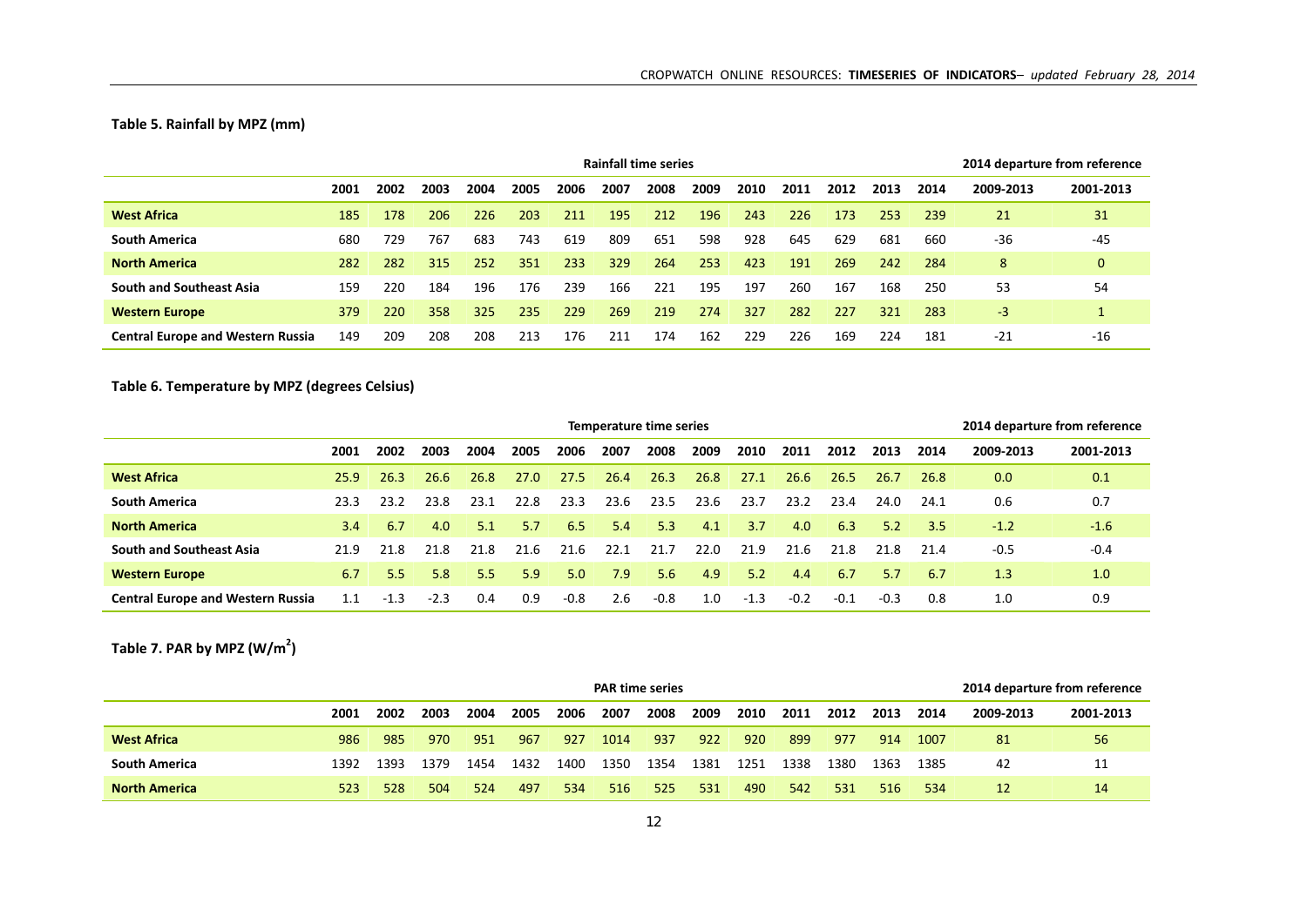### CROPWATCH ONLINE RESOURCES: **TIMESERIES OF INDICATORS***– updated February 28, 2014*

|                                          |      |      |      |      |      |      | <b>PAR time series</b> |      |      |      |      |      |      |      | 2014 departure from reference |           |
|------------------------------------------|------|------|------|------|------|------|------------------------|------|------|------|------|------|------|------|-------------------------------|-----------|
|                                          | 2001 | 2002 | 2003 | 2004 | 2005 | 2006 | 2007                   | 2008 | 2009 | 2010 | 2011 | 2012 | 2013 | 2014 | 2009-2013                     | 2001-2013 |
| <b>South and Southeast Asia</b>          | 952  | 923  | 933  | 944  | 961  | 934  | 942                    | 942  | 942  | 938  | 906  | 948  | 943  | 953  | 18                            |           |
| <b>Western Europe</b>                    | 269  | 297  | 269  | 282  | 288  | 301  | 286                    | 294  | 281  | 279  | 283  | 298  | 271  | 284  |                               |           |
| <b>Central Europe and Western Russia</b> | 224  | 222  | 216  | 220  | 217  | 234  | 210                    | 226  | 226  | 216  | 224  | 228  | 218  | 226  |                               |           |

**Table 8. Biomass by MPZ (g DM/square meter)**

|  | 2014 departure from |  |
|--|---------------------|--|
|--|---------------------|--|

|                              |        |        |        |        |        |        |        | <b>Biomass time series</b> |        |        |        |        |        |        |           | reference |
|------------------------------|--------|--------|--------|--------|--------|--------|--------|----------------------------|--------|--------|--------|--------|--------|--------|-----------|-----------|
|                              | 2001   | 2002   | 2003   | 2004   | 2005   | 2006   | 2007   | 2008                       | 2009   | 2010   | 2011   | 2012   | 2013   | 2014   | 2009-2013 | 2001-2013 |
| <b>West Africa</b>           | 501.0  | 490.0  | 544.6  | 630.3  | 567.5  | 559.6  | 500.6  | 557.1                      | 532.4  | 723.9  | 652.6  | 491.4  | 667.4  | 639.2  | 25.7      | 68.6      |
| <b>South America</b>         | 1791.6 | 1842.3 | 1886.5 | 1696.5 | 1835.6 | 1642.7 | 1935.3 | 1685.0                     | 1541.8 | 2025.8 | 1709.3 | 1673.5 | 1705.6 | 1762.8 | 31.6      | $-4.3$    |
| <b>North America</b>         | 746.4  | 703.2  | 734.4  | 711.4  | 814.2  | 685.7  | 797.0  | 692.9                      | 693.6  | 801.7  | 606.9  | 718.0  | 647.5  | 706.9  | 13.4      | $-12.6$   |
| <b>S. and Southeast Asia</b> | 374.8  | 534.5  | 506.9  | 466.3  | 409.3  | 539.9  | 396.7  | 444.2                      | 436.4  | 518.1  | 601.1  | 420.5  | 433.4  | 572.5  | 90.6      | 104.7     |
| <b>Western Europe</b>        | 1037.1 | 837.8  | 992.8  | 981.5  | 868.1  | 850.9  | 975.4  | 824.0                      | 919.8  | 991.4  | 896.9  | 820.9  | 986.5  | 946.8  | 23.7      | 25.0      |
| Central Europe and           | 576.9  | 614.9  | 577.3  | 686.4  | 693.1  | 642.1  | 714.3  | 619.8                      | 642.5  | 664.7  | 648.0  | 604.7  | 673.1  | 658.6  | 12.1      | 15.7      |
| <b>Western Russia</b>        |        |        |        |        |        |        |        |                            |        |        |        |        |        |        |           |           |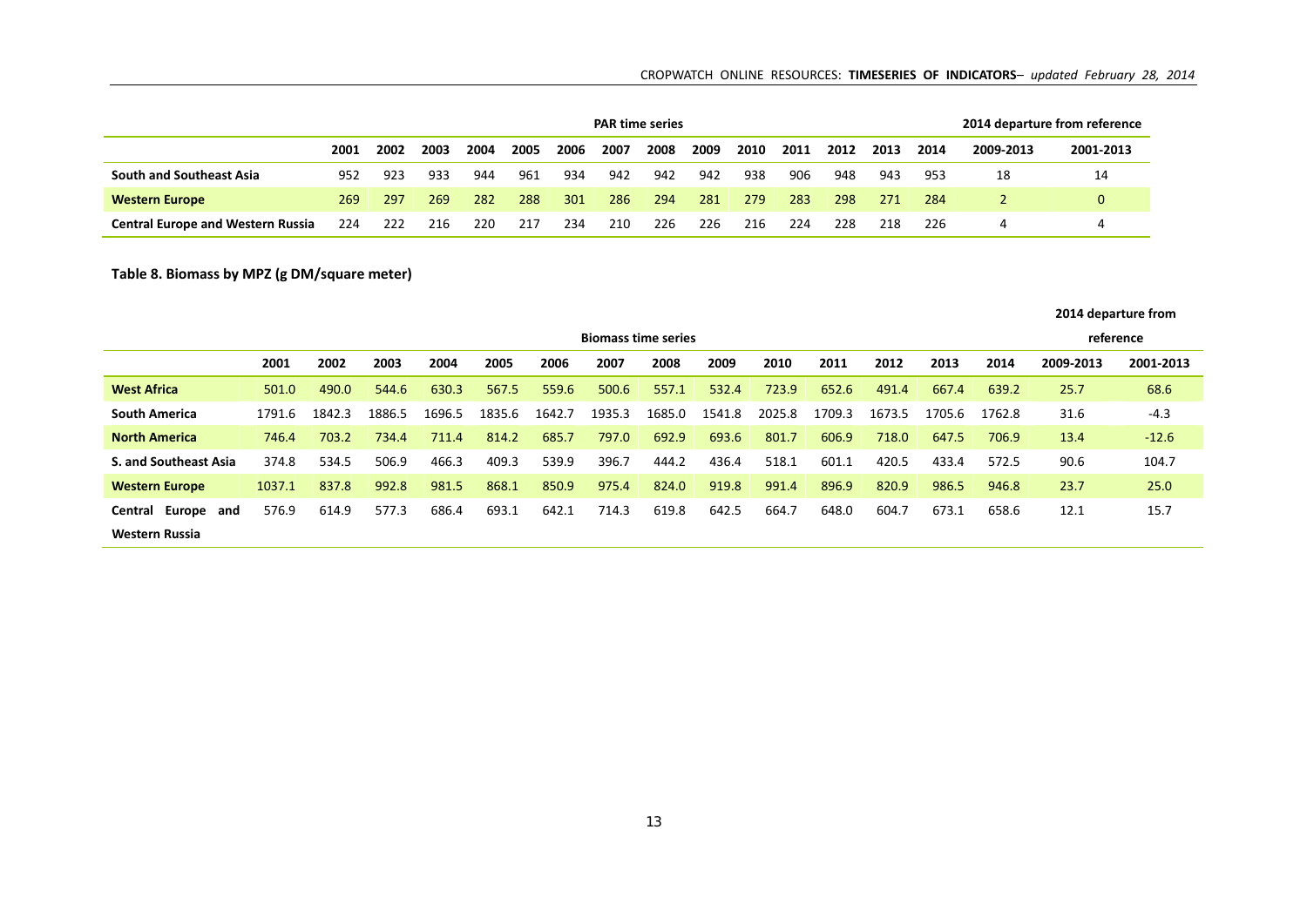**Table 9. Rainfall by country (mm)**

|                    |      |      |      |      |      |      |      | <b>Rainfall time series</b> |      |      |      |      |      |      |           | 2014 departure from reference |
|--------------------|------|------|------|------|------|------|------|-----------------------------|------|------|------|------|------|------|-----------|-------------------------------|
|                    | 2001 | 2002 | 2003 | 2004 | 2005 | 2006 | 2007 | 2008                        | 2009 | 2010 | 2011 | 2012 | 2013 | 2014 | 2009-2013 | 2001-2013                     |
| Argentina          | 560  | 494  | 639  | 447  | 501  | 377  | 587  | 425                         | 344  | 626  | 400  | 387  | 546  | 513  | 52        | 26                            |
| <b>Australia</b>   | 281  | 204  | 136  | 260  | 268  | 267  | 146  | 302                         | 263  | 248  | 465  | 326  | 208  | 190  | $-112$    | $-70$                         |
| <b>Bangladesh</b>  | 186  | 300  | 174  | 304  | 298  | 396  | 77   | 365                         | 186  | 167  | 234  | 61   | 220  | 253  | 79        | 25                            |
| <b>Brazil</b>      | 705  | 801  | 728  | 726  | 708  | 694  | 771  | 696                         | 703  | 879  | 764  | 740  | 672  | 730  | $-22$     | $-7$                          |
| Cambodia           | 503  | 360  | 289  | 244  | 209  | 406  | 309  | 344                         | 383  | 333  | 385  | 420  | 313  | 362  | $-5$      | 16                            |
| Canada             | 183  | 205  | 186  | 247  | 237  | 249  | 245  | 232                         | 232  | 227  | 224  | 221  | 235  | 243  | 15        | 18                            |
| China              | 203  | 154  | 199  | 119  | 110  | 122  | 141  | 120                         | 152  | 135  | 131  | 172  | 173  | 177  | 24        | 28                            |
| <b>Egypt</b>       | 79   | 78   | 73   | 73   | 74   | 54   | 63   | 68                          | 34   | 54   | 52   | 80   | 79   | 50   | $-10$     | $-16$                         |
| <b>Ethiopia</b>    | 229  | 170  | 156  | 124  | 162  | 103  | 205  | 103                         | 180  | 195  | 110  | 148  | 120  | 198  | 47        | 44                            |
| <b>France</b>      | 527  | 232  | 434  | 444  | 258  | 274  | 307  | 239                         | 368  | 369  | 320  | 270  | 364  | 328  | $-10$     | $-11$                         |
| Germany            | 221  | 258  | 345  | 264  | 220  | 185  | 263  | 228                         | 195  | 287  | 272  | 248  | 278  | 262  | 6         | 11                            |
| India              | 74   | 160  | 115  | 171  | 148  | 178  | 109  | 120                         | 97   | 155  | 182  | 92   | 112  | 199  | 71        | 67                            |
| <b>Indonesia</b>   | 1211 | 1130 | 975  | 1226 | 1064 | 1267 | 976  | 1140                        | 1299 | 1226 | 1233 | 1149 | 1210 | 1140 | $-83$     | $-22$                         |
| <b>Iran</b>        | 200  | 237  | 209  | 244  | 232  | 175  | 200  | 131                         | 137  | 181  | 114  | 161  | 193  | 264  | 107       | 78                            |
| Kazakhstan         | 132  | 135  | 115  | 98   | 149  | 79   | 138  | 85                          | 88   | 111  | 94   | 97   | 145  | 141  | 34        | 28                            |
| <b>Mexico</b>      | 177  | 169  | 205  | 244  | 198  | 225  | 249  | 181                         | 144  | 262  | 78   | 156  | 120  | 274  | 122       | 89                            |
| Myanmar            | 211  | 285  | 241  | 158  | 153  | 215  | 199  | 353                         | 256  | 182  | 291  | 193  | 220  | 288  | 60        | 61                            |
| <b>Nigeria</b>     | 132  | 118  | 161  | 128  | 136  | 145  | 145  | 209                         | 138  | 253  | 193  | 160  | 206  | 201  | 11        | 38                            |
| Pakistan           | 27   | 21   | 41   | 88   | 135  | 51   | 114  | 71                          | 110  | 35   | 17   | 62   | 41   | 89   | 36        | 26                            |
| <b>Philippines</b> | 1105 | 898  | 649  | 700  | 656  | 1102 | 865  | 1023                        | 1015 | 873  | 1216 | 1126 | 816  | 1032 | 23        | 106                           |
| Poland             | 165  | 178  | 207  | 187  | 204  | 156  | 236  | 172                         | 169  | 227  | 216  | 155  | 207  | 160  | $-35$     | $-31$                         |
| <b>Romania</b>     | 98   | 141  | 192  | 257  | 230  | 174  | 130  | 246                         | 204  | 322  | 251  | 159  | 237  | 188  | $-47$     | $-15$                         |
| Russia             | 151  | 198  | 186  | 162  | 191  | 144  | 205  | 143                         | 152  | 180  | 190  | 149  | 193  | 170  | $-3$      | $-3$                          |
| <b>SouthAfrica</b> | 360  | 485  | 294  | 288  | 357  | 390  | 343  | 449                         | 372  | 477  | 442  | 298  | 366  | 366  | $-25$     | $-13$                         |
| <b>Thailand</b>    | 319  | 288  | 299  | 221  | 118  | 323  | 275  | 296                         | 344  | 283  | 394  | 344  | 258  | 328  | 3         | 39                            |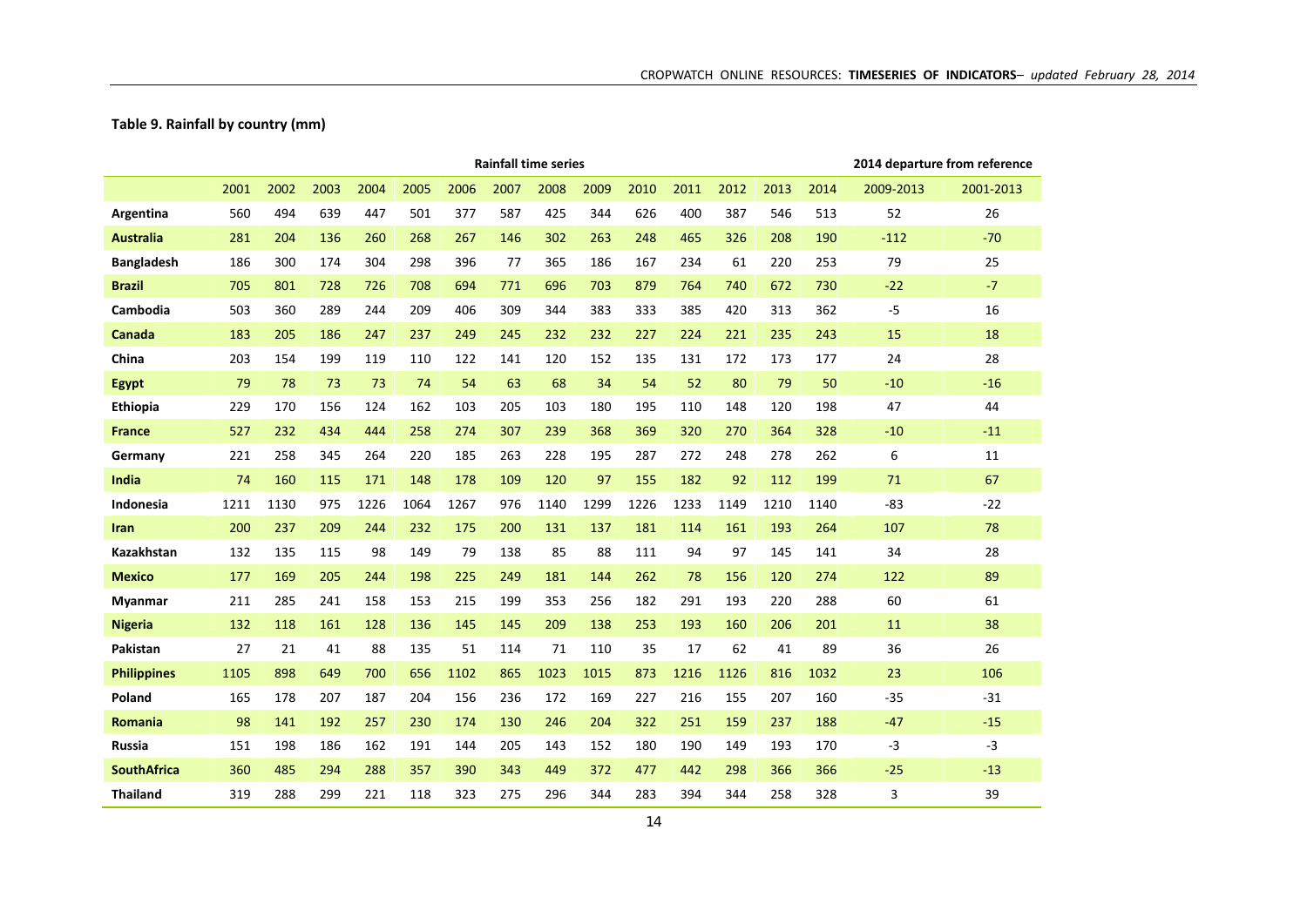| <b>Rainfall time series</b><br>263<br><b>Turkey</b><br>267<br>190<br>274<br>368<br>279<br>250<br>306<br>323<br>316<br>380<br>412<br>418<br>395<br>326<br>310<br>281<br>428<br>329<br>325<br>378<br>281<br>328<br><b>United Kingdom</b><br>313<br>416<br>425<br><b>Ukraine</b><br>238<br>169<br>193<br>195<br>222<br>175<br>239<br>155<br>128<br>158<br>244<br>149<br>141<br><b>United States</b><br>351<br>328<br>282<br>325<br>266<br>265<br>277<br>257<br>411<br>212<br>274<br>246<br>277 |     |     |     |     |     |     |     |     |     |     |     |     |     |     |       | 2014 departure from reference |
|---------------------------------------------------------------------------------------------------------------------------------------------------------------------------------------------------------------------------------------------------------------------------------------------------------------------------------------------------------------------------------------------------------------------------------------------------------------------------------------------|-----|-----|-----|-----|-----|-----|-----|-----|-----|-----|-----|-----|-----|-----|-------|-------------------------------|
|                                                                                                                                                                                                                                                                                                                                                                                                                                                                                             |     |     |     |     |     |     |     |     |     |     |     |     |     | 292 | $-49$ | $-19$                         |
|                                                                                                                                                                                                                                                                                                                                                                                                                                                                                             |     |     |     |     |     |     |     |     |     |     |     |     |     | 495 | 149   | 146                           |
|                                                                                                                                                                                                                                                                                                                                                                                                                                                                                             |     |     |     |     |     |     |     |     |     |     |     |     |     | 139 | $-60$ | $-46$                         |
|                                                                                                                                                                                                                                                                                                                                                                                                                                                                                             |     |     |     |     |     |     |     |     |     |     |     |     |     | 279 | -1    | $-11$                         |
| <b>Uzbekistan</b>                                                                                                                                                                                                                                                                                                                                                                                                                                                                           | 139 | 147 | 145 | 183 | 209 | 115 | 124 | 101 | 121 | 124 | 44  | 178 | 130 | 232 | 113   | 97                            |
| Vietnam                                                                                                                                                                                                                                                                                                                                                                                                                                                                                     | 547 | 435 | 434 | 369 | 256 | 482 | 302 | 542 | 631 | 352 | 593 | 454 | 296 | 432 | -33   | -6                            |

## **Table 10. Temperature by country (degrees Celsius)**

|                   | Temperature time series<br>2001<br>2002<br>2007<br>2009<br>2010<br>2011<br>2012<br>2009-2013<br>2003<br>2004<br>2005<br>2006<br>2008<br>2013<br>2014<br>22.8<br>22.3<br>22.8<br>21.5<br>22.6<br>22.4<br>22.1<br>22.1<br>23<br>22.8<br>22.2<br>22.8<br>23.4<br>0.7<br>21.7<br>20.2<br>20.6<br>20.9<br>20.7<br>20.6<br>20.3<br>21.3<br>19.9<br>20.1<br>21.1<br>0.3<br>20.9<br>19.5<br>20.7<br>20.8<br>22.3<br>21.5<br>22<br>21.4<br>22<br>21.7<br>21.6<br>21.7<br>22<br>21.5<br>21.8<br>21.5<br>20.6<br>21.2<br>$-0.4$<br>26.2<br>25.9<br>26.2<br>25.8<br>25.8<br>25.8<br>25.2<br>25.4<br>25.4<br>25.6<br>26<br>26<br>25.5<br>26<br>0<br>26.5<br>26.3<br>26.6<br>27.5<br>26.4<br>26.1<br>26.2<br>26.1<br>26<br>25.4<br>26.7<br>26.3<br>26.7<br>25.6<br>$-0.9$<br>$-5.5$<br>$-6.5$<br>$-3.5$<br>$-6.9$<br>$-5.7$<br>$-6.2$<br>$-2.6$<br>$-4.2$<br>$-5.6$<br>$-5.8$<br>$-3.1$<br>-6<br>$-6.4$<br>$-5.1$<br>$-1$<br>6<br>6.2<br>6.6<br>7.5<br>6.9<br>5.8<br>$\overline{7}$<br>0.7<br>6.2<br>7.1<br>6.6<br>6.7<br>6.6<br>6.4<br>6.4<br>18.5<br>17.9<br>17.9<br>17.3<br>17.3<br>17.5<br>18.1<br>18.5<br>18.9<br>16.6<br>18.4<br>18<br>$-0.1$<br>17.8<br>16.9<br>19.3<br>19.2<br>19.3<br>20.3<br>19.9<br>20.1<br>19.9<br>20.6<br>20<br>20.8<br>19.7<br>20.5<br>20.3<br>$-0.1$<br>19.2<br>7.2<br>6.6<br>5.9<br>8.4<br>6.3<br>5.4<br>6.3<br>8.1<br>6.9<br>7.5<br>7.6<br>6.2<br>6.5<br>5.5<br>1.1<br>5.5<br>3.9<br>3.9<br>4.6<br>3.8<br>7.4<br>4.6<br>3.6<br>3.4<br>2.9<br>5.3<br>4.1<br>5.6<br>1.7<br>4.6<br>21.3<br>21.3<br>21.2<br>21<br>20.9<br>20.6<br>21.3<br>20.9<br>21.6<br>20.9<br>21<br>20.7<br>20.7<br>$-0.3$<br>21<br>25.6<br>26<br>25.7<br>25.8<br>25.4<br>25.9<br>25.5<br>25.4<br>25.6<br>25.3<br>25.4<br>25.7<br>25.5<br>$\overline{0}$<br>25.6<br>8<br>7.3<br>8.7<br>8.1<br>8.6<br>7.1<br>6.8<br>6.3<br>7.4<br>9.1<br>8.9<br>6.8<br>8.8<br>7.4<br>$-0.8$<br>$-6.2$<br>$-5.5$<br>$-3$<br>$-7.3$<br>$-6.8$<br>$-6.1$<br>$-7.9$<br>$-7.1$<br>$-3.9$<br>$-7$<br>$-4.4$<br>$-5.1$<br>$-6.4$<br>$-4.1$<br>2.5 |      |      |      |      |      |      |      | 2014 departure from reference |      |      |      |      |      |          |                |
|-------------------|--------------------------------------------------------------------------------------------------------------------------------------------------------------------------------------------------------------------------------------------------------------------------------------------------------------------------------------------------------------------------------------------------------------------------------------------------------------------------------------------------------------------------------------------------------------------------------------------------------------------------------------------------------------------------------------------------------------------------------------------------------------------------------------------------------------------------------------------------------------------------------------------------------------------------------------------------------------------------------------------------------------------------------------------------------------------------------------------------------------------------------------------------------------------------------------------------------------------------------------------------------------------------------------------------------------------------------------------------------------------------------------------------------------------------------------------------------------------------------------------------------------------------------------------------------------------------------------------------------------------------------------------------------------------------------------------------------------------------------------------------------------------------------------------------------------------------------------------------------------------------------------------------------------------------------------------------------------------------------------------------------------|------|------|------|------|------|------|------|-------------------------------|------|------|------|------|------|----------|----------------|
|                   |                                                                                                                                                                                                                                                                                                                                                                                                                                                                                                                                                                                                                                                                                                                                                                                                                                                                                                                                                                                                                                                                                                                                                                                                                                                                                                                                                                                                                                                                                                                                                                                                                                                                                                                                                                                                                                                                                                                                                                                                              |      |      |      |      |      |      |      |                               |      |      |      |      |      |          | 2001-2013      |
| Argentina         |                                                                                                                                                                                                                                                                                                                                                                                                                                                                                                                                                                                                                                                                                                                                                                                                                                                                                                                                                                                                                                                                                                                                                                                                                                                                                                                                                                                                                                                                                                                                                                                                                                                                                                                                                                                                                                                                                                                                                                                                              |      |      |      |      |      |      |      |                               |      |      |      |      |      |          | $\mathbf{1}$   |
| Australia         |                                                                                                                                                                                                                                                                                                                                                                                                                                                                                                                                                                                                                                                                                                                                                                                                                                                                                                                                                                                                                                                                                                                                                                                                                                                                                                                                                                                                                                                                                                                                                                                                                                                                                                                                                                                                                                                                                                                                                                                                              |      |      |      |      |      |      |      |                               |      |      |      |      |      |          | 0.3            |
| <b>Bangladesh</b> |                                                                                                                                                                                                                                                                                                                                                                                                                                                                                                                                                                                                                                                                                                                                                                                                                                                                                                                                                                                                                                                                                                                                                                                                                                                                                                                                                                                                                                                                                                                                                                                                                                                                                                                                                                                                                                                                                                                                                                                                              |      |      |      |      |      |      |      |                               |      |      |      |      |      |          | $-0.5$         |
| <b>Brazil</b>     |                                                                                                                                                                                                                                                                                                                                                                                                                                                                                                                                                                                                                                                                                                                                                                                                                                                                                                                                                                                                                                                                                                                                                                                                                                                                                                                                                                                                                                                                                                                                                                                                                                                                                                                                                                                                                                                                                                                                                                                                              |      |      |      |      |      |      |      |                               |      |      |      |      |      |          | 0.2            |
| <b>Cambodia</b>   |                                                                                                                                                                                                                                                                                                                                                                                                                                                                                                                                                                                                                                                                                                                                                                                                                                                                                                                                                                                                                                                                                                                                                                                                                                                                                                                                                                                                                                                                                                                                                                                                                                                                                                                                                                                                                                                                                                                                                                                                              |      |      |      |      |      |      |      |                               |      |      |      |      |      |          | $-0.8$         |
| Canada            |                                                                                                                                                                                                                                                                                                                                                                                                                                                                                                                                                                                                                                                                                                                                                                                                                                                                                                                                                                                                                                                                                                                                                                                                                                                                                                                                                                                                                                                                                                                                                                                                                                                                                                                                                                                                                                                                                                                                                                                                              |      |      |      |      |      |      |      |                               |      |      |      |      |      |          | $-1.3$         |
| <b>China</b>      |                                                                                                                                                                                                                                                                                                                                                                                                                                                                                                                                                                                                                                                                                                                                                                                                                                                                                                                                                                                                                                                                                                                                                                                                                                                                                                                                                                                                                                                                                                                                                                                                                                                                                                                                                                                                                                                                                                                                                                                                              |      |      |      |      |      |      |      |                               |      |      |      |      |      |          | 0.5            |
| <b>Egypt</b>      |                                                                                                                                                                                                                                                                                                                                                                                                                                                                                                                                                                                                                                                                                                                                                                                                                                                                                                                                                                                                                                                                                                                                                                                                                                                                                                                                                                                                                                                                                                                                                                                                                                                                                                                                                                                                                                                                                                                                                                                                              |      |      |      |      |      |      |      |                               |      |      |      |      |      |          | 0.2            |
| <b>Ethiopia</b>   |                                                                                                                                                                                                                                                                                                                                                                                                                                                                                                                                                                                                                                                                                                                                                                                                                                                                                                                                                                                                                                                                                                                                                                                                                                                                                                                                                                                                                                                                                                                                                                                                                                                                                                                                                                                                                                                                                                                                                                                                              |      |      |      |      |      |      |      |                               |      |      |      |      |      |          | 0.3            |
| <b>France</b>     |                                                                                                                                                                                                                                                                                                                                                                                                                                                                                                                                                                                                                                                                                                                                                                                                                                                                                                                                                                                                                                                                                                                                                                                                                                                                                                                                                                                                                                                                                                                                                                                                                                                                                                                                                                                                                                                                                                                                                                                                              |      |      |      |      |      |      |      |                               |      |      |      |      |      |          | 0.8            |
| Germany           |                                                                                                                                                                                                                                                                                                                                                                                                                                                                                                                                                                                                                                                                                                                                                                                                                                                                                                                                                                                                                                                                                                                                                                                                                                                                                                                                                                                                                                                                                                                                                                                                                                                                                                                                                                                                                                                                                                                                                                                                              |      |      |      |      |      |      |      |                               |      |      |      |      |      |          | 1.2            |
| India             |                                                                                                                                                                                                                                                                                                                                                                                                                                                                                                                                                                                                                                                                                                                                                                                                                                                                                                                                                                                                                                                                                                                                                                                                                                                                                                                                                                                                                                                                                                                                                                                                                                                                                                                                                                                                                                                                                                                                                                                                              |      |      |      |      |      |      |      |                               |      |      |      |      |      |          | $-0.3$         |
| <b>Indonesia</b>  |                                                                                                                                                                                                                                                                                                                                                                                                                                                                                                                                                                                                                                                                                                                                                                                                                                                                                                                                                                                                                                                                                                                                                                                                                                                                                                                                                                                                                                                                                                                                                                                                                                                                                                                                                                                                                                                                                                                                                                                                              |      |      |      |      |      |      |      |                               |      |      |      |      |      |          | $-0.2$         |
| Iran              |                                                                                                                                                                                                                                                                                                                                                                                                                                                                                                                                                                                                                                                                                                                                                                                                                                                                                                                                                                                                                                                                                                                                                                                                                                                                                                                                                                                                                                                                                                                                                                                                                                                                                                                                                                                                                                                                                                                                                                                                              |      |      |      |      |      |      |      |                               |      |      |      |      |      |          | $-0.4$         |
| <b>Kazakhstan</b> |                                                                                                                                                                                                                                                                                                                                                                                                                                                                                                                                                                                                                                                                                                                                                                                                                                                                                                                                                                                                                                                                                                                                                                                                                                                                                                                                                                                                                                                                                                                                                                                                                                                                                                                                                                                                                                                                                                                                                                                                              |      |      |      |      |      |      |      |                               |      |      |      |      |      |          | $\overline{2}$ |
| <b>Mexico</b>     | 18.2                                                                                                                                                                                                                                                                                                                                                                                                                                                                                                                                                                                                                                                                                                                                                                                                                                                                                                                                                                                                                                                                                                                                                                                                                                                                                                                                                                                                                                                                                                                                                                                                                                                                                                                                                                                                                                                                                                                                                                                                         | 18.8 | 18.6 | 18.7 | 18.8 | 18.9 | 18.5 | 18.8 | 18.7                          | 18.4 | 18.3 | 18.7 | 19.1 | 18.6 | $\Omega$ | $-0.1$         |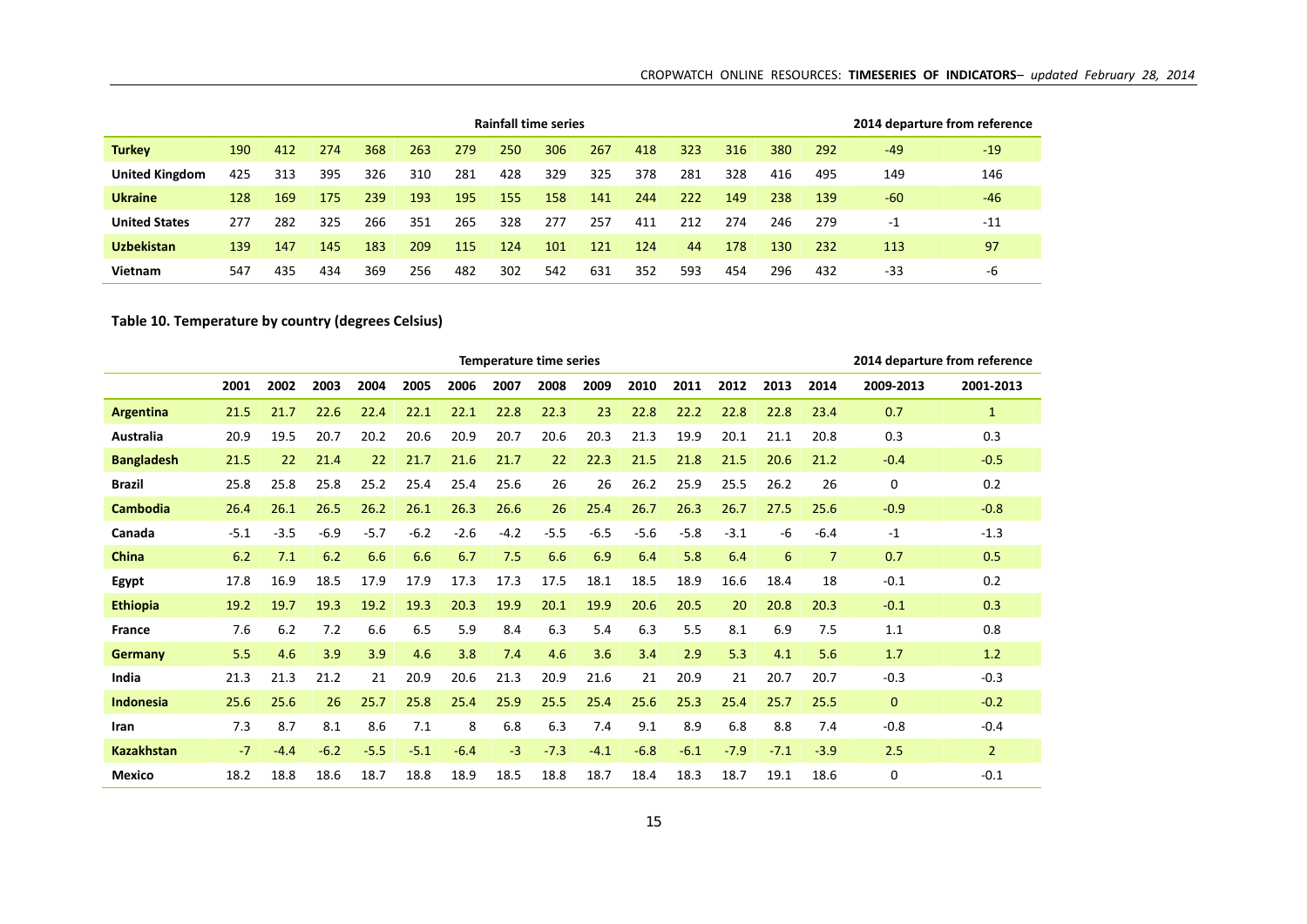|                      | <b>Temperature time series</b><br>2009<br>2002<br>2003<br>2005<br>2007<br>2008<br>2010<br>2011<br>2012<br>2001<br>2004<br>2006<br>22<br>21.5<br>22<br>22.1<br>21.4<br>21.3<br>21.7<br>21.9<br>21.6<br>22.7<br>21.9<br>21.6<br>27.8<br>25.7<br>26.5<br>26.4<br>27.1<br>26<br>26.3<br>27.2<br>27.4<br>26.7<br>26.5<br>27.1<br>25.4<br>13.9<br>13.7<br>14.5<br>13.5<br>14.8<br>13.7<br>14.2<br>14.8<br>14.7<br>14.1<br>14<br>14.1<br>13.7<br>25.1<br>25.1<br>25.3<br>25.1<br>25.1<br>25<br>25.2<br>25.3<br>25.1<br>25.4<br>25.4<br>25.3<br>3.5<br>2.5<br>6.2<br>$\overline{3}$<br>1.5<br>1.8<br>3.7<br>2.3<br>5.1<br>1.2<br>2.1<br>4.1<br>1.5<br>2.3<br>3.9<br>5.1<br>1.9<br>3.7<br>3.2<br>5.1<br>2.1<br>1.9<br>2.8<br>2.3<br>1.4<br>$-5.2$<br>$-7.2$<br>$-4.3$<br>$-4.3$<br>$-5.7$<br>$-2.5$<br>$-5.6$<br>$-3.5$<br>$-7$<br>$-5.6$<br>$-5.3$<br>$-5.7$<br><b>SouthAfrica</b><br>20.8<br>19.1<br>20<br>20.1<br>20.4<br>20.9<br>20<br>20.3<br>20.4<br>19.7<br>19.9<br>19.8<br><b>Thailand</b><br>24.9<br>24.7<br>24.5<br>24.8<br>25.1<br>24.5<br>23.7<br>25<br>24.5<br>24.7<br>24.9<br>24.2<br>3.6<br>6.7<br>5.2<br>3.9<br>5.1<br>5.1<br>4.9<br>3.9<br>3.8<br>5.5<br>7.3<br>7<br>4<br>6.3<br>6.3<br>6.9<br>7.8<br>6.9<br>5.3<br>5.3<br>7.5<br><b>United Kingdom</b><br>5.8<br>7.1<br>6.5<br>4.1 |                |      |      |      |      |     |      |      |      |                |      |      |        |                | 2014 departure from reference |
|----------------------|---------------------------------------------------------------------------------------------------------------------------------------------------------------------------------------------------------------------------------------------------------------------------------------------------------------------------------------------------------------------------------------------------------------------------------------------------------------------------------------------------------------------------------------------------------------------------------------------------------------------------------------------------------------------------------------------------------------------------------------------------------------------------------------------------------------------------------------------------------------------------------------------------------------------------------------------------------------------------------------------------------------------------------------------------------------------------------------------------------------------------------------------------------------------------------------------------------------------------------------------------------------------------------------------|----------------|------|------|------|------|-----|------|------|------|----------------|------|------|--------|----------------|-------------------------------|
|                      |                                                                                                                                                                                                                                                                                                                                                                                                                                                                                                                                                                                                                                                                                                                                                                                                                                                                                                                                                                                                                                                                                                                                                                                                                                                                                             |                |      |      |      |      |     |      |      |      |                |      | 2013 | 2014   | 2009-2013      | 2001-2013                     |
| <b>Myanmar</b>       |                                                                                                                                                                                                                                                                                                                                                                                                                                                                                                                                                                                                                                                                                                                                                                                                                                                                                                                                                                                                                                                                                                                                                                                                                                                                                             |                |      |      |      |      |     |      |      |      |                |      | 22.6 | 21.7   | $-0.5$         | $-0.2$                        |
| Nigeria              |                                                                                                                                                                                                                                                                                                                                                                                                                                                                                                                                                                                                                                                                                                                                                                                                                                                                                                                                                                                                                                                                                                                                                                                                                                                                                             |                |      |      |      |      |     |      |      |      |                |      |      | 27     | $\Omega$       | 0.3                           |
| <b>Pakistan</b>      |                                                                                                                                                                                                                                                                                                                                                                                                                                                                                                                                                                                                                                                                                                                                                                                                                                                                                                                                                                                                                                                                                                                                                                                                                                                                                             |                |      |      |      |      |     |      |      |      |                |      |      | 14     | $\mathbf{0}$   | $-0.1$                        |
| <b>Philippines</b>   |                                                                                                                                                                                                                                                                                                                                                                                                                                                                                                                                                                                                                                                                                                                                                                                                                                                                                                                                                                                                                                                                                                                                                                                                                                                                                             |                |      |      |      |      |     |      |      |      |                |      | 25.2 | 24.9   | $-0.2$         | $-0.3$                        |
| Poland               |                                                                                                                                                                                                                                                                                                                                                                                                                                                                                                                                                                                                                                                                                                                                                                                                                                                                                                                                                                                                                                                                                                                                                                                                                                                                                             |                |      |      |      |      |     |      |      |      |                |      |      | 4.2    | 1.7            | 1.2                           |
| Romania              |                                                                                                                                                                                                                                                                                                                                                                                                                                                                                                                                                                                                                                                                                                                                                                                                                                                                                                                                                                                                                                                                                                                                                                                                                                                                                             |                |      |      |      |      |     |      |      |      |                |      | 3.2  | 4.1    | 1.1            | 1.2                           |
| <b>Russia</b>        |                                                                                                                                                                                                                                                                                                                                                                                                                                                                                                                                                                                                                                                                                                                                                                                                                                                                                                                                                                                                                                                                                                                                                                                                                                                                                             |                |      |      |      |      |     |      |      |      |                |      | $-6$ | $-3.5$ | $\overline{2}$ | 1.7                           |
|                      |                                                                                                                                                                                                                                                                                                                                                                                                                                                                                                                                                                                                                                                                                                                                                                                                                                                                                                                                                                                                                                                                                                                                                                                                                                                                                             |                |      |      |      |      |     |      |      |      |                |      | 19.9 | 20.1   | 0.1            | 0                             |
|                      |                                                                                                                                                                                                                                                                                                                                                                                                                                                                                                                                                                                                                                                                                                                                                                                                                                                                                                                                                                                                                                                                                                                                                                                                                                                                                             |                |      |      |      |      |     |      |      |      |                |      | 25.7 | 23.7   | $-1$           | $-1$                          |
| <b>Turkey</b>        |                                                                                                                                                                                                                                                                                                                                                                                                                                                                                                                                                                                                                                                                                                                                                                                                                                                                                                                                                                                                                                                                                                                                                                                                                                                                                             |                |      |      |      |      |     |      |      |      |                |      |      | 4.9    | $-1.1$         | $-0.2$                        |
|                      |                                                                                                                                                                                                                                                                                                                                                                                                                                                                                                                                                                                                                                                                                                                                                                                                                                                                                                                                                                                                                                                                                                                                                                                                                                                                                             |                |      |      |      |      |     |      |      |      |                |      | 5.4  | 6.9    | 1.4            | 0.7                           |
| <b>Ukraine</b>       | 3.6                                                                                                                                                                                                                                                                                                                                                                                                                                                                                                                                                                                                                                                                                                                                                                                                                                                                                                                                                                                                                                                                                                                                                                                                                                                                                         | 0.4            | 0    | 1.9  | 3.1  | 0.8  | 4.3 | 1.4  | 2.6  | 1.2  | $\overline{2}$ | 1.9  | 2    | 2.7    | 0.7            | 0.7                           |
| <b>United States</b> | 3.9                                                                                                                                                                                                                                                                                                                                                                                                                                                                                                                                                                                                                                                                                                                                                                                                                                                                                                                                                                                                                                                                                                                                                                                                                                                                                         | $\overline{7}$ | 4.9  | 5.6  | 6.2  | 6.6  | 5.8 | 5.8  | 4.7  | 4.3  | 4.5            | 6.2  | 5.6  | 4.1    | $-1$           | $-1.4$                        |
| <b>Uzbekistan</b>    | 4                                                                                                                                                                                                                                                                                                                                                                                                                                                                                                                                                                                                                                                                                                                                                                                                                                                                                                                                                                                                                                                                                                                                                                                                                                                                                           | 6.1            | 5.2  | 6    | 5.5  | 4.5  | 5.6 | 2.2  | 5.6  | 6.4  | 6.2            | 3.4  | 4.7  | 5.5    | 0.3            | 0.5                           |
| <b>Vietnam</b>       | 21.4                                                                                                                                                                                                                                                                                                                                                                                                                                                                                                                                                                                                                                                                                                                                                                                                                                                                                                                                                                                                                                                                                                                                                                                                                                                                                        | 20.9           | 21.3 | 21.5 | 21.1 | 21.4 | 22  | 21.1 | 20.9 | 21.9 | 20.7           | 21.1 | 22.1 | 20.7   | $-0.6$         | $-0.6$                        |

**Table 11. PAR by country (W/m2)**

|                   | <b>PAR time series</b><br>2002<br>2004<br>2007<br>2008<br>2009<br>2010<br>2005<br>2006<br>2011<br>2012<br>2013<br>2003<br>2001<br>1489<br>1531<br>1499<br>1498<br>1464<br>1482<br>1521<br>1514<br>1475<br>1400<br>1531<br>1487<br>1467<br>1530<br>1526<br>1434<br>1531<br>1512<br>1541<br>1470<br>1504<br>1461<br>1534<br>1513<br>1576<br>1505<br>895<br>859<br>892<br>886<br>881<br>898<br>887<br>857<br>887<br>887<br>901<br>860<br>914<br>1256<br>1291<br>1313<br>1325<br>1271<br>1246<br>1212<br>1174<br>1190<br>1216<br>1165<br>1218<br>1275 |      |      |      |      |      |      |      |      |      |      |      |     |      |           | 2014 departure from reference |
|-------------------|---------------------------------------------------------------------------------------------------------------------------------------------------------------------------------------------------------------------------------------------------------------------------------------------------------------------------------------------------------------------------------------------------------------------------------------------------------------------------------------------------------------------------------------------------|------|------|------|------|------|------|------|------|------|------|------|-----|------|-----------|-------------------------------|
|                   |                                                                                                                                                                                                                                                                                                                                                                                                                                                                                                                                                   |      |      |      |      |      |      |      |      |      |      |      |     |      |           |                               |
|                   |                                                                                                                                                                                                                                                                                                                                                                                                                                                                                                                                                   |      |      |      |      |      |      |      |      |      |      |      |     | 2014 | 2009-2013 | 2001-2013                     |
| Argentina         |                                                                                                                                                                                                                                                                                                                                                                                                                                                                                                                                                   |      |      |      |      |      |      |      |      |      |      |      |     | 1491 | 0         |                               |
| Australia         |                                                                                                                                                                                                                                                                                                                                                                                                                                                                                                                                                   |      |      |      |      |      |      |      |      |      |      |      |     | 1550 | 58        | 39                            |
| <b>Bangladesh</b> |                                                                                                                                                                                                                                                                                                                                                                                                                                                                                                                                                   |      |      |      |      |      |      |      |      |      |      |      |     | 881  | $-5$      | $-4$                          |
| Brazil            |                                                                                                                                                                                                                                                                                                                                                                                                                                                                                                                                                   |      |      |      |      |      |      |      |      |      |      |      |     | 1237 | 44        | -5                            |
| <b>Cambodia</b>   | 999                                                                                                                                                                                                                                                                                                                                                                                                                                                                                                                                               | 1061 | 1014 | 1102 | 1166 | 1014 | 1079 | 1039 | 1010 | 1037 | 1008 | 1031 | 994 | 1090 | 74        | 47                            |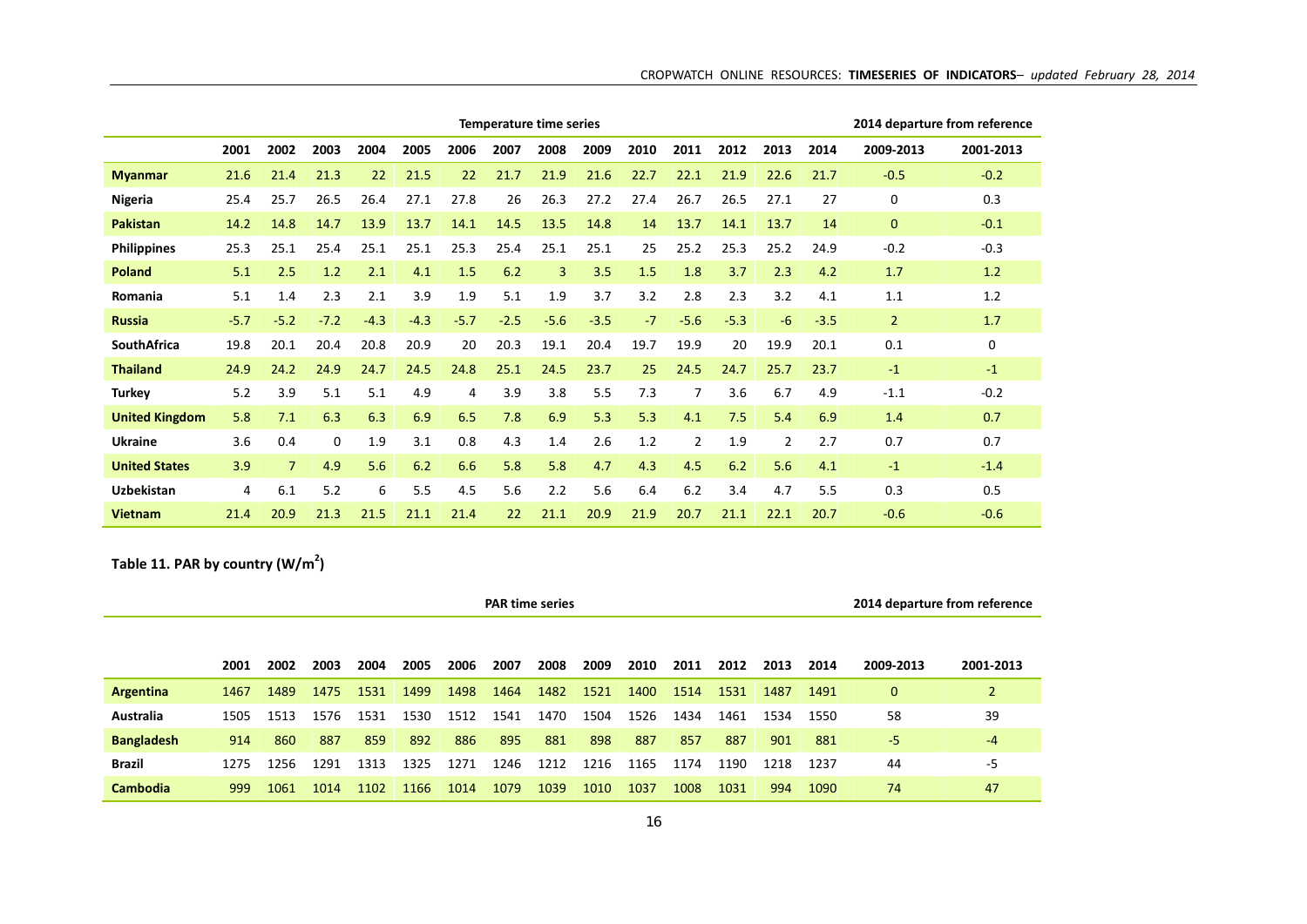|                       |      |      |      |      |      |      |      | <b>PAR time series</b> |      |      |      |      |      |      |                 | 2014 departure from reference |
|-----------------------|------|------|------|------|------|------|------|------------------------|------|------|------|------|------|------|-----------------|-------------------------------|
|                       |      |      |      |      |      |      |      |                        |      |      |      |      |      |      |                 |                               |
|                       | 2001 | 2002 | 2003 | 2004 | 2005 | 2006 | 2007 | 2008                   | 2009 | 2010 | 2011 | 2012 | 2013 | 2014 | 2009-2013       | 2001-2013                     |
| Canada                | 278  | 268  | 276  | 272  | 274  | 264  | 268  | 269                    | 274  | 262  | 281  | 275  | 261  | 288  | 17              | 17                            |
| <b>China</b>          | 595  | 616  | 613  | 629  | 641  | 628  | 635  | 640                    | 647  | 632  | 646  | 623  | 632  | 680  | 44              | 51                            |
| Egypt                 | 753  | 737  | 739  | 754  | 751  | 739  | 756  | 751                    | 751  | 760  | 759  | 741  | 737  | 770  | 20              | 22                            |
| <b>Ethiopia</b>       | 1183 | 1205 | 1205 | 1203 | 1193 | 1240 | 1160 | 1230                   | 1186 | 1161 | 1167 | 1200 | 1186 | 1196 | 16              | $\overline{2}$                |
| <b>France</b>         | 288  | 330  | 291  | 303  | 305  | 327  | 318  | 330                    | 309  | 310  | 309  | 325  | 295  | 311  | $\mathbf{1}$    | 0                             |
| Germany               | 214  | 220  | 205  | 222  | 228  | 241  | 216  | 220                    | 214  | 211  | 213  | 229  | 208  | 218  | 3               | $-1$                          |
| India                 | 968  | 920  | 943  | 926  | 932  | 937  | 928  | 948                    | 942  | 927  | 900  | 955  | 953  | 945  | 10              | 8                             |
| <b>Indonesia</b>      | 945  | 968  | 1024 | 978  | 1032 | 940  | 1035 | 964                    | 946  | 994  | 957  | 978  | 999  | 965  | $-10$           | $-17$                         |
| Iran                  | 673  | 678  | 684  | 683  | 682  | 693  | 685  | 705                    | 685  | 677  | 715  | 696  | 676  | 703  | 13              | 16                            |
| <b>Kazakhstan</b>     | 284  | 286  | 303  | 308  | 288  | 308  | 291  | 312                    | 301  | 304  | 311  | 304  | 293  | 310  | $\overline{7}$  | 11                            |
| Mexico                | 940  | 968  | 933  | 940  | 960  | 963  | 919  | 957                    | 973  | 928  | 1013 | 980  | 962  | 927  | $-44$           | $-30$                         |
| <b>Myanmar</b>        | 928  | 886  | 898  | 935  | 954  | 903  | 937  | 914                    | 936  | 945  | 905  | 926  | 913  | 939  | 14              | 17                            |
| <b>Nigeria</b>        | 1035 | 1044 | 995  | 971  | 989  | 937  | 1031 | 916                    | 897  | 908  | 901  | 965  | 874  | 1014 | 105             | 55                            |
| <b>Pakistan</b>       | 810  | 812  | 795  | 792  | 787  | 807  | 791  | 801                    | 800  | 798  | 818  | 802  | 805  | 825  | 20              | 24                            |
| <b>Philippines</b>    | 883  | 937  | 975  | 977  | 1029 | 901  | 969  | 896                    | 892  | 1018 | 859  | 924  | 999  | 910  | $-28$           | $-33$                         |
| <b>Poland</b>         | 200  | 199  | 186  | 195  | 190  | 215  | 188  | 194                    | 201  | 186  | 204  | 212  | 196  | 205  | 5               | 8                             |
| Romania               | 350  | 355  | 323  | 333  | 344  | 351  | 351  | 333                    | 344  | 318  | 336  | 364  | 349  | 348  | 6               | 6                             |
| <b>Russia</b>         | 201  | 199  | 203  | 209  | 199  | 213  | 193  | 211                    | 206  | 204  | 207  | 207  | 200  | 211  | $6\phantom{1}6$ | $\overline{7}$                |
| <b>SouthAfrica</b>    | 1496 | 1422 | 1512 | 1499 | 1443 | 1442 | 1457 | 1425                   | 1424 | 1447 | 1446 | 1492 | 1426 | 1497 | 50              | 41                            |
| <b>Thailand</b>       | 930  | 974  | 951  | 1045 | 1099 | 974  | 1036 | 1000                   | 1005 | 1012 | 979  | 1001 | 960  | 1051 | 60              | 54                            |
| <b>Turkey</b>         | 530  | 527  | 531  | 521  | 539  | 523  | 538  | 532                    | 537  | 509  | 533  | 537  | 508  | 565  | 40              | 37                            |
| <b>United Kingdom</b> | 167  | 169  | 162  | 175  | 165  | 177  | 171  | 172                    | 171  | 167  | 179  | 175  | 164  | 172  | $\mathbf{1}$    | $\overline{2}$                |
| <b>Ukraine</b>        | 263  | 271  | 253  | 253  | 256  | 271  | 252  | 266                    | 268  | 245  | 259  | 268  | 249  | 258  | $\mathbf 0$     | $-2$                          |
| <b>United States</b>  | 537  | 541  | 520  | 537  | 513  | 546  | 532  | 538                    | 545  | 508  | 554  | 545  | 532  | 551  | 14              | 17                            |
| <b>Uzbekistan</b>     | 515  | 516  | 523  | 502  | 510  | 534  | 524  | 544                    | 522  | 526  | 551  | 521  | 530  | 544  | 14              | 20                            |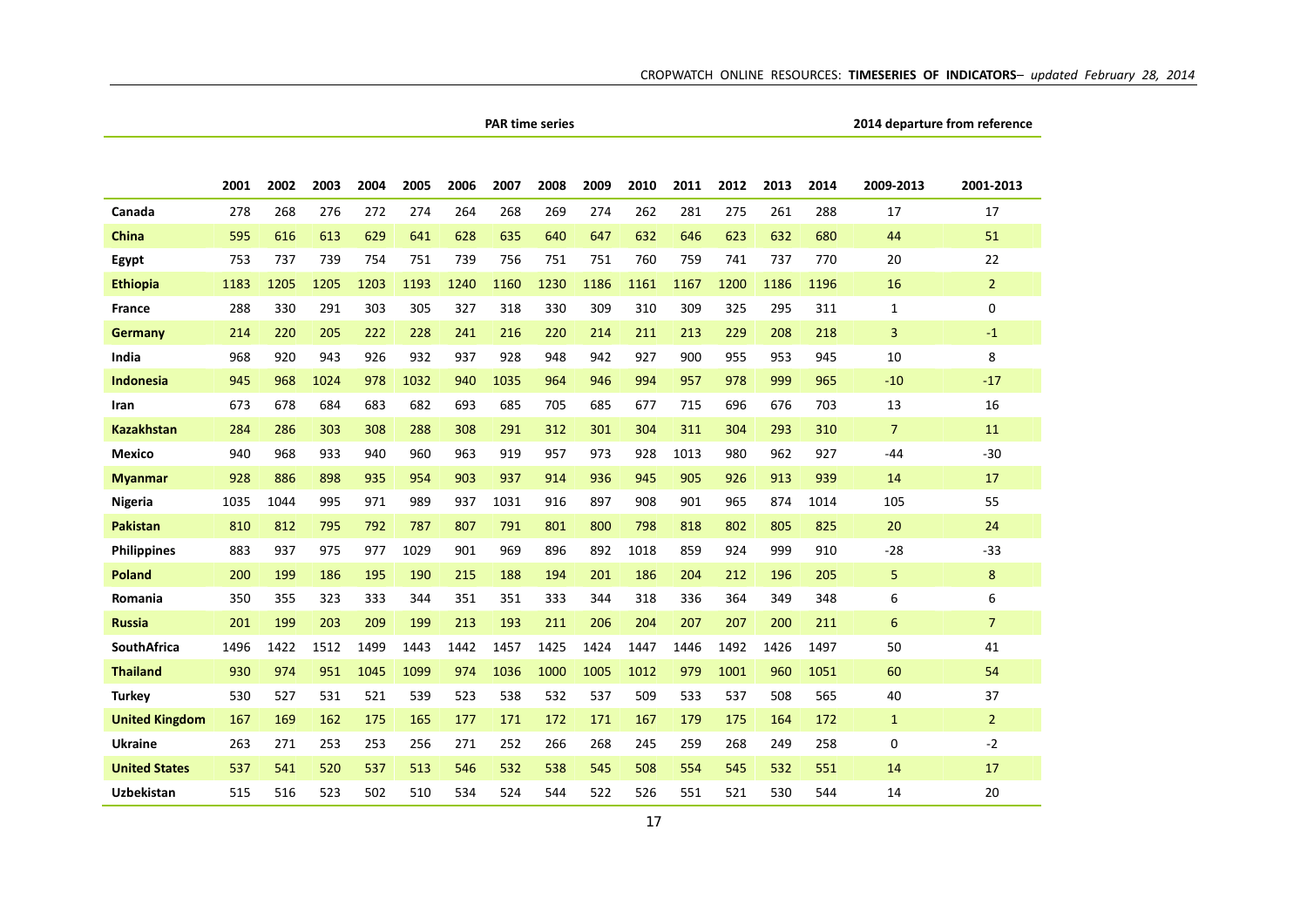|                | <b>PAR time series</b><br>2008<br>2012<br>2006<br>2007<br>2009<br>2010<br>2002<br>2003<br>2004<br>2005<br>2011<br>2013<br>2001 |     |     |     |     |     |     |     |     |     |     |     |     |      |           | 2014 departure from reference |
|----------------|--------------------------------------------------------------------------------------------------------------------------------|-----|-----|-----|-----|-----|-----|-----|-----|-----|-----|-----|-----|------|-----------|-------------------------------|
|                |                                                                                                                                |     |     |     |     |     |     |     |     |     |     |     |     |      |           |                               |
|                |                                                                                                                                |     |     |     |     |     |     |     |     |     |     |     |     | 2014 | 2009-2013 | 2001-2013                     |
| <b>Vietnam</b> | 868                                                                                                                            | 899 | 881 | 929 | 969 | 885 | 922 | 865 | 869 | 905 | 829 | 864 | 881 | 902  | 32        | 12                            |

## **Table 12.Biomass by country (g DM/square meter)**

|                   |        |        |        |        |        |        |        | <b>Biomass time series</b> |        |        |        |        |        |        |           | 2014 departure from reference |
|-------------------|--------|--------|--------|--------|--------|--------|--------|----------------------------|--------|--------|--------|--------|--------|--------|-----------|-------------------------------|
|                   |        |        |        |        |        |        |        |                            |        |        |        |        |        |        |           |                               |
|                   | 2001   | 2002   | 2003   | 2004   | 2005   | 2006   | 2007   | 2008                       | 2009   | 2010   | 2011   | 2012   | 2013   | 2014   | 2009-2013 | 2001-2013                     |
| Argentina         | 1031.0 | 985.3  | 1068.2 | 857.9  | 984.7  | 879.8  | 1057.3 | 887.0                      | 775.7  | 950.0  | 845.0  | 842.9  | 958.4  | 921.9  | 47.5      | $-10.6$                       |
| <b>Australia</b>  | 917.5  | 787.1  | 485.8  | 724.4  | 584.3  | 826.8  | 614.8  | 702.9                      | 848.4  | 677.1  | 1044.2 | 946.3  | 589.0  | 773.5  | $-47.5$   | 23.6                          |
| <b>Bangladesh</b> | 436.1  | 636.8  | 510.8  | 577.4  | 402.4  | 677.2  | 303.3  | 796.3                      | 435.1  | 354.5  | 629.2  | 266.9  | 464.4  | 665.7  | 235.6     | 166.4                         |
| <b>Brazil</b>     | 1813.0 | 1880.5 | 1793.0 | 1740.2 | 1763.8 | 1816.5 | 1868.1 | 1819.8                     | 1877.6 | 1980.2 | 1978.8 | 1917.9 | 1754.3 | 1891.7 | $-10.0$   | 45.3                          |
| <b>Cambodia</b>   | 1116.8 | 864.4  | 895.9  | 649.1  | 502.9  | 1097.9 | 685.3  | 894.4                      | 998.6  | 999.6  | 900.7  | 991.1  | 860.3  | 947.5  | $-2.5$    | 66.2                          |
| Canada            | 278.3  | 309.7  | 295.1  | 311.1  | 265.0  | 321.6  | 313.5  | 277.5                      | 286.4  | 285.3  | 331.0  | 321.5  | 279.3  | 292.9  | $-7.8$    | $-5.2$                        |
| <b>China</b>      | 339.2  | 309.3  | 332.9  | 282.5  | 270.4  | 255.0  | 277.4  | 264.5                      | 269.4  | 291.1  | 273.5  | 324.0  | 319.7  | 355.7  | 60.1      | 62.7                          |
| Egypt             | 71.6   | 62.2   | 69.1   | 55.5   | 52.9   | 42.3   | 49.5   | 53.7                       | 30.8   | 47.6   | 61.2   | 66.3   | 77.2   | 71.6   | 15.0      | 14.7                          |
| <b>Ethiopia</b>   | 677.3  | 529.8  | 607.2  | 511.3  | 600.8  | 339.2  | 649.9  | 411.7                      | 553.1  | 618.0  | 357.5  | 549.2  | 463.0  | 612.3  | 104.2     | 84.0                          |
| <b>France</b>     | 1213.8 | 885.4  | 1160.1 | 1127.0 | 882.4  | 933.3  | 1066.0 | 846.5                      | 1027.2 | 1077.6 | 994.4  | 881.5  | 1101.5 | 1051.8 | 35.4      | 36.7                          |
| <b>Germany</b>    | 910.1  | 961.1  | 922.7  | 901.8  | 929.4  | 813.6  | 1085.1 | 928.8                      | 843.6  | 914.8  | 869.7  | 951.6  | 945.9  | 995.5  | 90.4      | 74.1                          |
| India             | 216.0  | 406.8  | 325.5  | 401.9  | 365.6  | 397.2  | 307.7  | 273.7                      | 258.5  | 413.3  | 513.2  | 287.9  | 295.3  | 458.2  | 104.6     | 115.0                         |
| <b>Indonesia</b>  | 2357.0 | 2290.1 | 2097.8 | 2313.7 | 2113.4 | 2354.2 | 2008.2 | 2262.1                     | 2365.2 | 2274.2 | 2376.7 | 2320.6 | 2327.2 | 2217.1 | $-115.6$  | $-49.0$                       |
| Iran              | 494.9  | 520.6  | 507.1  | 538.7  | 599.9  | 446.1  | 531.2  | 415.6                      | 394.9  | 489.7  | 304.2  | 411.2  | 522.4  | 565.0  | 140.5     | 89.9                          |
| <b>Kazakhstan</b> | 384.7  | 452.3  | 417.0  | 413.4  | 495.4  | 356.1  | 478.3  | 357.8                      | 383.4  | 425.0  | 347.2  | 386.0  | 432.2  | 479.6  | 84.9      | 69.8                          |
| <b>Mexico</b>     | 505.7  | 391.5  | 534.1  | 591.3  | 511.4  | 433.6  | 618.5  | 403.5                      | 325.8  | 689.5  | 177.9  | 369.2  | 343.9  | 595.9  | 214.7     | 142.4                         |
| <b>Myanmar</b>    | 591.1  | 802.6  | 786.4  | 532.6  | 456.5  | 708.3  | 554.3  | 859.5                      | 696.3  | 516.9  | 773.6  | 528.6  | 619.3  | 675.9  | 49.0      | 27.8                          |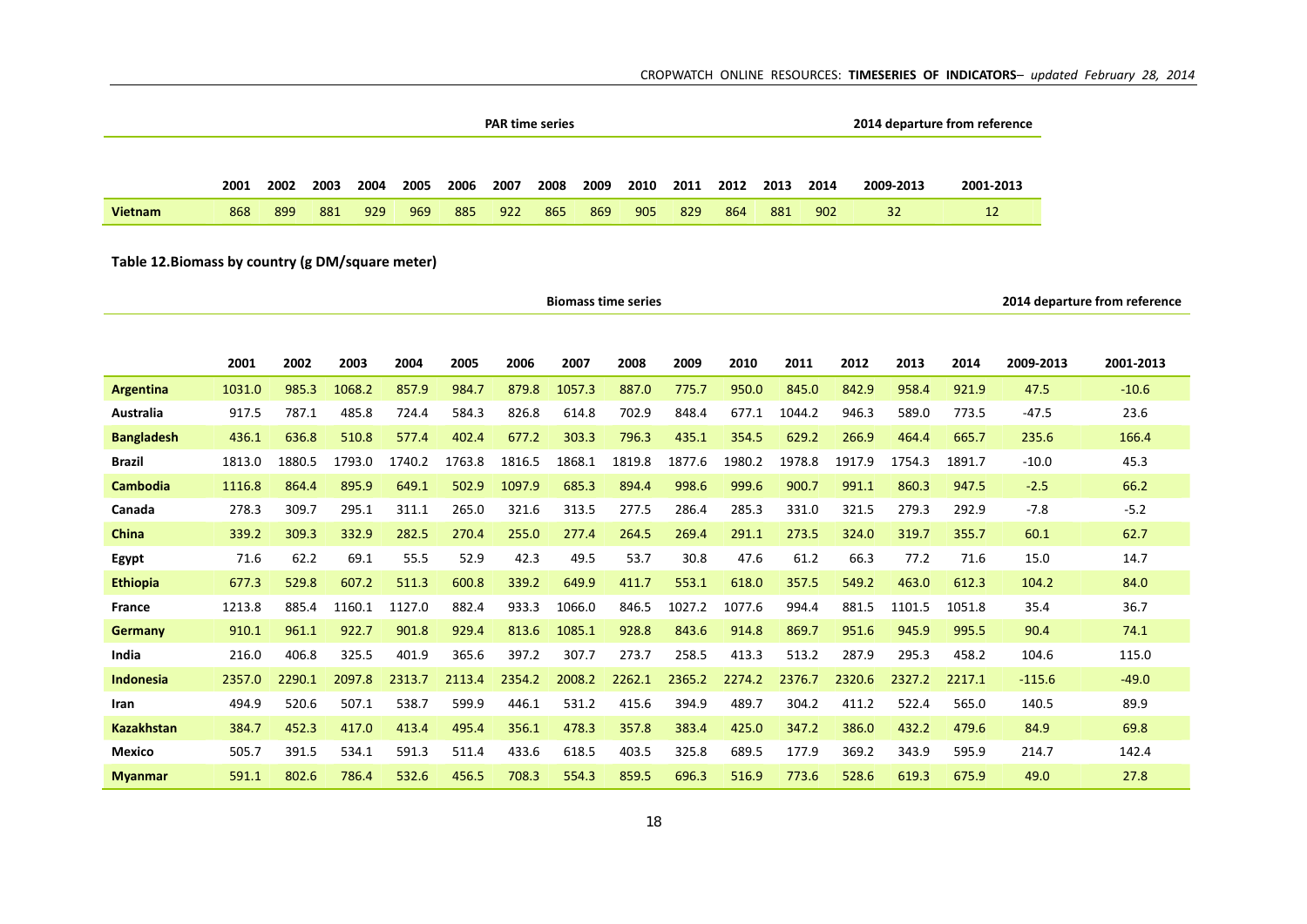|                       |        |        |        |        |        |        |        | <b>Biomass time series</b> |        |        |        |        |        |        |           | 2014 departure from reference |
|-----------------------|--------|--------|--------|--------|--------|--------|--------|----------------------------|--------|--------|--------|--------|--------|--------|-----------|-------------------------------|
|                       |        |        |        |        |        |        |        |                            |        |        |        |        |        |        |           |                               |
|                       | 2001   | 2002   | 2003   | 2004   | 2005   | 2006   | 2007   | 2008                       | 2009   | 2010   | 2011   | 2012   | 2013   | 2014   | 2009-2013 | 2001-2013                     |
| Nigeria               | 328.2  | 287.0  | 391.7  | 387.2  | 346.6  | 370.5  | 362.6  | 435.0                      | 365.5  | 605.6  | 495.3  | 378.5  | 502.1  | 442.6  | $-26.8$   | 38.3                          |
| <b>Pakistan</b>       | 87.0   | 66.4   | 124.8  | 198.1  | 275.1  | 111.7  | 306.8  | 192.5                      | 328.6  | 118.1  | 61.6   | 168.2  | 119.6  | 189.0  | 29.8      | 23.0                          |
| <b>Philippines</b>    | 2047.5 | 1652.0 | 1432.1 | 1482.8 | 1389.6 | 2019.3 | 1709.3 | 1971.7                     | 1904.0 | 1548.5 | 2121.8 | 2045.3 | 1711.1 | 1768.9 | $-97.3$   | $-3.1$                        |
| <b>Poland</b>         | 779.6  | 800.0  | 765.0  | 795.3  | 918.2  | 718.2  | 1015.0 | 799.6                      | 801.9  | 804.5  | 794.3  | 729.4  | 827.6  | 752.6  | $-38.9$   | $-58.8$                       |
| Romania               | 442.0  | 585.0  | 723.1  | 775.5  | 746.3  | 683.5  | 557.4  | 777.3                      | 720.2  | 869.6  | 841.6  | 628.8  | 849.5  | 668.4  | $-113.5$  | $-39.2$                       |
| <b>Russia</b>         | 212.9  | 240.3  | 221.9  | 269.8  | 260.5  | 271.7  | 268.6  | 263.9                      | 278.3  | 242.1  | 254.2  | 274.2  | 242.0  | 268.4  | 10.2      | 14.5                          |
| <b>SouthAfrica</b>    | 827.4  | 1136.6 | 812.2  | 791.6  | 865.1  | 947.5  | 822.4  | 1146.2                     | 847.7  | 1156.4 | 1072.3 | 771.0  | 920.0  | 932.2  | $-21.2$   | 0.2                           |
| <b>Thailand</b>       | 706.7  | 742.8  | 900.2  | 535.5  | 333.0  | 802.4  | 551.9  | 654.1                      | 830.9  | 812.4  | 774.3  | 775.1  | 787.4  | 749.2  | $-46.9$   | 41.0                          |
| <b>Turkey</b>         | 662.2  | 923.8  | 844.2  | 952.8  | 798.4  | 855.9  | 761.7  | 868.5                      | 886.1  | 1093.1 | 979.8  | 844.0  | 1025.6 | 803.2  | $-162.5$  | $-81.1$                       |
| <b>United Kingdom</b> | 1062.9 | 1054.9 | 1099.6 | 1085.8 | 1028.4 | 976.2  | 1189.1 | 1061.4                     | 1006.9 | 1038.1 | 930.0  | 1028.8 | 1023.7 | 1144.9 | 139.4     | 99.8                          |
| <b>Ukraine</b>        | 575.4  | 697.8  | 689.0  | 782.4  | 777.6  | 744.5  | 688.1  | 698.5                      | 647.5  | 805.9  | 828.9  | 640.0  | 805.6  | 639.7  | $-105.9$  | $-82.0$                       |
| <b>United States</b>  | 615.4  | 561.5  | 609.7  | 577.4  | 676.3  | 548.8  | 615.2  | 563.9                      | 530.5  | 622.9  | 518.4  | 555.0  | 517.2  | 567.5  | 18.7      | $-10.4$                       |
| Uzbekistan            | 342.8  | 407.1  | 345.7  | 425.4  | 502.8  | 355.7  | 419.0  | 281.3                      | 339.9  | 350.9  | 180.3  | 440.8  | 366.0  | 557.1  | 221.5     | 191.1                         |
| <b>Vietnam</b>        | 1009.4 | 962.9  | 1113.4 | 693.9  | 551.2  | 1022.6 | 754.0  | 914.3                      | 1090.0 | 798.7  | 952.0  | 923.5  | 816.4  | 828.9  | $-87.2$   | $-63.5$                       |

L.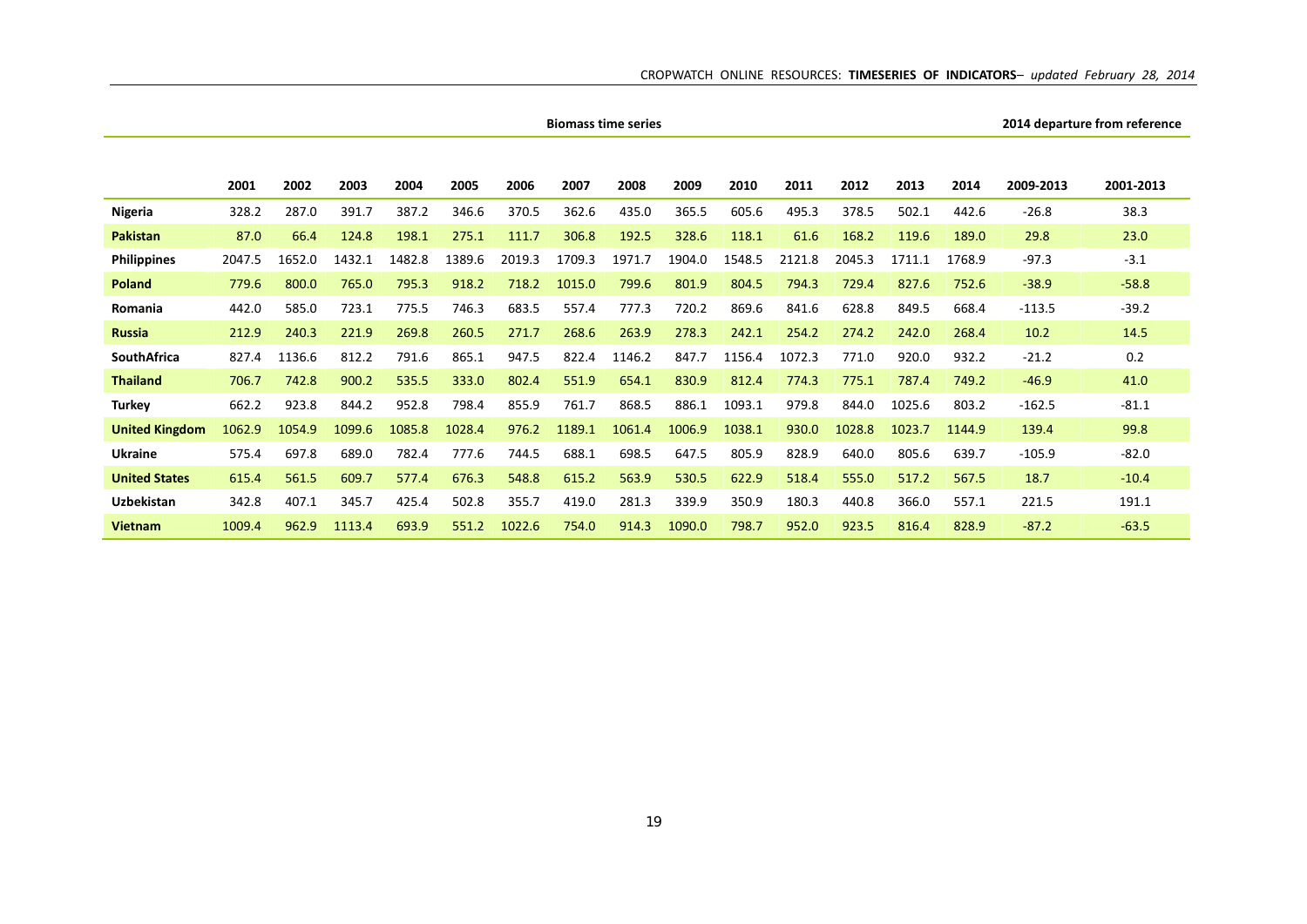## **Table 13. China rainfall by region (mm)**

|                        |      |      |      |      |      |      |      | <b>Rainfall time series</b> |      |      |      |      |      |      | 2014 departure from reference |                |
|------------------------|------|------|------|------|------|------|------|-----------------------------|------|------|------|------|------|------|-------------------------------|----------------|
|                        | 2001 | 2002 | 2003 | 2004 | 2005 | 2006 | 2007 | 2008                        | 2009 | 2010 | 2011 | 2012 | 2013 | 2014 | 2009-2013                     | 2001-2013      |
| <b>Gansu-Xinjiang</b>  | 38   | 41   | 47   | 36   | 41   | 36   | 36   | 38                          | 36   | 55   | 47   | 44   | 60   | 109  | 61                            | 66             |
| Hainan                 | 701  | 341  | 260  | 155  | 64   | 220  | 183  | 293                         | 625  | 567  | 878  | 564  | 276  | 307  | $-275$                        | $-87$          |
| Huanghuaihai           | 167  | 72   | 49   | 174  | 50   | 54   | 58   | 79                          | 42   | 95   | 16   | 111  | 93   | 61   | $-10$                         | $-21$          |
| InnerMongolia          | 42   | 40   | 34   | 54   | 41   | 19   | 28   | 43                          | 34   | 37   | 63   | 37   | 78   | 58   | 8                             | 16             |
| <b>Loessregion</b>     | 107  | 64   | 60   | 120  | 49   | 64   | 40   | 80                          | 38   | 73   | 35   | 113  | 37   | 70   | 11                            | $\overline{2}$ |
| LowerYangtze           | 342  | 243  | 404  | 154  | 180  | 218  | 217  | 193                         | 212  | 241  | 176  | 260  | 321  | 281  | 39                            | 38             |
| <b>NorthEast China</b> | 87   | 62   | 100  | 93   | 87   | 47   | 65   | 64                          | 69   | 94   | 105  | 53   | 137  | 126  | 34                            | 44             |
| Qinghai-Tibet          | 79   | 103  | 85   | 85   | 116  | 89   | 95   | 115                         | 97   | 85   | 100  | 71   | 87   | 147  | 59                            | 54             |
| <b>SouthernChina</b>   | 245  | 202  | 256  | 86   | 65   | 109  | 179  | 153                         | 195  | 116  | 137  | 237  | 223  | 213  | 31                            | 44             |
| <b>SouthWestChina</b>  | 161  | 162  | 142  | 124  | 124  | 131  | 169  | 90                          | 191  | 98   | 143  | 171  | 99   | 167  | 27                            | 28             |

**Table 14. China temperature by region (degrees Celsius)**

|                        |         |              |                |              |        |        | <b>Temperature time series</b> |              |        |        |        |        |        |        |           | 2014 departure from reference |
|------------------------|---------|--------------|----------------|--------------|--------|--------|--------------------------------|--------------|--------|--------|--------|--------|--------|--------|-----------|-------------------------------|
|                        | 2001    | 2002         | 2003           | 2004         | 2005   | 2006   | 2007                           | 2008         | 2009   | 2010   | 2011   | 2012   | 2013   | 2014   | 2009-2013 | 2001-2013                     |
| <b>Gansu-Xinjiang</b>  | $-4.5$  | $-3.4$       | $-3.3$         | $-4.1$       | $-3.8$ | $-4.7$ | $-2.3$                         | $-4.4$       | $-2.7$ | $-3.7$ | $-4.7$ | $-4.1$ | $-5.1$ | $-2.7$ | 1.4       | 1.2                           |
| Hainan                 | 21.7    | 21.2         | 20.6           | 21           | 21.1   | 21.4   | 21.7                           | 20.8         | 20.4   | 21.1   | 20     | 20.1   | 21.8   | 20.1   | $-0.6$    | $-0.9$                        |
| Huanghuaihai           | 5.3     | 6.5          | 5 <sup>1</sup> | 5.7          | 6      | 6.1    | 7.3                            | 5.8          | 6.4    | 5.1    | 5.6    | 5.8    | 4.8    | 6.7    | 1.1       | 0.9                           |
| <b>InnerMongolia</b>   | $-7.2$  | $-4.4$       | $-7.1$         | $-5.4$       | $-5$   | $-5.3$ | $-4.2$                         | $-5.5$       | -4.8   | $-7$   | $-6.6$ | $-5.8$ | $-7.4$ | $-4.1$ | 2.2       | 1.7                           |
| Loessregion            | 1.4     | 2.1          | 1.2            | $\mathbf{1}$ | 1.2    | 1.1    | 2.5                            | $\mathbf{1}$ | 1.7    | 1.1    | 0.9    | 1.4    | 0.9    | 2.3    | 1.1       | $\mathbf{1}$                  |
| LowerYangtze           | 11.5    | 11.8         | 11.3           | 11.1         | 11.2   | 11.7   | 12.3                           | 11.4         | 11.6   | 11.3   | 10.4   | 11.3   | 10.9   | 11.8   | 0.6       | 0.4                           |
| <b>NorthEast China</b> | $-10.5$ | $-6$         | $-9.2$         | $-6.9$       | $-6.6$ | $-7.8$ | $-6$                           | $-7$         | $-6.7$ | $-8.8$ | $-8.8$ | $-7.9$ | $-9.6$ | $-6.5$ | 1.8       | 1.3                           |
| Qinghai-Tibet          | 0.9     | $\mathbf{1}$ | 0.6            | 1.1          | 0.6    | 1.3    | 0.7                            | 1.2          | 0.9    | 1.2    | 0.5    | 0.6    | 0.6    | 0.6    | $-0.2$    | $-0.3$                        |
| <b>SouthernChina</b>   | 16.2    | 15.7         | 15.6           | 15.8         | 15.5   | 16.2   | 16.3                           | 15.8         | 15.7   | 16     | 14.9   | 15.3   | 16     | 15.3   | $-0.3$    | $-0.5$                        |
| <b>SouthWestChina</b>  | 9       | 9.2          | 9.2            | 8.9          | 8.6    | 9      | 9.5                            | 8.8          | 9.2    | 9.3    | 8.2    | 8.9    | 8.9    | 9.2    | 0.4       | 0.3                           |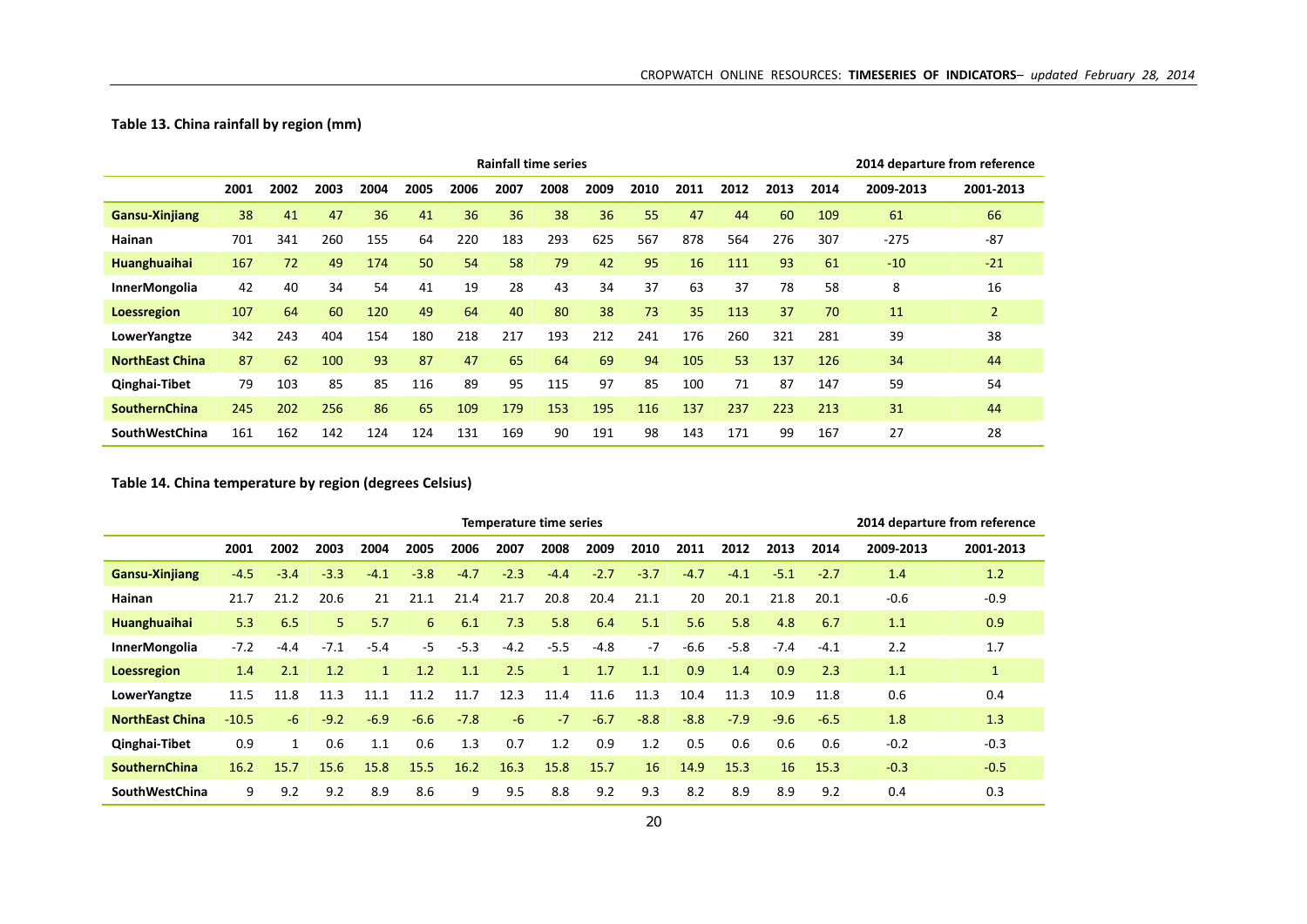## **Table 15. China PAR by region (W/m2)**

|                        |      |      |      |      |      |      | <b>PAR time series</b> |      |      |      |      |      |      |      |           | 2014 departure from reference |
|------------------------|------|------|------|------|------|------|------------------------|------|------|------|------|------|------|------|-----------|-------------------------------|
|                        | 2001 | 2002 | 2003 | 2004 | 2005 | 2006 | 2007                   | 2008 | 2009 | 2010 | 2011 | 2012 | 2013 | 2014 | 2009-2013 | 2001-2013                     |
| <b>Gansu-Xinjiang</b>  | 474  | 480  | 489  | 492  | 485  | 489  | 492                    | 495  | 493  | 491  | 503  | 490  | 489  | 530  | 67        | 82                            |
| Hainan                 | 853  | 876  | 847  | 941  | 967  | 876  | 932                    | 906  | 892  | 865  | 854  | 823  | 880  | 904  | 22        | 14                            |
| <b>Huanghuaihai</b>    | 488  | 528  | 534  | 508  | 544  | 536  | 547                    | 535  | 554  | 542  | 577  | 531  | 550  | 605  | 74        | 53                            |
| InnerMongolia          | 477  | 486  | 479  | 484  | 488  | 493  | 497                    | 490  | 495  | 493  | 490  | 488  | 486  | 522  | 50        | 70                            |
| <b>Loessregion</b>     | 548  | 561  | 587  | 566  | 575  | 563  | 589                    | 558  | 588  | 583  | 597  | 561  | 587  | 640  | $-36$     | $-17$                         |
| LowerYangtze           | 571  | 633  | 612  | 663  | 678  | 640  | 650                    | 666  | 669  | 641  | 681  | 637  | 649  | 737  |           | 30                            |
| <b>NorthEast China</b> | 391  | 404  | 391  | 388  | 397  | 411  | 408                    | 418  | 404  | 406  | 394  | 416  | 394  | 426  | 20        | 19                            |
| Qinghai-Tibet          | 833  | 809  | 819  | 813  | 810  | 834  | 822                    | 812  | 826  | 828  | 812  | 818  | 820  | 836  | 77        | 51                            |
| <b>SouthernChina</b>   | 783  | 790  | 771  | 841  | 842  | 816  | 825                    | 846  | 851  | 805  | 810  | 791  | 801  | 857  | 19        | 40                            |
| <b>SouthWestChina</b>  | 655  | 647  | 667  | 651  | 663  | 666  | 667                    | 672  | 682  | 682  | 687  | 666  | 682  | 695  | $-19$     | $-24$                         |

## **Table 16. China Biomass by region (g DM/square meter)**

|                        | <b>Biomass time series</b><br>2002<br>2009<br>2001<br>2003<br>2004<br>2005<br>2006<br>2007<br>2008<br>2010<br>2011<br>2013<br>2014<br>2012<br>100.3<br>122.3<br>110.6<br>100.5<br>105.7<br>91.4<br>99.3<br>110.7<br>105.8<br>107.8<br>118.8<br>92.3<br>245.8<br>119.7<br>248.0<br>583.2<br>240.4<br>244.9<br>349.2<br>332.7<br>192.4<br>415.6<br>80.2<br>444.0<br>235.3<br>417.1<br>287.9<br>648.1<br>98.8<br>217.0<br>184.8<br>172.4<br>185.1<br>160.7<br>177.4<br>141.0<br>177.0<br>227.4<br>179.8<br>308.1<br>200.2<br>266.5<br>242.5<br>249.3<br>191.0<br>331.9<br>324.8<br>289.4<br>267.6<br>397.2<br>173.0<br>469.5<br>173.1<br>288.4<br>191.3<br>440.2<br>668.5<br>681.8<br>732.5<br>636.7<br>824.9<br>620.4<br>618.3<br>580.5<br>819.3<br>1164.1<br>685.0<br>861.3<br>975.6<br>1066.0<br>229.1<br>275.9<br>264.5<br>298.6<br>315.4<br>273.6<br>283.1<br>326.5<br>350.3<br>336.5<br>248.4<br>379.9<br>351.5<br>297.3<br>168.5<br>201.8<br>197.3<br>183.8<br>200.8<br>191.9<br>192.8<br>185.0<br>222.8<br>202.2<br>178.2<br>188.1<br>155.6<br>281.6<br>693.5<br>285.2<br>414.7<br>542.6<br>504.8<br>592.8<br>413.7<br>492.0<br>346.0<br>685.5<br>941.6<br>663.1<br>576.4<br>712.8 |       |       |       |       |       |       |       |       |       |       |       |       | 2014 departure from reference |           |           |
|------------------------|-----------------------------------------------------------------------------------------------------------------------------------------------------------------------------------------------------------------------------------------------------------------------------------------------------------------------------------------------------------------------------------------------------------------------------------------------------------------------------------------------------------------------------------------------------------------------------------------------------------------------------------------------------------------------------------------------------------------------------------------------------------------------------------------------------------------------------------------------------------------------------------------------------------------------------------------------------------------------------------------------------------------------------------------------------------------------------------------------------------------------------------------------------------------------------------------|-------|-------|-------|-------|-------|-------|-------|-------|-------|-------|-------|-------|-------------------------------|-----------|-----------|
|                        |                                                                                                                                                                                                                                                                                                                                                                                                                                                                                                                                                                                                                                                                                                                                                                                                                                                                                                                                                                                                                                                                                                                                                                                         |       |       |       |       |       |       |       |       |       |       |       |       |                               | 2009-2013 | 2001-2013 |
| <b>Gansu-Xinjiang</b>  |                                                                                                                                                                                                                                                                                                                                                                                                                                                                                                                                                                                                                                                                                                                                                                                                                                                                                                                                                                                                                                                                                                                                                                                         |       |       |       |       |       |       |       |       |       |       |       |       |                               | 132.3     | 139.3     |
| Hainan                 |                                                                                                                                                                                                                                                                                                                                                                                                                                                                                                                                                                                                                                                                                                                                                                                                                                                                                                                                                                                                                                                                                                                                                                                         |       |       |       |       |       |       |       |       |       |       |       |       |                               | $-21.9$   | $-52.9$   |
| <b>Huanghuaihai</b>    |                                                                                                                                                                                                                                                                                                                                                                                                                                                                                                                                                                                                                                                                                                                                                                                                                                                                                                                                                                                                                                                                                                                                                                                         |       |       |       |       |       |       |       |       |       |       |       |       |                               | 53.5      | 79.6      |
| <b>InnerMongolia</b>   |                                                                                                                                                                                                                                                                                                                                                                                                                                                                                                                                                                                                                                                                                                                                                                                                                                                                                                                                                                                                                                                                                                                                                                                         |       |       |       |       |       |       |       |       |       |       |       |       |                               | 22.1      | 0.7       |
| <b>Loessregion</b>     |                                                                                                                                                                                                                                                                                                                                                                                                                                                                                                                                                                                                                                                                                                                                                                                                                                                                                                                                                                                                                                                                                                                                                                                         |       |       |       |       |       |       |       |       |       |       |       |       |                               | $-78.7$   | $-103.4$  |
| LowerYangtze           |                                                                                                                                                                                                                                                                                                                                                                                                                                                                                                                                                                                                                                                                                                                                                                                                                                                                                                                                                                                                                                                                                                                                                                                         |       |       |       |       |       |       |       |       |       |       |       |       |                               | 69.8      | 83.7      |
| <b>NorthEast China</b> |                                                                                                                                                                                                                                                                                                                                                                                                                                                                                                                                                                                                                                                                                                                                                                                                                                                                                                                                                                                                                                                                                                                                                                                         |       |       |       |       |       |       |       |       |       |       |       |       |                               | 83.6      | 91.7      |
| Qinghai-Tibet          |                                                                                                                                                                                                                                                                                                                                                                                                                                                                                                                                                                                                                                                                                                                                                                                                                                                                                                                                                                                                                                                                                                                                                                                         |       |       |       |       |       |       |       |       |       |       |       |       |                               | 7.0       | 15.8      |
| <b>SouthernChina</b>   | 550.7                                                                                                                                                                                                                                                                                                                                                                                                                                                                                                                                                                                                                                                                                                                                                                                                                                                                                                                                                                                                                                                                                                                                                                                   | 567.9 | 534.8 | 493.0 | 497.5 | 482.0 | 613.5 | 378.1 | 562.2 | 406.2 | 511.1 | 596.2 | 366.5 | 528.5                         | 40.1      | 23.9      |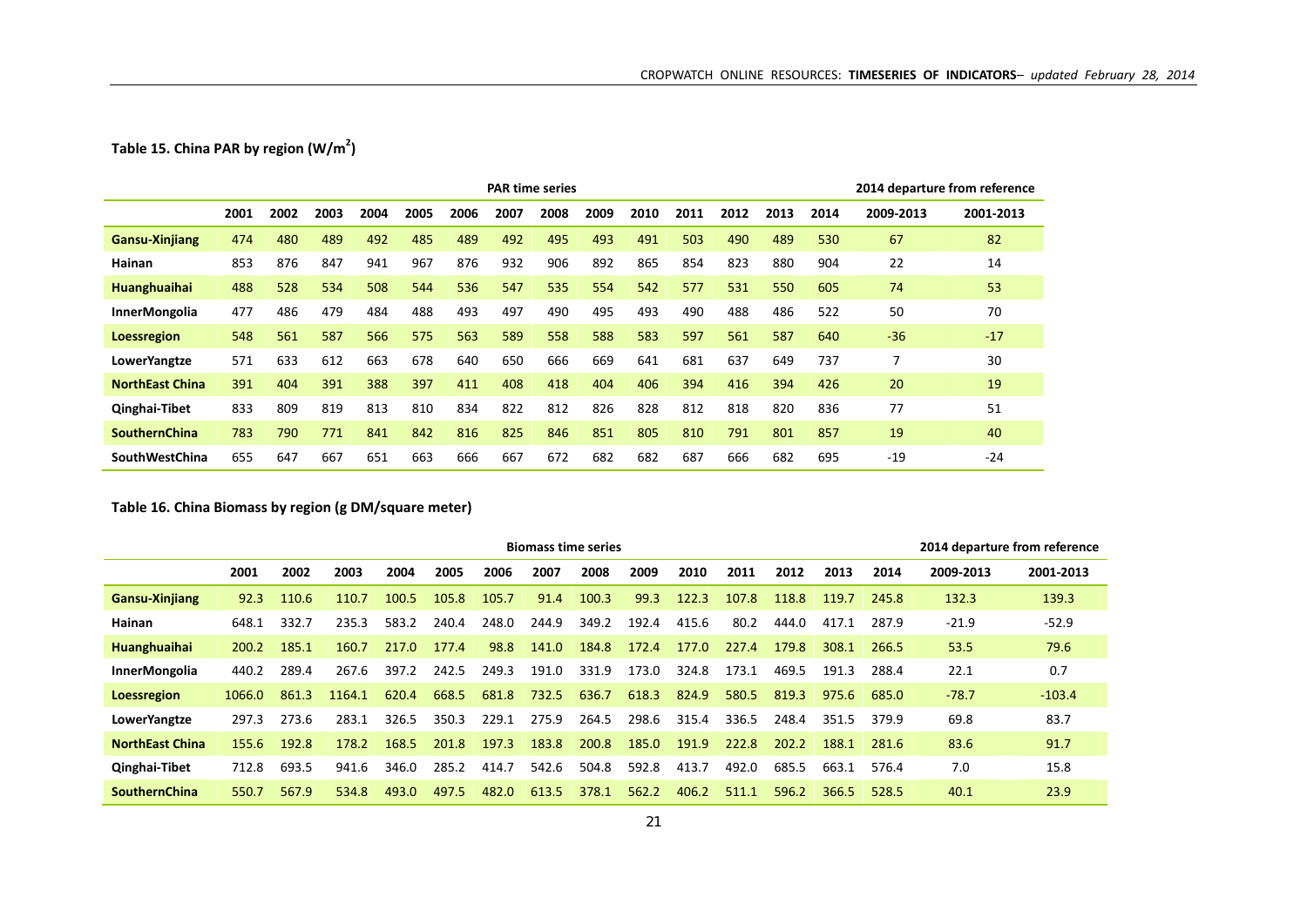### CROPWATCH ONLINE RESOURCES: **TIMESERIES OF INDICATORS***– updated February 28, 2014*

|                |      |       |       |       |       |       |      | <b>Biomass time series</b> |      |       |       |       |       |       | 2014 departure from reference |           |
|----------------|------|-------|-------|-------|-------|-------|------|----------------------------|------|-------|-------|-------|-------|-------|-------------------------------|-----------|
|                | 2001 | 2002  | 2003  | 2004  | 2005  | 2006  | 2007 | 2008                       | 2009 | 2010  | 2011  | 2012  | 2013  | 2014  | 2009-2013                     | 2001-2013 |
| SouthWestChina | 92.3 | 110.6 | 110.7 | 100.5 | 105.8 | 105.7 | 91.4 | 100.3                      | 99.3 | 122.3 | 107.8 | 118.8 | - ۱۱۹ | 245.8 | 132.3                         | 139.3     |

# 作物指标

**Table 17. Uncropped arable land (UAL) by MPZ**

| <b>UAL time series</b><br>2014 departure from reference<br>2003<br>2006<br>2007<br>2008<br>2009<br>2011<br>2012<br>2009-2013<br>2002<br>2004<br>2005<br>2010<br>2013<br>2014<br>8.2<br><b>West Africa</b><br>14.0<br>7.0<br>4.8<br>1.2<br>11.9<br>4.5<br>1.8<br>10.1<br>1.9<br>0.81<br>9.6<br>7.5<br>1.9<br>7.7<br>0.6<br>0.3<br><b>South America</b><br>7.5<br>0.6<br>2.9<br>0.8<br>1.17<br>0.2<br>0.2<br>2.6<br>0.1<br>1.6<br>1.6<br>1.0<br>0.2<br>28.9<br>29.1<br>52.1<br>45.6<br>53.8<br>55.4<br>35.4<br>24.1<br>20.0<br>8.0<br>14.05<br><b>North America</b><br>$19.2^{\circ}$<br>33.0<br>49.6<br>29.8<br>3.9<br>5.9<br>10.8<br>5.4<br>5.1<br>2.2<br>$-3.96$<br><b>Southeast Asia</b><br>5.0<br>5.4<br>6.1<br>2.5<br>15.7<br>$-2.1$<br>8.0<br>4.0 |      |      |      |      |      |      |      |      |      |      |      |      |      |        |           |
|--------------------------------------------------------------------------------------------------------------------------------------------------------------------------------------------------------------------------------------------------------------------------------------------------------------------------------------------------------------------------------------------------------------------------------------------------------------------------------------------------------------------------------------------------------------------------------------------------------------------------------------------------------------------------------------------------------------------------------------------------------|------|------|------|------|------|------|------|------|------|------|------|------|------|--------|-----------|
|                                                                                                                                                                                                                                                                                                                                                                                                                                                                                                                                                                                                                                                                                                                                                        |      |      |      |      |      |      |      |      |      |      |      |      |      |        | 2002-2013 |
|                                                                                                                                                                                                                                                                                                                                                                                                                                                                                                                                                                                                                                                                                                                                                        |      |      |      |      |      |      |      |      |      |      |      |      |      |        |           |
|                                                                                                                                                                                                                                                                                                                                                                                                                                                                                                                                                                                                                                                                                                                                                        |      |      |      |      |      |      |      |      |      |      |      |      |      |        |           |
|                                                                                                                                                                                                                                                                                                                                                                                                                                                                                                                                                                                                                                                                                                                                                        |      |      |      |      |      |      |      |      |      |      |      |      |      |        |           |
|                                                                                                                                                                                                                                                                                                                                                                                                                                                                                                                                                                                                                                                                                                                                                        |      |      |      |      |      |      |      |      |      |      |      |      |      |        |           |
| <b>West Europe</b>                                                                                                                                                                                                                                                                                                                                                                                                                                                                                                                                                                                                                                                                                                                                     | 13.3 | 4.7  | 3.4  | 2.7  | 8.5  | 0.6  | 8.0  | 5.4  | 7.6  | 13.9 | 3.8  | 5.2  | 1.1  | $-6.1$ | $-5.31$   |
| <b>East Europe and Russia</b>                                                                                                                                                                                                                                                                                                                                                                                                                                                                                                                                                                                                                                                                                                                          | 67.4 | 50.9 | 44.5 | 42.5 | 54.3 | 23.4 | 54.1 | 32.4 | 49.6 | 69.4 | 37.3 | 55.8 | 47.0 | $-1.9$ | $-1.45$   |

## **Table 18. Maximum Vegetation Condition Index (VCI) by MPZ**

|                                          |      |      |      |      |      |      | <b>VCI time series</b> |      |      |      |      |      |      | 2014 departure from reference |           |
|------------------------------------------|------|------|------|------|------|------|------------------------|------|------|------|------|------|------|-------------------------------|-----------|
|                                          | 2002 | 2003 | 2004 | 2005 | 2006 | 2007 | 2008                   | 2009 | 2010 | 2011 | 2012 | 2013 | 2014 | 2009-2013                     | 2002-2013 |
| <b>West Africa</b>                       | 0.86 | 0.89 | 0.90 | 0.85 | 0.87 | 0.88 | 0.85                   | 0.84 | 0.84 | 0.87 | 0.84 | 0.85 | 0.85 | 0.00                          | $-0.01$   |
| <b>South America</b>                     | 0.83 | 0.85 | 0.80 | 0.83 | 0.79 | 0.87 | 0.82                   | 0.76 | 0.86 | 0.85 | 0.75 | 0.83 | 0.82 | 0.01                          | 0.00      |
| <b>North America</b>                     | 0.72 | 0.78 | 0.71 | 0.81 | 0.74 | 0.73 | 0.72                   | 0.78 | 0.78 | 0.75 | 0.71 | 0.65 | 0.80 | 0.07                          | 0.06      |
| <b>South and Southeast Asia</b>          | 0.77 | 0.73 | 0.83 | 0.80 | 0.81 | 0.79 | 0.79                   | 0.79 | 0.79 | 0.84 | 0.83 | 0.83 | 0.88 | 0.06                          | 0.08      |
| <b>Western Europe</b>                    | 0.79 | 0.79 | 0.76 | 0.77 | 0.79 | 0.85 | 0.74                   | 0.76 | 0.77 | 0.82 | 0.82 | 0.84 | 0.88 | 0.08                          | 0.09      |
| <b>Central Europe and Western Russia</b> | 0.72 | 0.68 | 0.71 | 0.74 | 0.64 | 0.74 | 0.76                   | 0.70 | 0.69 | 0.72 | 0.72 | 0.78 | 0.81 | 0.09                          | 0.10      |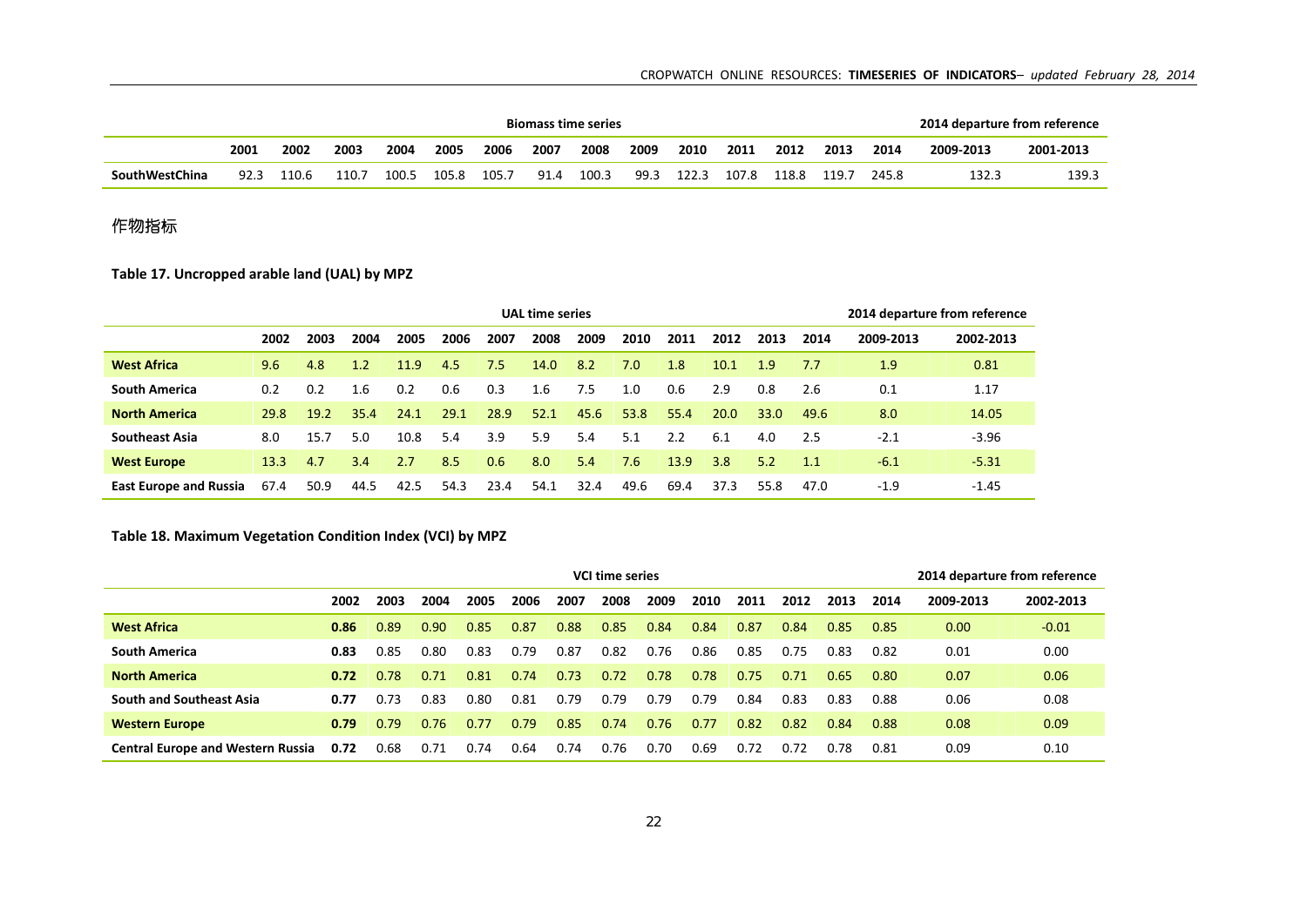## **Table 19. Uncropped arable land (UAL) by country**

|                     |      |      |      |      |      |      | <b>UAL time series</b> |      |      |      |      |      |      | 2014 departure from reference |           |
|---------------------|------|------|------|------|------|------|------------------------|------|------|------|------|------|------|-------------------------------|-----------|
|                     | 2002 | 2003 | 2004 | 2005 | 2006 | 2007 | 2008                   | 2009 | 2010 | 2011 | 2012 | 2013 | 2014 | 2009-2013                     | 2002-2013 |
| <b>Argentina</b>    | 0.2  | 0.2  | 3.6  | 0.3  | 1.1  | 0.6  | 3.1                    | 15.5 | 2.2  | 1.1  | 5.9  | 2.0  | 6.0  | 0.7                           | 3.0       |
| Australia           | 25.9 | 46.9 | 17.3 | 26.1 | 14.7 | 51.2 | 30.7                   | 29.9 | 30.1 | 23.1 | 12.7 | 33.7 | 35.1 | 9.2                           | 6.6       |
| <b>Bangladesh</b>   | 7.8  | 8.7  | 3.3  | 2.5  | 10.4 | 4.6  | 3.9                    | 2.3  | 9.6  | 2.5  | 2.5  | 6.4  | 4.4  | $-0.2$                        | $-1.0$    |
| Brazil              | 0.3  | 0.7  | 1.4  | 0.6  | 0.7  | 0.4  | 0.9                    | 0.6  | 0.3  | 0.2  | 0.6  | 2.0  | 0.4  | $-0.4$                        | $-0.3$    |
| <b>Cambodia</b>     | 6.0  | 1.6  | 1.1  | 14.4 | 1.0  | 8.0  | 1.6                    | 3.8  | 7.4  | 5.6  | 4.4  | 0.9  | 4.9  | 0.5                           | 0.2       |
| Canada              | 75.7 | 53.0 | 85.1 | 75.5 | 46.6 | 80.2 | 90.9                   | 83.8 | 89.1 | 91.6 | 55.3 | 81.1 | 90.9 | 10.7                          | 15.2      |
| <b>China</b>        | 32.0 | 40.3 | 40.6 | 30.9 | 37.9 | 28.7 | 28.0                   | 29.4 | 39.8 | 34.5 | 28.4 | 37.8 | 30.7 | $-3.3$                        | $-3.3$    |
| Egypt               | 23.2 | 20.0 | 19.5 | 18.3 | 17.6 | 17.4 | 17.2                   | 16.8 | 16.9 | 17.3 | 14.8 | 16.0 | 15.3 | $-1.0$                        | $-2.6$    |
| <b>Ethiopia</b>     | 3.4  | 17.8 | 3.0  | 8.7  | 8.2  | 1.2  | 17.4                   | 5.8  | 8.0  | 8.0  | 5.2  | 5.7  | 2.3  | $-4.3$                        | $-5.4$    |
| <b>France</b>       | 6.3  | 2.5  | 2.9  | 1.8  | 3.9  | 1.0  | 11.8                   | 7.8  | 2.3  | 2.9  | 1.8  | 4.1  | 1.8  | $-2.0$                        | $-2.3$    |
| <b>Germany</b>      | 3.8  | 9.8  | 1.5  | 0.4  | 11.1 | 0.1  | 3.1                    | 2.5  | 17.7 | 24.6 | 1.1  | 8.5  | 0.2  | $-10.7$                       | $-6.9$    |
| India               | 11.3 | 22.5 | 8.9  | 9.4  | 8.3  | 6.0  | 8.8                    | 8.0  | 6.9  | 3.7  | 8.0  | 6.1  | 3.6  | $-3.0$                        | $-5.4$    |
| <b>Indonesia</b>    | 0.2  | 0.3  | 1.7  | 0.3  | 0.6  | 0.7  | 0.5                    | 1.1  | 0.3  | 0.7  | 0.3  | 0.4  | 1.0  | 0.4                           | 0.4       |
| Iran                | 62.0 | 68.3 | 59.3 | 64.4 | 60.0 | 64.1 | 70.3                   | 62.2 | 46.5 | 70.8 | 66.0 | 44.8 | 55.3 | $-2.8$                        | $-6.3$    |
| <b>Kazakhstan</b>   | 92.7 | 96.4 | 93.7 | 93.8 | 94.5 | 96.9 | 95.5                   | 80.5 | 92.3 | 91.0 | 97.7 | 91.7 | 88.8 | $-1.9$                        | $-4.3$    |
| <b>Mexico</b>       | 10.7 | 7.6  | 6.4  | 5.7  | 8.9  | 4.1  | 4.7                    | 3.8  | 4.5  | 8.1  | 15.0 | 9.4  | 3.8  | $-4.3$                        | $-3.6$    |
| <b>Myanmar</b>      | 3.6  | 1.8  | 3.7  | 8.7  | 0.7  | 2.2  | 2.3                    | 2.6  | 16.8 | 1.2  | 3.5  | 4.8  | 0.9  | $-4.8$                        | $-3.4$    |
| Nigeria             | 12.1 | 8.2  | 3.9  | 18.1 | 5.9  | 11.6 | 21.1                   | 13.6 | 13.2 | 4.0  | 23.4 | 4.3  | 13.3 | 1.6                           | 1.7       |
| <b>Pakistan</b>     | 36.6 | 30.3 | 21.3 | 21.2 | 35.9 | 18.7 | 24.1                   | 19.9 | 31.4 | 20.4 | 20.7 | 19.2 | 18.8 | $-3.5$                        | $-6.2$    |
| <b>Philippines</b>  | 1.4  | 0.3  | 0.5  | 0.5  | 0.6  | 0.2  | 0.1                    | 1.1  | 0.5  | 0.5  | 0.3  | 0.4  | 0.2  | $-0.4$                        | $-0.3$    |
| <b>Poland</b>       | 17.1 | 21.2 | 10.7 | 0.4  | 62.0 | 0.0  | 1.3                    | 0.5  | 31.9 | 72.4 | 0.3  | 16.4 | 0.1  | $-24.2$                       | $-19.5$   |
| Romania             | 42.4 | 43.3 | 2.0  | 0.8  | 3.4  | 1.0  | 11.9                   | 1.1  | 11.4 | 12.9 | 6.2  | 32.2 | 0.3  | $-12.5$                       | $-13.8$   |
| <b>Russia</b>       | 90.4 | 80.6 | 77.4 | 78.8 | 80.5 | 53.9 | 86.8                   | 60.0 | 65.3 | 82.6 | 70.1 | 72.1 | 81.8 | 11.8                          | 6.9       |
| <b>South Africa</b> | 2.1  | 10.9 | 19.5 | 7.6  | 6.3  | 7.3  | 1.8                    | 5.3  | 2.9  | 2.0  | 5.7  | 4.3  | 7.1  | 3.0                           | 0.8       |
| <b>Thailand</b>     | 1.1  | 0.5  | 5.7  | 43.8 | 1.1  | 1.1  | 1.4                    | 1.3  | 4.4  | 0.7  | 1.9  | 0.7  | 2.4  | 0.6                           | $-2.9$    |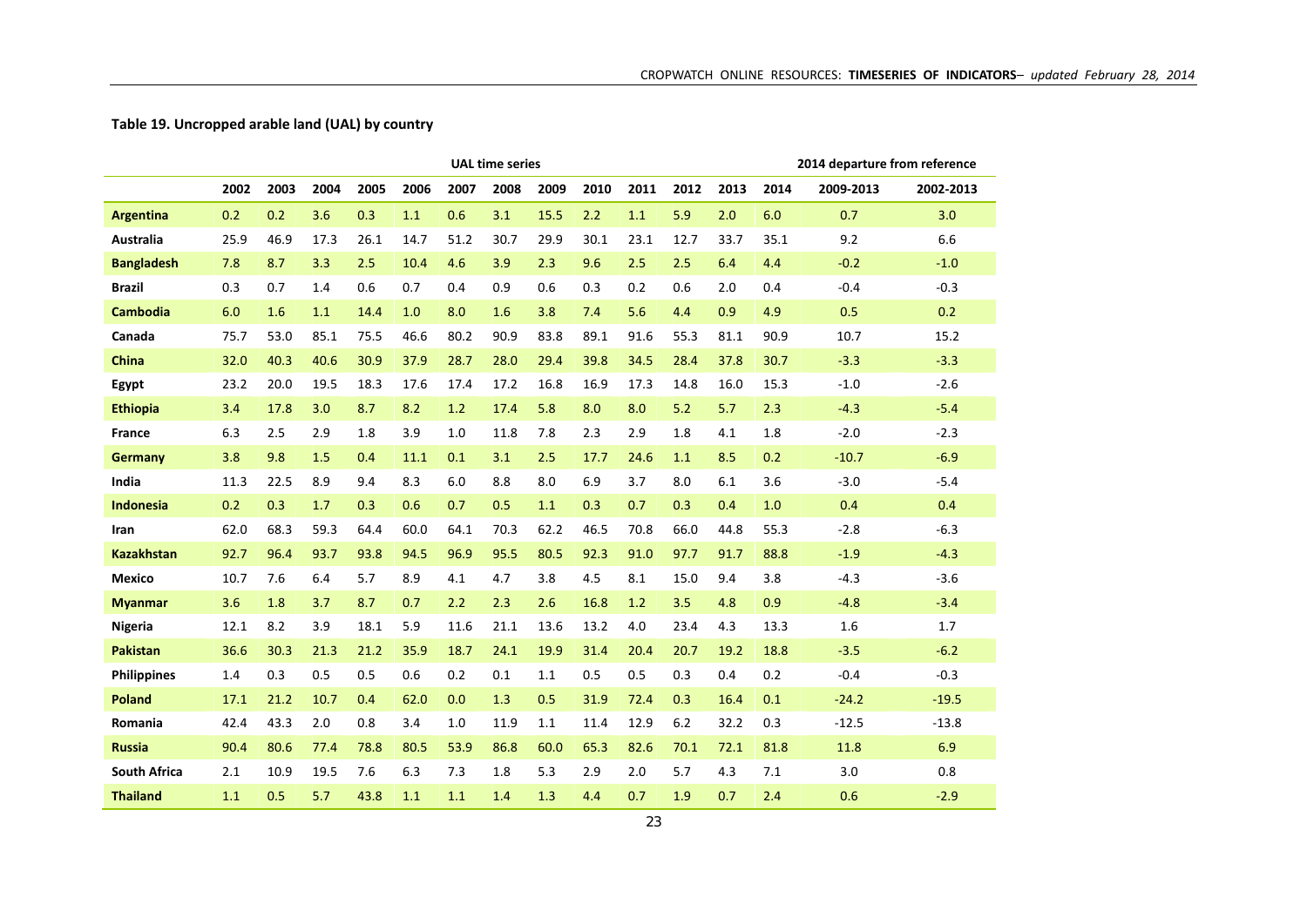|                       |      |      |                  |      | 2014 departure from reference |      |      |      |      |      |      |      |      |           |           |
|-----------------------|------|------|------------------|------|-------------------------------|------|------|------|------|------|------|------|------|-----------|-----------|
|                       | 2002 | 2003 | 2004             | 2005 | 2006                          | 2007 | 2008 | 2009 | 2010 | 2011 | 2012 | 2013 | 2014 | 2009-2013 | 2002-2013 |
| <b>Turkey</b>         | 63.1 | 29.6 | 23.2             | 54.1 | 20.4                          | 22.8 | 37.3 | 19.4 | 15.4 | 9.7  | 32.7 | 10.8 | 36.5 | 18.9      | 8.3       |
| <b>United Kingdom</b> | 0.3  | 1.9  | 7.1              | 0.7  | 0.2                           | 0.2  | 0.3  | 5.8  | 0.7  | 7.1  | 0.5  | 7.0  | 1.2  | $-3.0$    | $-1.4$    |
| <b>Ukraine</b>        | 42.0 | 12.1 | 9.0              | 0.8  | 13.0                          | 1.0  | 18.8 | 10.9 | 51.4 | 59.3 | 5.1  | 60.6 | 6.9  | $-30.5$   | $-16.8$   |
| <b>United States</b>  | 16.7 | 9.8  | 20.7             | 8.6  | 23.1                          | 13.6 | 38.5 | 31.2 | 39.1 | 40.0 | 10.3 | 25.7 | 35.2 | 5.9       | 12.1      |
| <b>Uzbekistan</b>     | 31.5 | 43.2 | 24.2             | 16.2 | 56.7                          | 42.6 | 44.7 | 38.4 | 34.0 | 34.7 | 34.7 | 30.5 | 25.9 | $-8.6$    | $-10.1$   |
| <b>Vietnam</b>        | 2.1  | 0.8  | 3.0 <sub>2</sub> | 4.9  | 3.2                           | 1.7  | 1.5  | 3.1  | 1.2  | 1.9  | 6.2  | 1.3  | 1.3  | $-1.5$    | $-1.3$    |

## **Table 20. Maximum Vegetation Condition Index (VCI) by country**

|                   |      |      |      |      |      |      | <b>VCI time series</b> |      |      |      |      |      | 2014 departure from reference |           |           |  |
|-------------------|------|------|------|------|------|------|------------------------|------|------|------|------|------|-------------------------------|-----------|-----------|--|
|                   | 2002 | 2003 | 2004 | 2005 | 2006 | 2007 | 2008                   | 2009 | 2010 | 2011 | 2012 | 2013 | 2014                          | 2009-2013 | 2002-2013 |  |
| Argentina         | 0.86 | 0.88 | 0.76 | 0.84 | 0.78 | 0.86 | 0.79                   | 0.69 | 0.81 | 0.79 | 0.68 | 0.77 | 0.74                          | 0.00      | $-0.05$   |  |
| Australia         | 0.78 | 0.46 | 0.82 | 0.74 | 0.85 | 0.50 | 0.57                   | 0.62 | 0.67 | 0.78 | 0.71 | 0.64 | 0.69                          | 0.01      | 0.01      |  |
| <b>Bangladesh</b> | 0.84 | 0.79 | 0.89 | 0.78 | 0.82 | 0.84 | 0.77                   | 0.81 | 0.80 | 0.81 | 0.80 | 0.85 | 0.88                          | 0.07      | 0.06      |  |
| <b>Brazil</b>     | 0.84 | 0.82 | 0.81 | 0.82 | 0.81 | 0.85 | 0.81                   | 0.82 | 0.87 | 0.87 | 0.82 | 0.82 | 0.84                          | 0.00      | 0.01      |  |
| <b>Cambodia</b>   | 0.80 | 0.82 | 0.85 | 0.82 | 0.83 | 0.82 | 0.83                   | 0.79 | 0.80 | 0.85 | 0.80 | 0.84 | 0.81                          | $-0.01$   | $-0.01$   |  |
| Canada            | 0.62 | 0.83 | 0.65 | 0.79 | 0.76 | 0.72 | 0.70                   | 0.73 | 0.72 | 0.81 | 0.74 | 0.69 | 0.74                          | 0.01      | 0.01      |  |
| China             | 0.69 | 0.66 | 0.76 | 0.77 | 0.75 | 0.77 | 0.77                   | 0.78 | 0.75 | 0.81 | 0.80 | 0.87 | 0.80                          | $-0.01$   | 0.03      |  |
| Egypt             | 0.81 | 0.81 | 0.79 | 0.80 | 0.80 | 0.81 | 0.79                   | 0.81 | 0.79 | 0.80 | 0.80 | 0.84 | 0.85                          | 0.04      | 0.05      |  |
| <b>Ethiopia</b>   | 0.87 | 0.81 | 0.89 | 0.86 | 0.84 | 0.85 | 0.83                   | 0.83 | 0.79 | 0.81 | 0.83 | 0.84 | 0.85                          | 0.03      | 0.01      |  |
| <b>France</b>     | 0.82 | 0.81 | 0.80 | 0.81 | 0.81 | 0.86 | 0.75                   | 0.77 | 0.78 | 0.85 | 0.87 | 0.85 | 0.89                          | 0.06      | 0.07      |  |
| <b>Germany</b>    | 0.86 | 0.80 | 0.79 | 0.81 | 0.83 | 0.87 | 0.78                   | 0.80 | 0.81 | 0.81 | 0.86 | 0.85 | 0.94                          | 0.11      | 0.11      |  |
| India             | 0.72 | 0.67 | 0.80 | 0.78 | 0.78 | 0.76 | 0.76                   | 0.76 | 0.76 | 0.84 | 0.83 | 0.81 | 0.88                          | 0.08      | 0.11      |  |
| <b>Indonesia</b>  | 0.91 | 0.89 | 0.89 | 0.90 | 0.88 | 0.86 | 0.88                   | 0.89 | 0.89 | 0.90 | 0.89 | 0.88 | 0.88                          | $-0.01$   | $-0.01$   |  |
| Iran              | 0.52 | 0.54 | 0.59 | 0.58 | 0.56 | 0.61 | 0.52                   | 0.55 | 0.71 | 0.53 | 0.60 | 0.75 | 0.65                          | 0.02      | 0.06      |  |
| <b>Kazakhstan</b> | 0.67 | 0.59 | 0.70 | 0.61 | 0.68 | 0.49 | 0.54                   | 0.54 | 0.59 | 0.53 | 0.60 | 0.60 | 0.83                          | 0.26      | 0.23      |  |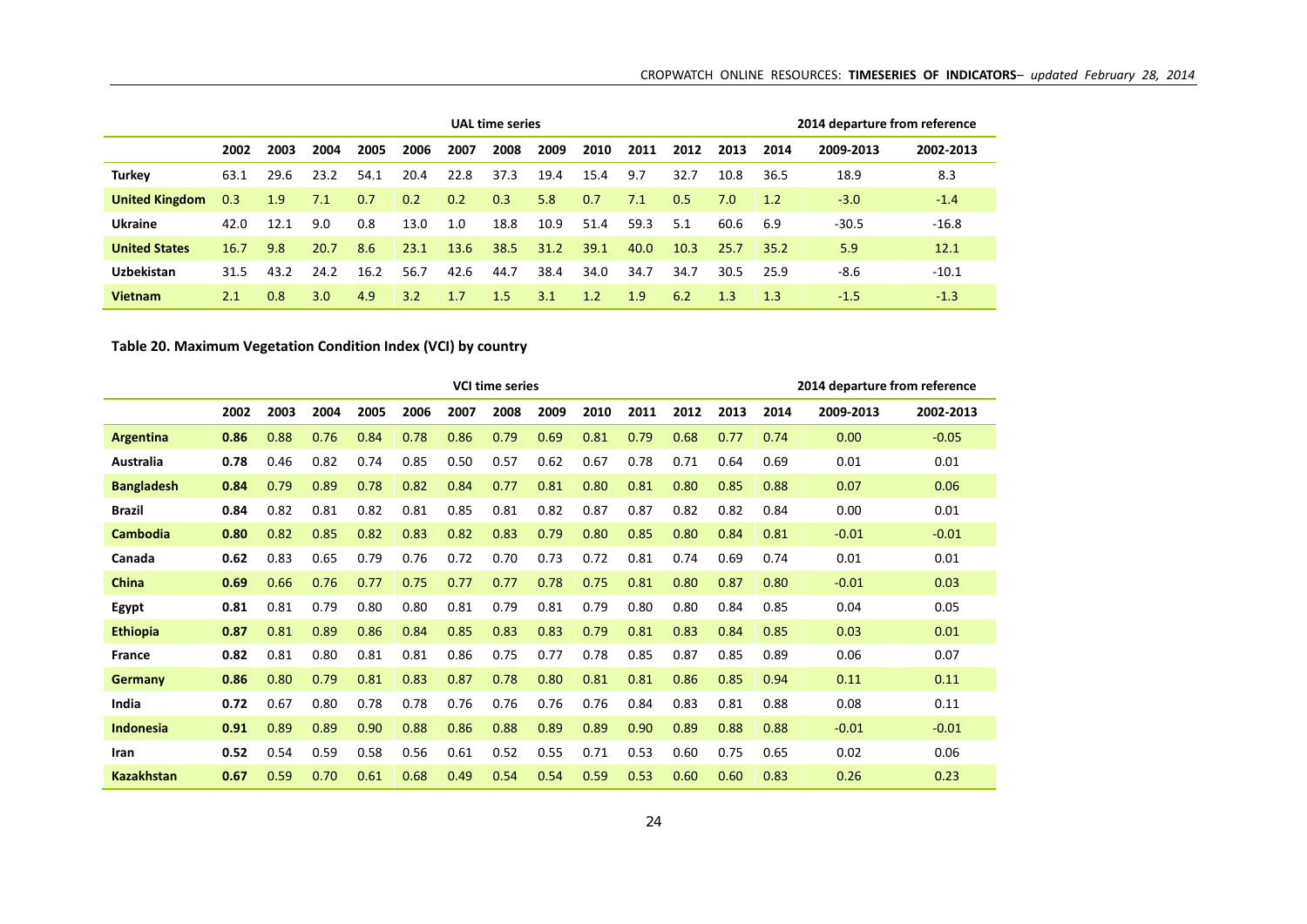|                       |      |      |      |      |      |      | <b>VCI time series</b> |      |      |      |      |      | 2014 departure from reference |           |           |  |
|-----------------------|------|------|------|------|------|------|------------------------|------|------|------|------|------|-------------------------------|-----------|-----------|--|
|                       | 2002 | 2003 | 2004 | 2005 | 2006 | 2007 | 2008                   | 2009 | 2010 | 2011 | 2012 | 2013 | 2014                          | 2009-2013 | 2002-2013 |  |
| <b>Mexico</b>         | 0.75 | 0.77 | 0.84 | 0.82 | 0.76 | 0.81 | 0.82                   | 0.86 | 0.81 | 0.83 | 0.68 | 0.74 | 0.83                          | 0.05      | 0.04      |  |
| <b>Myanmar</b>        | 0.88 | 0.87 | 0.88 | 0.83 | 0.86 | 0.83 | 0.83                   | 0.85 | 0.84 | 0.87 | 0.83 | 0.83 | 0.86                          | 0.01      | 0.01      |  |
| Nigeria               | 0.84 | 0.85 | 0.86 | 0.79 | 0.85 | 0.87 | 0.80                   | 0.80 | 0.79 | 0.85 | 0.79 | 0.83 | 0.82                          | 0.01      | $-0.01$   |  |
| <b>Pakistan</b>       | 0.55 | 0.63 | 0.68 | 0.70 | 0.61 | 0.71 | 0.63                   | 0.73 | 0.67 | 0.73 | 0.76 | 0.76 | 0.72                          | $-0.01$   | 0.04      |  |
| <b>Philippines</b>    | 0.89 | 0.89 | 0.89 | 0.87 | 0.88 | 0.88 | 0.89                   | 0.89 | 0.87 | 0.90 | 0.89 | 0.87 | 0.88                          | 0.00      | 0.00      |  |
| <b>Poland</b>         | 0.82 | 0.74 | 0.76 | 0.76 | 0.74 | 0.84 | 0.81                   | 0.81 | 0.79 | 0.80 | 0.83 | 0.88 | 0.89                          | 0.07      | 0.09      |  |
| Romania               | 0.76 | 0.79 | 0.79 | 0.77 | 0.77 | 0.78 | 0.82                   | 0.75 | 0.73 | 0.83 | 0.60 | 0.74 | 0.86                          | 0.14      | 0.10      |  |
| <b>Russia</b>         | 0.69 | 0.65 | 0.73 | 0.73 | 0.63 | 0.67 | 0.72                   | 0.67 | 0.68 | 0.66 | 0.72 | 0.75 | 0.82                          | 0.12      | 0.12      |  |
| <b>South Africa</b>   | 0.84 | 0.69 | 0.65 | 0.75 | 0.79 | 0.75 | 0.84                   | 0.78 | 0.83 | 0.86 | 0.75 | 0.78 | 0.75                          | $-0.05$   | $-0.03$   |  |
| <b>Thailand</b>       | 0.86 | 0.83 | 0.84 | 0.82 | 0.84 | 0.82 | 0.82                   | 0.85 | 0.86 | 0.84 | 0.85 | 0.85 | 0.86                          | 0.01      | 0.02      |  |
| <b>Turkey</b>         | 0.47 | 0.68 | 0.64 | 0.53 | 0.60 | 0.65 | 0.57                   | 0.70 | 0.76 | 0.79 | 0.65 | 0.81 | 0.62                          | $-0.12$   | $-0.03$   |  |
| <b>United Kingdom</b> | 0.82 | 0.76 | 0.71 | 0.80 | 0.82 | 0.86 | 0.78                   | 0.76 | 0.79 | 0.86 | 0.89 | 0.79 | 0.89                          | 0.08      | 0.09      |  |
| <b>Ukraine</b>        | 0.73 | 0.77 | 0.66 | 0.75 | 0.60 | 0.75 | 0.79                   | 0.72 | 0.66 | 0.77 | 0.63 | 0.82 | 0.76                          | 0.04      | 0.04      |  |
| <b>United States</b>  | 0.74 | 0.78 | 0.72 | 0.82 | 0.74 | 0.73 | 0.74                   | 0.78 | 0.78 | 0.74 | 0.72 | 0.67 | 0.80                          | 0.06      | 0.05      |  |
| <b>Uzbekistan</b>     | 0.62 | 0.75 | 0.88 | 0.77 | 0.73 | 0.73 | 0.70                   | 0.73 | 0.74 | 0.77 | 0.75 | 0.78 | 0.76                          | 0.01      | 0.01      |  |
| <b>Vietnam</b>        | 0.88 | 0.88 | 0.88 | 0.87 | 0.86 | 0.87 | 0.88                   | 0.87 | 0.87 | 0.86 | 0.87 | 0.90 | 0.86                          | $-0.01$   | $-0.01$   |  |

## **Table 21.China uncropped arable land (UAL) by region**

|                         |      |      |      | 2014 departure from reference |      |      |      |      |      |      |      |      |      |           |           |
|-------------------------|------|------|------|-------------------------------|------|------|------|------|------|------|------|------|------|-----------|-----------|
|                         | 2002 | 2003 | 2004 | 2005                          | 2006 | 2007 | 2008 | 2009 | 2010 | 2011 | 2012 | 2013 | 2014 | 2009-2013 | 2002-2013 |
| <b>Huanghuaihai</b>     | 18.0 | 54.6 | 24.4 | 4.4                           | 16.5 | 10.0 | 15.5 | 7.6  | 23.7 | 11.0 | 6.6  | 13.7 | 10.0 | $-2.5$    | $-8.4$    |
| <b>InnerMongolia</b>    | 76.9 | 75.1 | 79.7 | 78.2                          | 78.4 | 77.0 | 68.5 | 60.2 | 64.1 | 67.7 | 54.4 | 90.1 | 49.1 | $-18.2$   | $-7.2$    |
| <b>Loessregion</b>      | 50.1 | 59.1 | 53.2 | 38.5                          | 43.3 | 40.5 | 48.3 | 41.6 | 49.0 | 36.3 | 40.9 | 40.3 | 43.1 | 1.5       | $-23.4$   |
| <b>LowerYangtze</b>     | 5.0  | 4.2  | 7.0  | 3.4                           | 5.7  | 1.4  | 8.2  | 3.7  | 10.6 | 8.5  | 0.6  | 3.6  | 6.8  | 1.4       | $-2.0$    |
| <b>North East China</b> | 60.2 | 70.9 | 90.1 | 74.0                          | 86.9 | 64.4 | 46.7 | 73.6 | 94.2 | 91.9 | 67.4 | 93.9 | 81.7 | $-2.5$    | 1.6       |